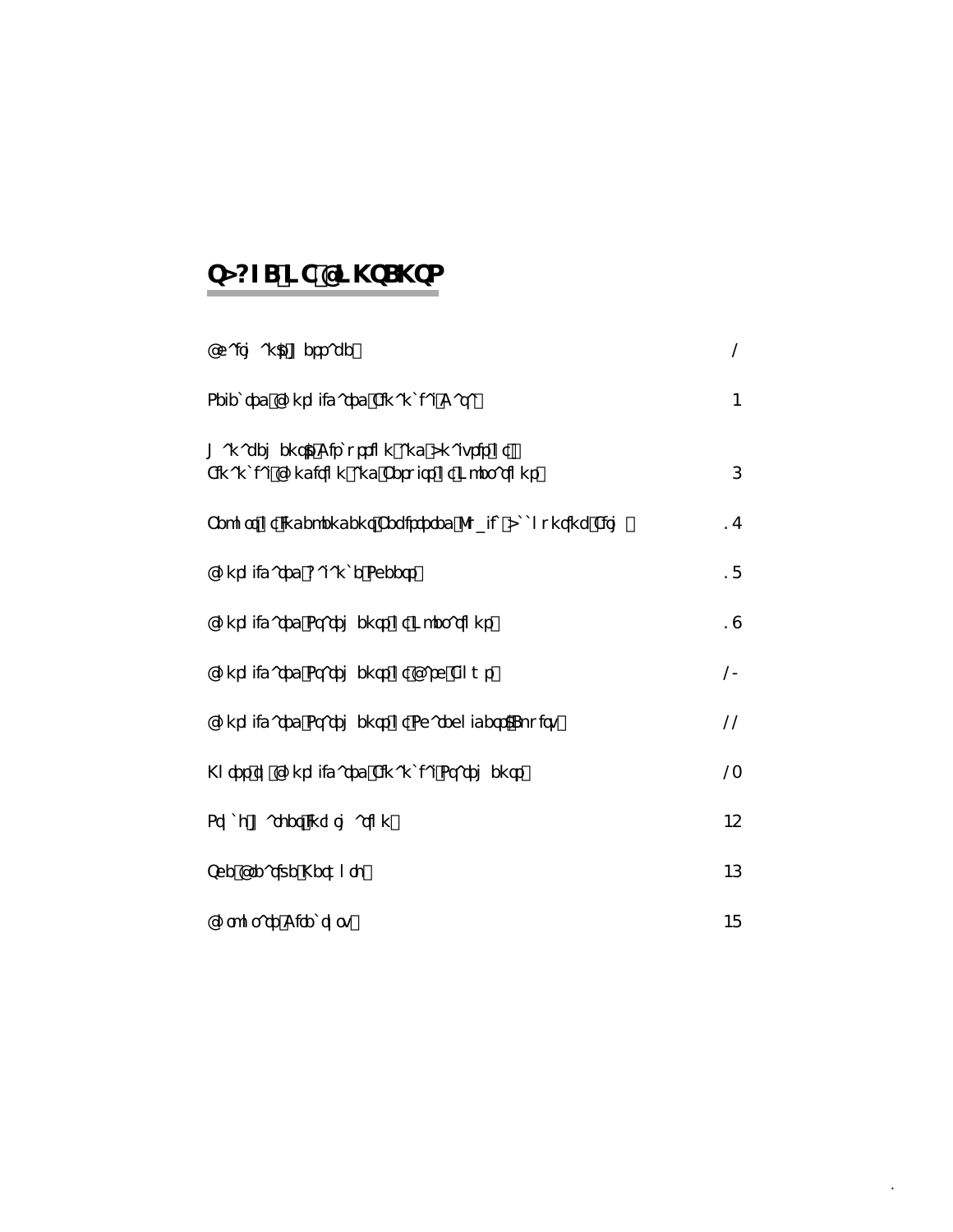# **CREATIVE CHAIRMAN'S MESSAGE**

## Dear Shareholders,

Creative is a company that is known to thrive in adversity. The adversities we are now facing, both internally and externally, will serve to propel us forward, albeit more carefully.

We have a very clear vision of what we want to achieve. We just have to be a lot more focused. We are finally seeing the light ahead of us. The path ahead could undoubtedly still be thorny and challenging, but we have the technology and financial resources to clear the way.

The vision I am talking about is to create a totally new Creative, with a new product line and a new business model, whilst leveraging on the technologies we have mustered over the years, which will again see Creative set a new trend in the industry and open up new opportunities for all.

I am very excited about this new vision, which we will unveil in the next quarter, and anxiously awaits to tell you about it.

Let me now give you a recap of the financial performance for the past fiscal year.

Fiscal 2008 continued to be another extremely difficult and challenging year for Creative.

We had planned to focus on returning to profitability by focusing on several key areas on both the product and operations fronts.

While we started the fiscal year making significant progress in such areas of focus, our plans were shortly thereafter affected by the adverse and uncertain macroeconomic conditions, starting with the sub-prime and housing problems in the US. The ensuing turmoil has during the fiscal year extended to cover other markets, and developed into the current crisis in the global financial markets. These uncertainties have also exacerbated problems facing our products in the weakening US consumer market.

These negative market developments have caused a reduction in revenues and adversely affected planned improvements in margins. In response to these developments, in the second half of the fiscal year, we have taken action to restructure the company with a series of cost-cutting measures to streamline the business operations of the company and reduce operating expenses, the result of which is reflected in the financial results for the year.

Sales for fiscal year 2008 were \$737 million, a reduction of 19% compared to \$915 million for the fiscal year 2007. Gross profit as a percentage of sales was 22% in fiscal 2008, compared to 19% in fiscal 2007. Net loss for fiscal 2008 was \$20 million, compared to a net income of \$28 million in fiscal 2007. Net loss for fiscal 2008 included \$12 million of restructuring charges, while net income for fiscal 2007 included a \$100 million paid-up license from Apple for its use of the ZEN Patent in its products.

Creative sold its headquarters building in Singapore, Creative Resource, in June 2008 at a sale price of \$181 million, with a leaseback of the whole building for a period of five years with an option for additional periods of three years and two years. Creative made a gain on the sale of the building of \$148 million. Although the sale was completed in June 2008, and legal title has been transferred to the buyer, and sale proceeds have been received, for US GAAP accounting purposes, this sale has not been recognized in the accounts for fiscal year 2008. In accordance with US GAAP, the gain on sale of building will be recognized in the accounts only at the end of the initial five year lease term.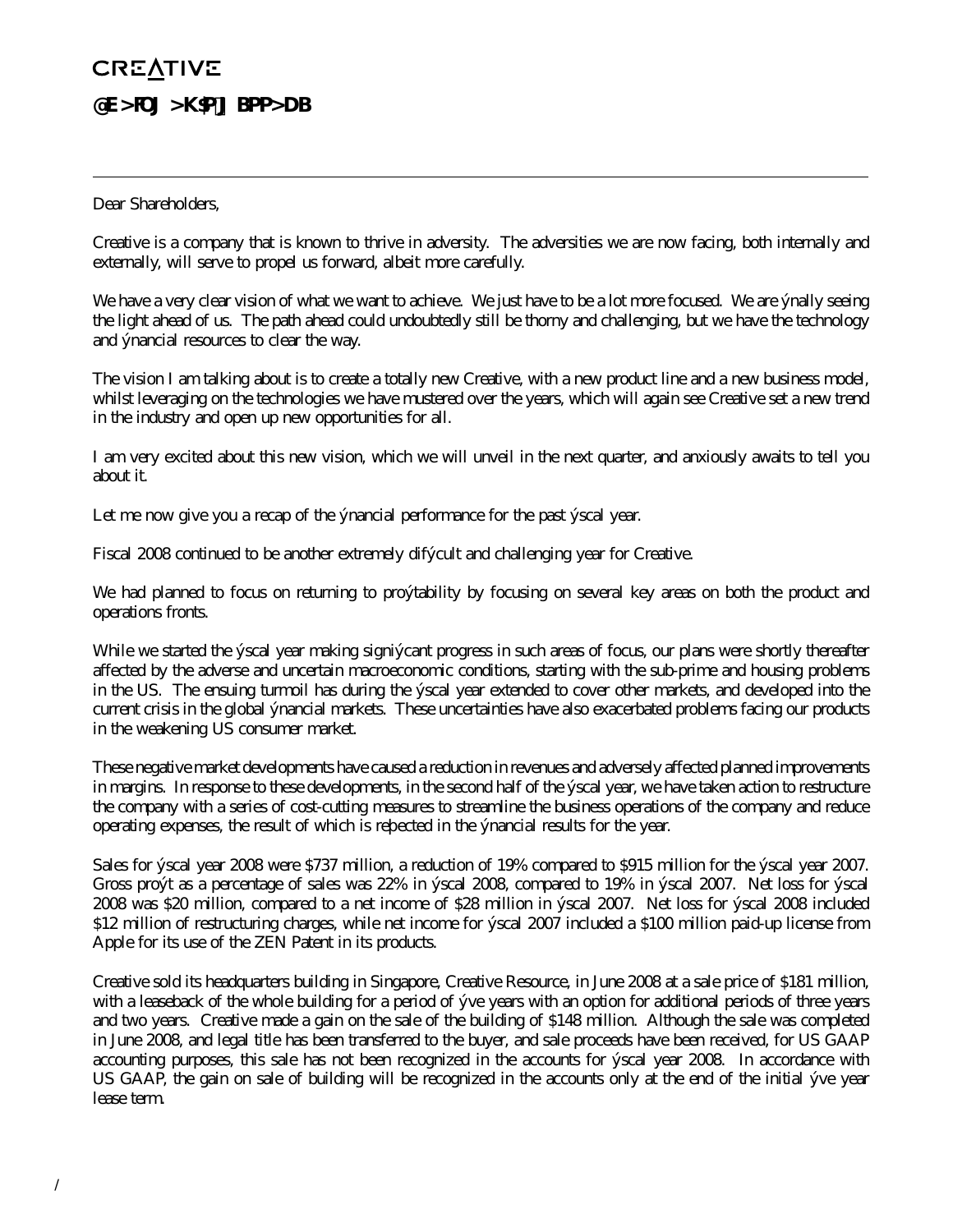In July 2008, Creative repaid the entire \$100 million outstanding balance of its syndicated term loan. With this repayment, Creative is now practically debt-free, with no outstanding bank borrowing. This has positioned us well to take advantage of the opportunities offered by the new product line and business model that I mentioned earlier.

Finally, I would like to thank all of you for your patience with Creative. We need this wide breathing space to prepare the company for the exciting opportunities ahead. I believe it will be something you will be very proud of. To *Believe in the Impossible.*

Thank you.

Sim Wong Hoo Chairman & Chief Executive Officer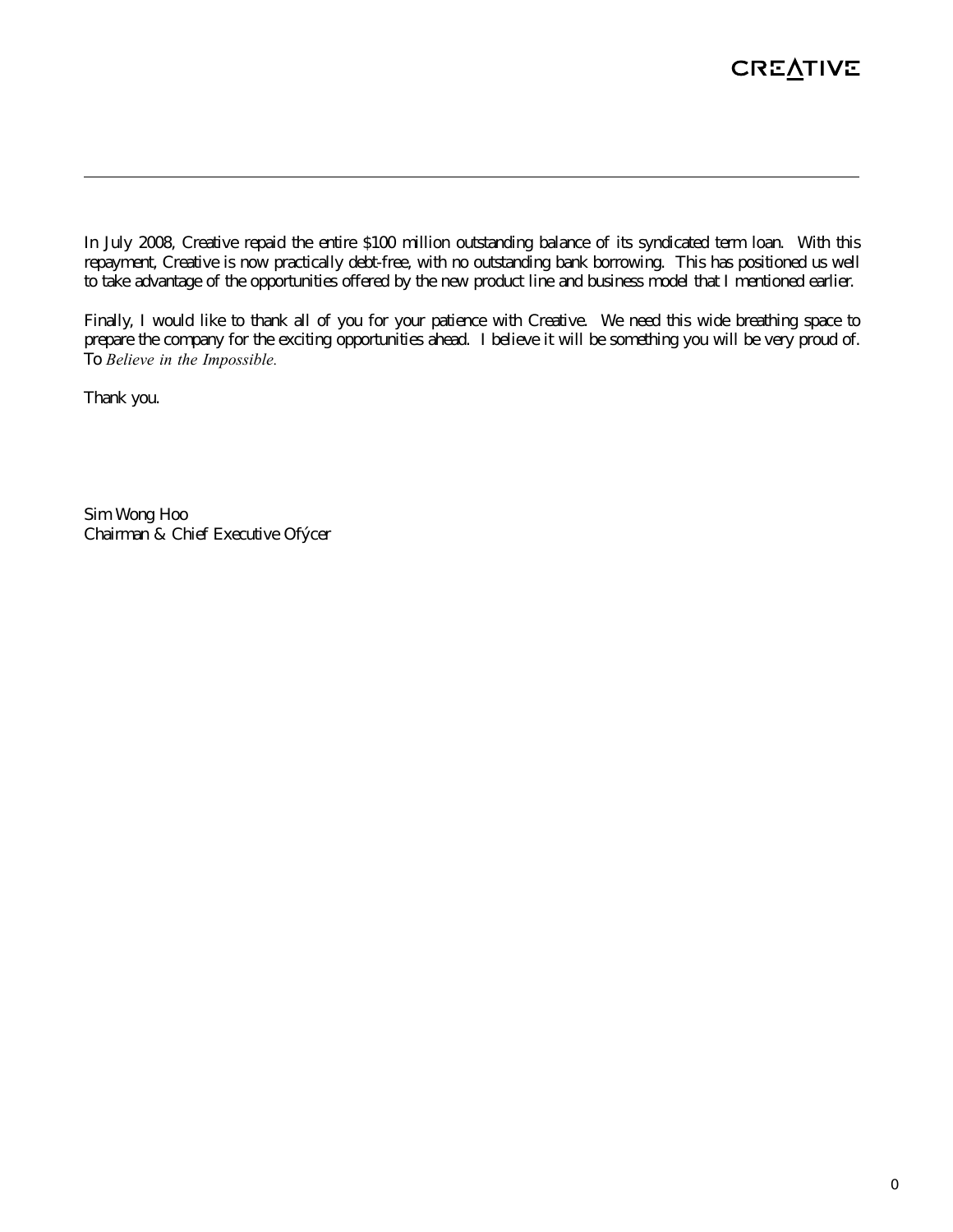# **CREATIVE SELECTED CONSOLIDATED FINANCIAL DATA**

The following table contains selected data from Creative's Consolidated Statements of Operations for the five years ended June 30, 2008. The data for the three years ended June 30, 2008 is derived from and should be read in conjunction with the consolidated financial statements and related notes thereto included elsewhere in this annual report. The data for the two years ended June 30, 2005 and 2004 is derived from the audited financial statements which are not included in this annual report.

## **CONSOLIDATED STATEMENTS OF OPERATIONS DATA (US\$'000, EXCEPT PER SHARE DATA):**

|                                                                        | For the years ended June 30 |                |    |                 |    |               |    |             |                |
|------------------------------------------------------------------------|-----------------------------|----------------|----|-----------------|----|---------------|----|-------------|----------------|
|                                                                        |                             | 2008           |    | 2007            |    | 2006          |    | 2005        | 2004           |
| Sales, net                                                             | \$                          | 736,848        | \$ | 914,906         | S  | 1,127,531     | \$ | 1,224,411   | \$<br>814,853  |
| Cost of goods sold                                                     |                             | 572,946        |    | 737,203         |    | 963,217       |    | 949,151     | 533,513        |
| Gross profit                                                           |                             | 163,902        |    | 177,703         |    | 164,314       |    | 275,260     | 281,340        |
| Operating expenses:                                                    |                             |                |    |                 |    |               |    |             |                |
| Selling, general and administrative                                    |                             | 141,148        |    | 175,180         |    | 195,197       |    | 196,258     | 167,588        |
| Research and development                                               |                             | 63,872         |    | 63,646          |    | 77,186        |    | 82,325      | 69,504         |
| Impairment of goodwill and other                                       |                             |                |    |                 |    |               |    |             |                |
| intangible assets                                                      |                             |                |    |                 |    | 31,478        |    | 65,225      |                |
| Other charges (1)<br>Chairman's gift of shares to employees            |                             | 9,666<br>3,774 |    |                 |    | 5,873         |    |             |                |
| Operating (loss) income                                                |                             | (54, 558)      |    | (61, 123)       |    | (145, 420)    |    | (68,548)    | 44,248         |
| Gain (loss) from investments, net                                      |                             | 18,761         |    | (1,880)         |    | 18,904        |    | 74,405      | 72,602         |
| Interest income                                                        |                             | 10,679         |    | 9,916           |    | 6,241         |    | 3,571       | 4,592          |
| Interest expense                                                       |                             | (5,644)        |    | (10, 245)       |    | (9, 411)      |    | (3,674)     | (1,001)        |
| Others $(2)$                                                           |                             | 12,762         |    | 114,622         |    | 3,572         |    | (4,260)     | 5,685          |
| (Loss) income before income<br>taxes and minority interest             |                             | (18,000)       |    | 51,290          |    | (126, 114)    |    | 1,494       | 126,126        |
| Income tax (expense) benefit (3)<br>Minority interest in loss (income) |                             | (1,735)<br>1   |    | (23,918)<br>817 |    | 7,150<br>805  |    | (969)<br>63 | 8,539<br>(418) |
| Net (loss) income                                                      | \$                          | (19, 734)      | \$ | 28,189          |    | $$$ (118,159) | \$ | 588         | \$<br>134,247  |
| Basic (loss) earnings per share                                        | S                           | (0.24)         | \$ | 0.34            | \$ | (1.42)        | \$ | 0.01        | \$<br>1.66     |
| Weighted average ordinary shares<br>outstanding ('OOO)                 |                             | 81.564         |    | 83.452          |    | 83,093        |    | 82.661      | 80.654         |
| Diluted (loss) earnings per share                                      | \$                          | (0.24)         | \$ | 0.34            | \$ | (1.42)        | \$ | 0.01        | \$<br>1.61     |
| Weighted average ordinary shares<br>and equivalents outstanding ('OOO) |                             | 81,564         |    | 83,913          |    | 83,093        |    | 85,333      | 83,630         |
| Dividends declared per share                                           | \$                          | 0.14           | \$ | 0.25            | \$ | 0.25          | \$ | 0.50        | \$<br>0.25     |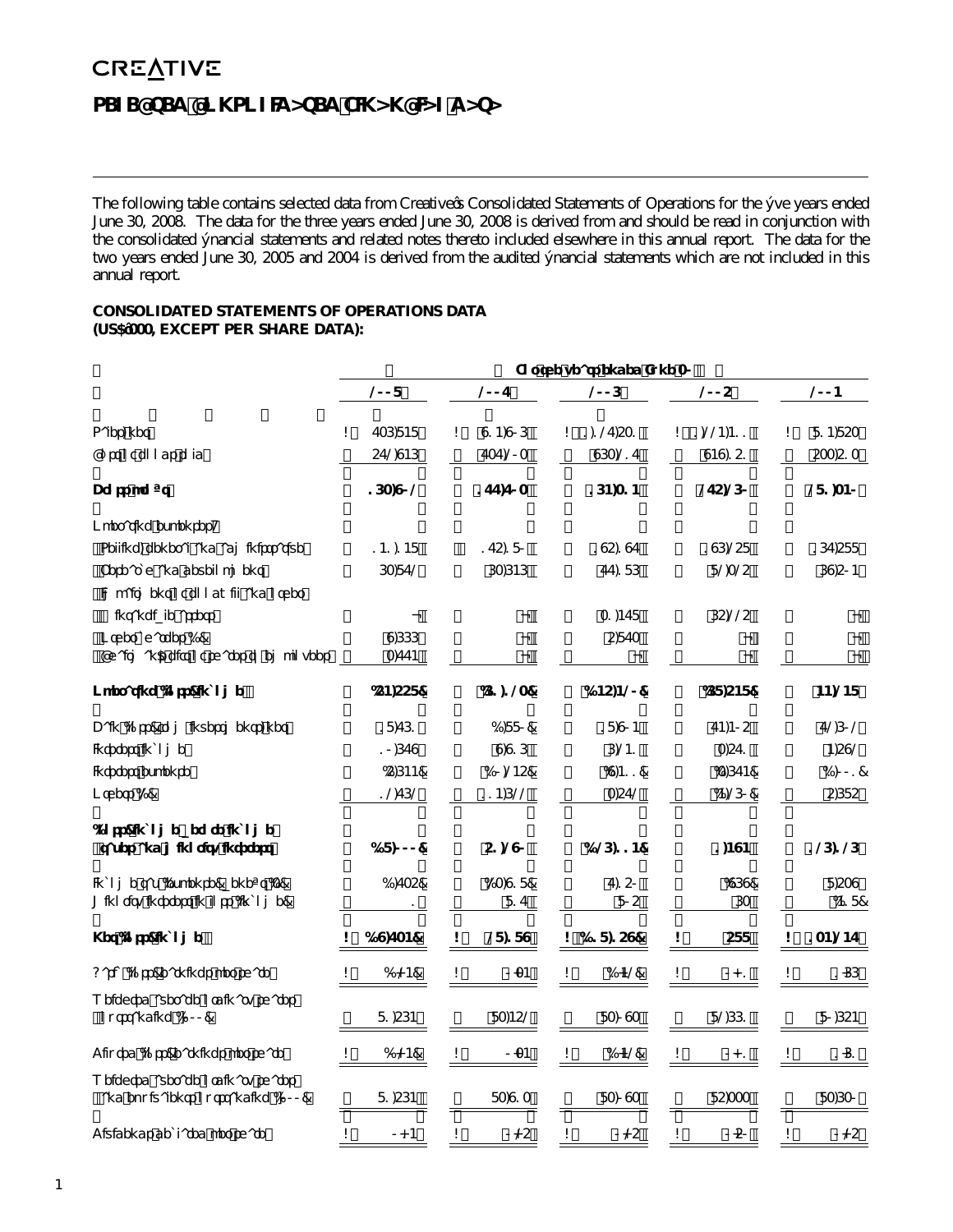## **CONSOLIDATED BALANCE SHEET DATA (US\$'000):**

|                                              |               |               | As of June 30 |               |               |
|----------------------------------------------|---------------|---------------|---------------|---------------|---------------|
|                                              | 2008          | 2007          | 2006          | 2005          | 2004          |
| Cash and cash equivalents                    | \$<br>408.644 | \$<br>250,480 | \$<br>213.995 | \$<br>187.246 | \$<br>211,077 |
| Working capital                              | 363,571       | 351,260       | 405,907       | 506,527       | 297,502       |
| Total assets                                 | 750,358       | 723,033       | 830.613       | 1.077.474     | 940,848       |
| Long-term debt, net of<br>current maturities | 10            | 113.732       | 192.028       | 195,443       | 27,650        |
| Shareholders' equity                         | 329.683       | 408,570       | 393,153       | 581,132       | 691,497       |

### **Notes:**

- (1) Other charges relate to restructuring charges of \$9.7 million and \$5.9 million in fiscal years 2008 and 2006, respectively.
- (2) Other income of \$114.6 million in fiscal year 2007 included a \$100.0 million paid-up license by Apple Inc. for use of the Creative ZEN Patent in its products.
- (3) As described in Note 11 of "Notes to Consolidated Financial Statements," Creative was granted a Pioneer Certificate under the International Headquarters Award that will expire in March 2010. Under the Pioneer Certificate, profits arising from qualifying activities will be exempted from income tax in Singapore, subject to certain conditions. As a result of obtaining this Pioneer Certificate, income taxes in fiscal year 2006 and 2004 include a \$10.0 million and \$12.3 million reversal of income taxes. The reversal was related to corporate taxes provided for in full for profits arising from qualifying activities from the commencement date of the Pioneer Certificate until the second quarter of fiscal year 2004, based on the standard tax rates of 24.5% for fiscal year 2001 and 22% for fiscal years 2002 and 2003 and 20% for fiscal year 2004. These standard corporate income tax rates continue to be applicable to profits arising from activities excluded from the Pioneer Certificate. See Management's Discussion and Analysis of Financial Condition and Results of Operations ("MD&A") for further discussion.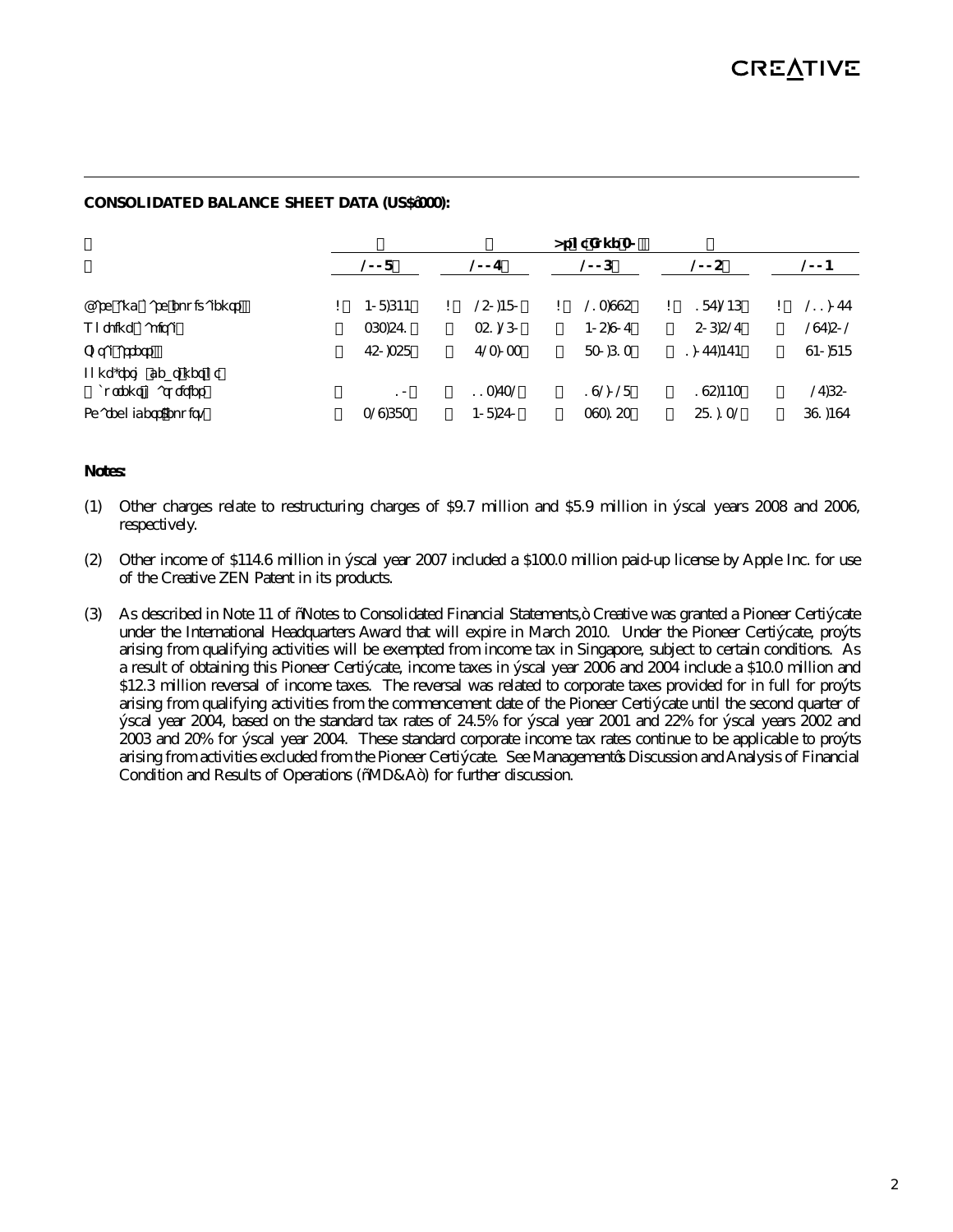# **MANAGEMENT'S DISCUSSION AND ANALYSIS OF FINANCIAL CONDITION AND RESULTS OF OPERATIONS**

### **SAFE HARBOR STATEMENTS UNDER THE PRIVATE SECURITIES LITIGATION REFORM ACT OF 1995**

Except for the historical information contained herein, the matters set forth contains forward-looking statements and are subject to certain risks and uncertainties that could cause Creative's actual results to differ materially. Such risks and uncertainties include: Creative's ability to timely develop new products that gain market acceptance and to manage frequent product transitions; competitive pressures in the marketplace; a reduction or cancellation of sales orders for Creative products; accelerated declines in the average selling prices of Creative's products or any prices of components; Creative's ability to successfully integrate acquisitions; potential fluctuations in quarterly results due to the seasonality of Creative's business and the difficulty of projecting such fluctuations; possible disruption in commercial activities caused by factors outside of Creative's control, such as terrorism, armed conflict and labor disputes; a reduction in demand for computer systems, peripherals and related consumer products as a result of poor economic conditions, social and political turmoil; major health concerns; the proliferation of sound functionality in new products from competitors at the application software, chip and operating system levels; the deterioration of global equity markets; exposure to excess and obsolete inventory; Creative's reliance on sole sources for many of its chips and other key components; component shortages which may impact Creative's ability to meet customer demand; Creative's ability to protect its proprietary rights; the vulnerability of certain markets to current and future currency fluctuations; the effects of restricted fuel availability and rising costs of fuel; fluctuations in the value and liquidity of Creative's investee companies. For further information regarding the risks and uncertainties associated with Creative's business, please refer to its filings with the SEC. Creative undertakes no obligation to update any forward-looking statement to conform the statement to actual results or changes in Creative's expectations.

### **CRITICAL ACCOUNTING POLICIES AND ESTIMATES**

#### **GENERAL**

Management's Discussion and Analysis of Financial Condition and Results of Operations are based upon Creative's Consolidated Financial Statements, which have been prepared in accordance with accounting principles generally accepted in the United States of America. The preparation of these financial statements requires management to make estimates and assumptions that affect the reported amounts of assets, liabilities, revenues and expenses, and related disclosure of contingent assets and liabilities. Management bases its estimates on historical experience and on various other assumptions that are believed to be reasonable under the circumstances, the results of which form the basis for making judgment about the carrying values of assets and liabilities that are not readily apparent from other sources. Actual results may differ from these estimates under different assumptions or conditions.

Management believes the following critical accounting policies affect its more significant estimates and assumptions used in the preparation of its consolidated financial statements:

Revenue recognition; Allowances for doubtful accounts, returns and discounts; Product warranties; Valuation of inventories; Valuation of investments; Valuation of goodwill and other intangible assets; Assessment of the probability of the outcome of current litigation; and Accounting for income taxes.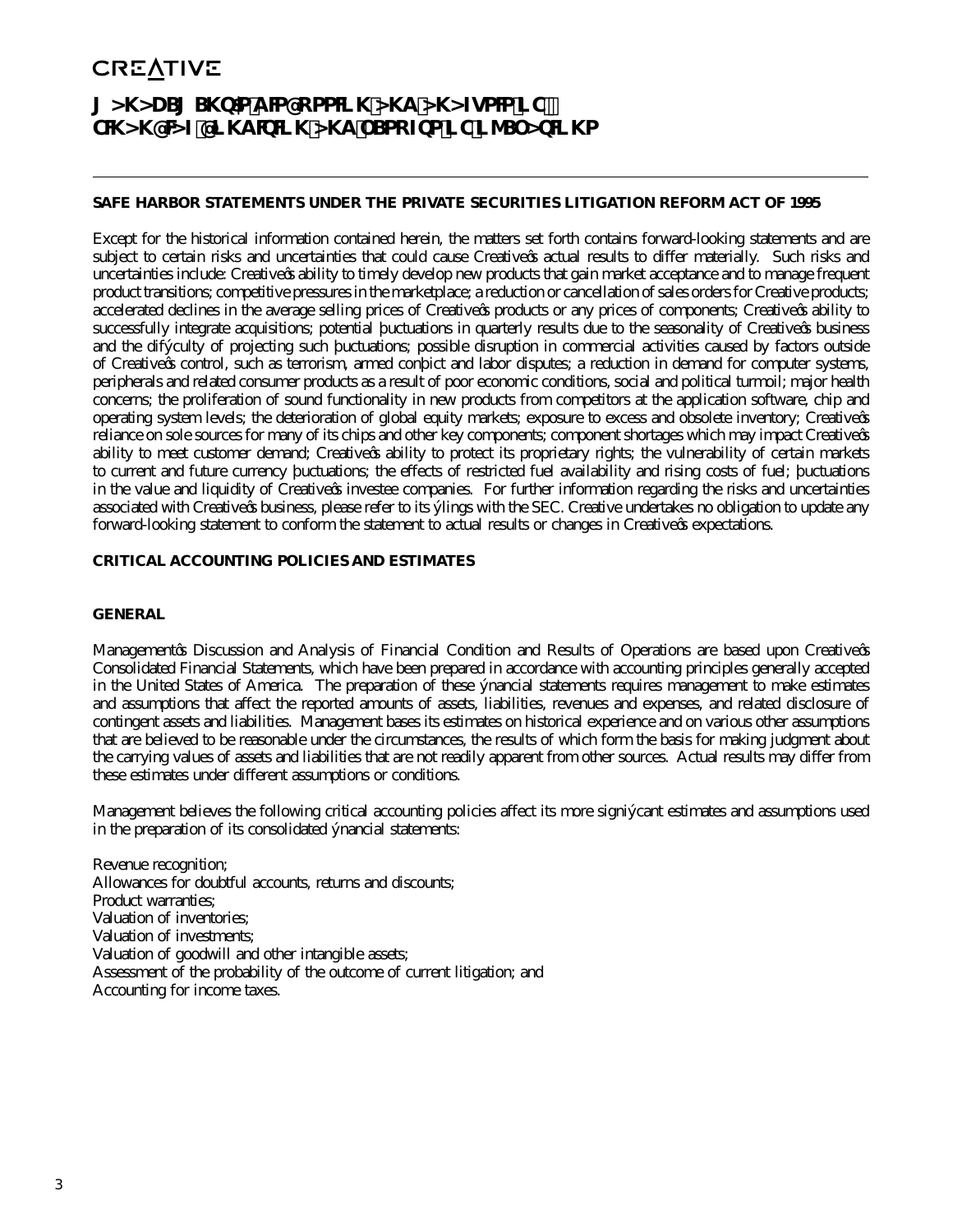#### **REVENUE RECOGNITION**

Revenue from product sales is recognised when the following four criteria are met:

#### **• Persuasive evidence of an arrangement exists**

 Persuasive evidence of an arrangement exists when Creative receives a purchase order from the customer and Creative subsequently confirms the order by issuing a sales order to the customer.

#### **• Title and risk of loss have been transferred and delivery has occurred**

 Based on the shipping terms specified in the customer's purchase order or Creative's sales order to the customer, this criteria is met when a product is delivered to a common carrier, or delivered to the customer's delivery site or shipped to the customer.

#### **• The price is fixed or determinable**

The price is fixed or determinable when a sales order is issued to the customer.

#### **• Collection is probable**

 Creative assesses the credit worthiness of each customer and will only issue a sales order to a customer if it believes that collection from that customer is probable.

Allowances are provided for estimated returns, discounts and warranties. Management analyzes historical returns, current economic trends and changes in customer demand and acceptance of its products when evaluating the adequacy of the sales returns allowance. Such allowances are adjusted periodically to reflect actual and anticipated experience. When recognizing revenue, Creative records estimated reductions to revenue for customer and distributor programs and incentive offerings, including price protection, promotions, other volume-based incentives and rebates. Significant management judgment and estimates must be used in connection with establishing these allowances in any accounting period. Creative may take action when necessary in response to market conditions to increase customer incentive offerings, possibly resulting in an incremental reduction of revenue at the time the incentive is offered.

#### **ALLOWANCES FOR DOUBTFUL ACCOUNTS, RETURNS AND DISCOUNTS**

Creative distributes its products primarily through third party resellers. Creative establishes allowances for doubtful accounts, returns and discounts for specifically identified doubtful accounts, returns and discounts based on credit profiles of its customers, current economic trends, contractual terms and conditions and historical payment, return and discount experience. Management performs ongoing credit evaluations of customers' financial condition and uses letters of credit in certain circumstances. Credit insurance coverage is obtained when coverage is available and feasible. However, Creative is not able to procure credit insurance coverage for all customers as insurers have excluded certain customers and geographic markets. In the event actual returns, discounts and bad debts differ from the company's estimates, or Creative adjusts these estimates in future periods, its operating results and financial position could be adversely affected.

#### **PRODUCT WARRANTIES**

The warranty period for the bulk of Creative's products typically ranges between 1 to 3 years. The product warranty accrual reflects management's best estimate of probable liability under its product warranties. Management determines the warranty provision based on known product failures (if any), historical experience, and other currently available evidence. If actual experience of product returns or cost of repair differ from the management's estimates, revisions to the estimated warranty liability would be required and could have a material effect on Creative's future results of operations.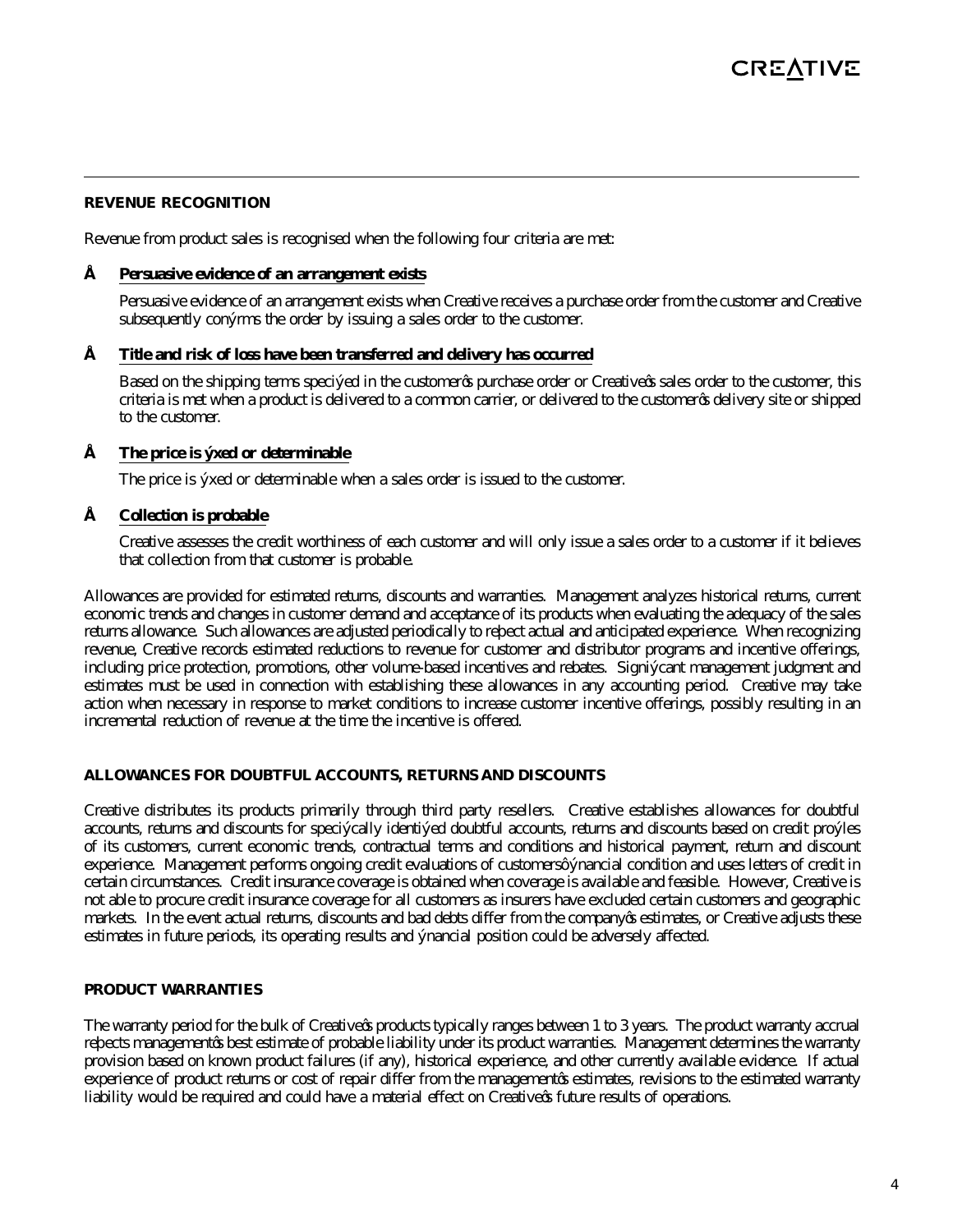# **MANAGEMENT'S DISCUSSION AND ANALYSIS OF FINANCIAL CONDITION AND RESULTS OF OPERATIONS**

## **VALUATION OF INVENTORIES**

Creative states inventories at the lower of cost or market. The company records a write-down for inventories of components and products which have become obsolete or are in excess of anticipated demand or net realizable value. Management performs a detailed assessment of inventory at each balance sheet date to establish provisions for excess and obsolete inventories. Management's evaluation includes a review of, among other factors, historical sales, current economic trends, forecasted sales, demand requirements, product lifecycle and product development plans, quality issues, and current inventory levels. The markets for PC peripherals and personal digital entertainment products are subject to a rapid and unpredictable pace of product and component obsolescence and demand changes. If future demand or market conditions for the company's products are less favorable than forecasted or if unforeseen technological changes negatively impact the utility of component inventory, Creative may be required to record write-downs which would negatively affect gross margins in the period when the write-downs are recorded and its operating results and financial position could be adversely affected.

#### **VALUATION OF INVESTMENTS**

Creative holds equity investments in various companies from less than 1% to 100% of the issuer's outstanding capital stock. Investments in companies in which Creative acquires more than 50% of the outstanding capital stock and which are under Creative's effective control, are treated as investments in subsidiaries, and the balance sheets and results of operations are fully consolidated after making an allowance for any minority interests. Companies in which Creative's investments total between 20% and 50% of such company's capital stock are treated as associated companies and recorded on an equity basis, whereby the cost of investment is adjusted to recognise Creative's share of all post acquisition results of operations.

As for investments of less than 20%, non-quoted investments are carried at cost, less provisions for permanent impairment where necessary, and quoted investments are reported at fair value with the unrealised gains and losses included as a separate component of shareholders' equity. The investment portfolio is monitored on a periodic basis for impairment. Creative's investments in these companies are inherently risky because the markets for the technologies or products they have under development are typically in the early stages and may never develop. In the event that the carrying value of an investment exceeds its fair value and the decline in value is determined to be other-than-temporary, an impairment charge is recorded and a new cost basis for the investment is established. Fair values for investments in public companies are determined using quoted market prices. Fair values for investments in privately-held companies are estimated based upon one or more of the following: pricing models using historical and forecasted financial information and current market rates, liquidation values, the values of recent rounds of financing, or quoted market prices of comparable public companies.

In order to determine whether a decline in value is other-than-temporary, Creative evaluates, among other factors: the duration and extent to which the fair value has been less than the carrying value; the financial condition of and business outlook for the company, including key operational and cash flow metrics, current market conditions and future trends in the company's industry, and the company's relative competitive position within the industry; and Creative's intent and ability to retain the investment for a period of time sufficient to allow for any anticipated recovery in fair value.

#### **VALUATION OF GOODWILL AND OTHER INTANGIBLE ASSETS**

Creative uses the purchase method of accounting for business combinations, in line with Financial Accounting Standards Board's ("FASB") Statement of Financial Accounting Standard ("SFAS") No. 141 "Business Combinations." The purchase method of accounting for acquisitions requires extensive use of accounting estimates and judgment to allocate the purchase price paid to the fair value of the net tangible and intangible assets acquired, including in-process technology. The allocation of the purchase price is based on independent appraisals. The amounts and useful lives assigned to intangible assets could impact future amortization. The amount assigned to in-process technology is expensed immediately. If the assumptions and estimates used to allocate the purchase price are not correct, purchase price adjustments or future asset impairment charges could be required.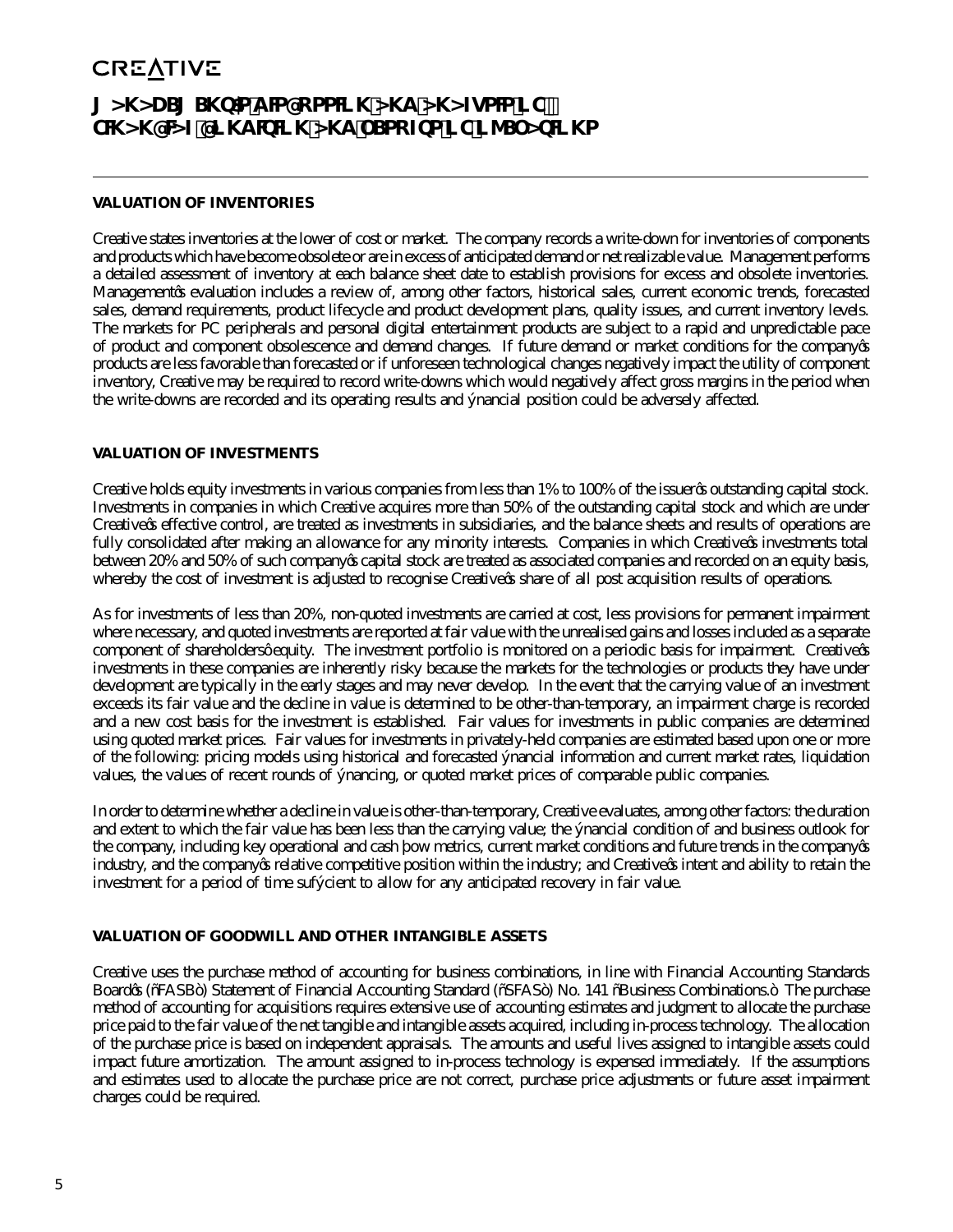Creative reviews goodwill and other intangible assets for impairment annually and whenever events or changes in circumstances indicate the carrying value of an asset may not be recoverable in accordance with SFAS No. 142, "Goodwill and Other Intangible Assets." Factors that Creative may consider important which could trigger an impairment review include the following:

- significant under-performance relative to historical or projected future operating results;
- significant changes in the manner of use of the acquired assets or the strategy for Creative's overall business;
- significant negative industry or economic trends;
- significant decline in Creative's stock price for a sustained period; and
- Creative's market capitalization relative to net book value.

When the existence of one or more of the above factors indicate that the carrying value of goodwill or other intangible assets may be impaired, Creative measures the amount of impairment based on a combination of market comparable method and projected discounted cash flow method using a discount rate determined by the management to commensurate with the risk inherent in Creative's current business model. Additionally, in response to changes in the PC peripherals and consumer electronics industries and changes in global or regional economic conditions, Creative may strategically realign its resources and consider restructuring, disposing or otherwise exiting businesses, which could result in an impairment of property, plant and equipment or identifiable intangibles or goodwill.

#### **ASSESSMENT OF THE PROBABILITY OF THE OUTCOME OF CURRENT LITIGATION**

Creative records accruals for loss contingencies when it is probable that a liability has been incurred and the amount of loss can be reasonably estimated.

#### **ACCOUNTING FOR INCOME TAXES**

In preparing its financial statements, Creative estimates its income taxes for each of the jurisdictions in which it operates. This involves estimating the actual current tax exposure, assessing temporary differences resulting from differing treatment of items, such as reserves and accruals for tax and accounting purposes and accounting for uncertainty in income taxes. These differences result in deferred tax assets and liabilities, which are included within Creative's consolidated balance sheet. Significant management judgment is required in determining the provision for income taxes, deferred tax assets and liabilities and future taxable income for purposes of assessing the ability to realize any future benefit from its deferred tax assets. Creative provides for a valuation allowance with regard to its deferred tax assets as management believes that a substantial uncertainty exists regarding the realizability of these assets.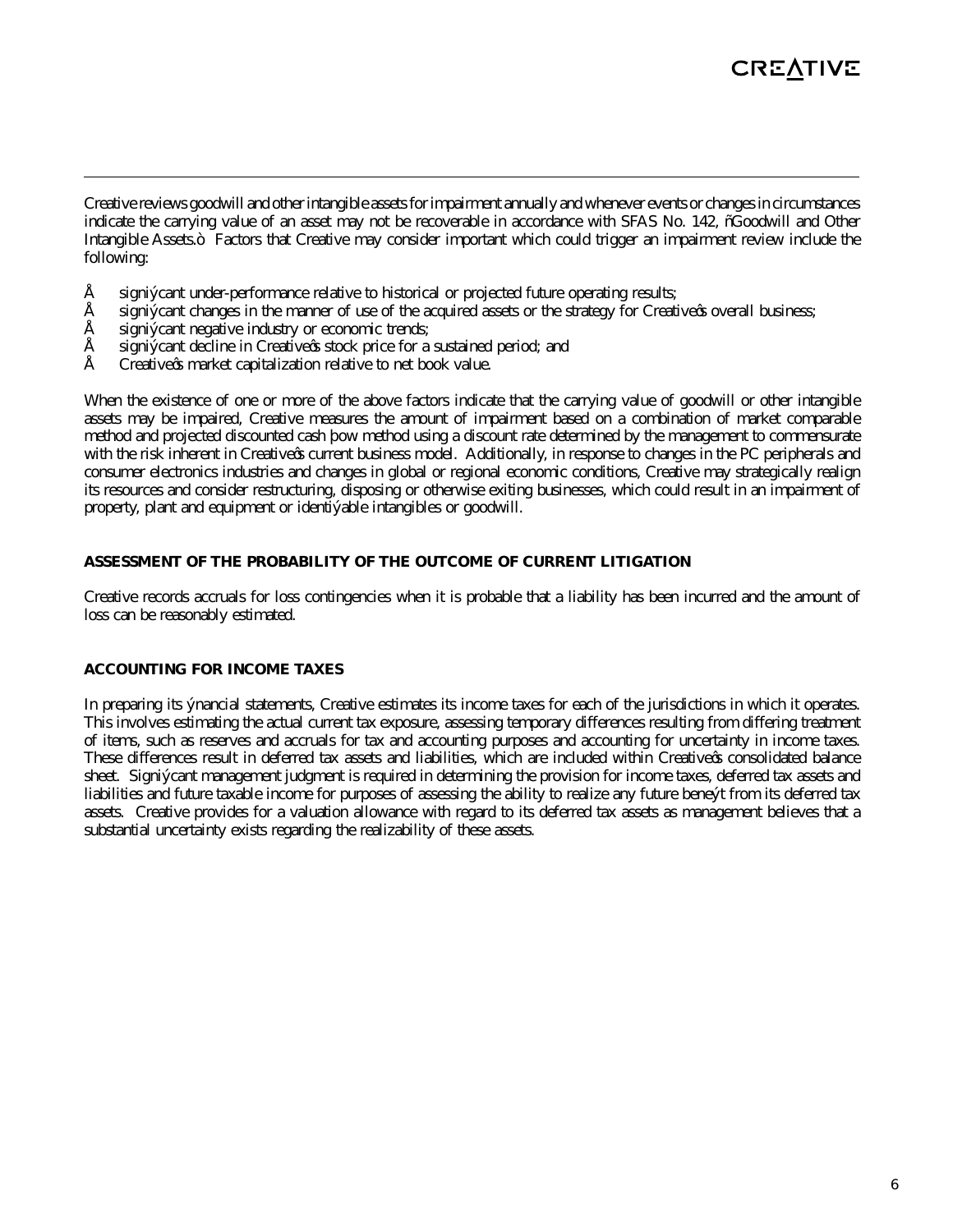# **MANAGEMENT'S DISCUSSION AND ANALYSIS OF FINANCIAL CONDITION AND RESULTS OF OPERATIONS**

# **RESULTS OF OPERATIONS**

The following table sets forth, for the periods indicated, selected statement of operations data as a percentage of sales:

|                                                         |                | Years ended June 30 |        |
|---------------------------------------------------------|----------------|---------------------|--------|
|                                                         | 2008           | 2007                | 2006   |
| Sales, net                                              | 100 %          | 100 %               | 100 %  |
| Cost of goods sold                                      | 78             | 81                  | 85     |
| Gross profit                                            | 22             | 19                  | 15     |
| Operating expenses:                                     |                |                     |        |
| Selling, general and administrative                     | 19             | 19                  | 18     |
| Research and development                                | 8              | 7                   | 7      |
| Impairment of goodwill and other intangible assets      |                |                     | 3      |
| Other charges                                           | 1              |                     |        |
| Chairman's gift of shares to employees                  | 1              |                     |        |
| Operating loss                                          | (7)            | (7)                 | (13)   |
| Gain (loss) from investments, net                       | 2              |                     | 2      |
| Interest income                                         | 1              |                     | 1      |
| Interest expense                                        | (1)            | (1)                 | (1)    |
| Others                                                  | $\overline{2}$ | 13                  |        |
| (Loss) income before income taxes and minority interest | (3)            | 6                   | (11)   |
| Income tax (expense) benefit                            |                | (3)                 | 1      |
| Minority interest in loss                               |                |                     |        |
| Net (loss) income                                       | $(3)$ %        | 3%                  | (10) % |

The following table sets forth Creative's net sales by product category expressed as a percentage of sales for the past three fiscal years:

|                                |      | Percentage of Net Sales<br>for fiscal years ended June 30 |      |
|--------------------------------|------|-----------------------------------------------------------|------|
|                                | 2008 | 2007                                                      | 2006 |
| Personal Digital Entertainment | 53%  | 63%                                                       | 65%  |
| Audio                          | 13%  | 13%                                                       | 13%  |
| Speakers and Headphones        | 26%  | 18%                                                       | 15%  |
| All Other Products             | 8%   | 6%                                                        | 7%   |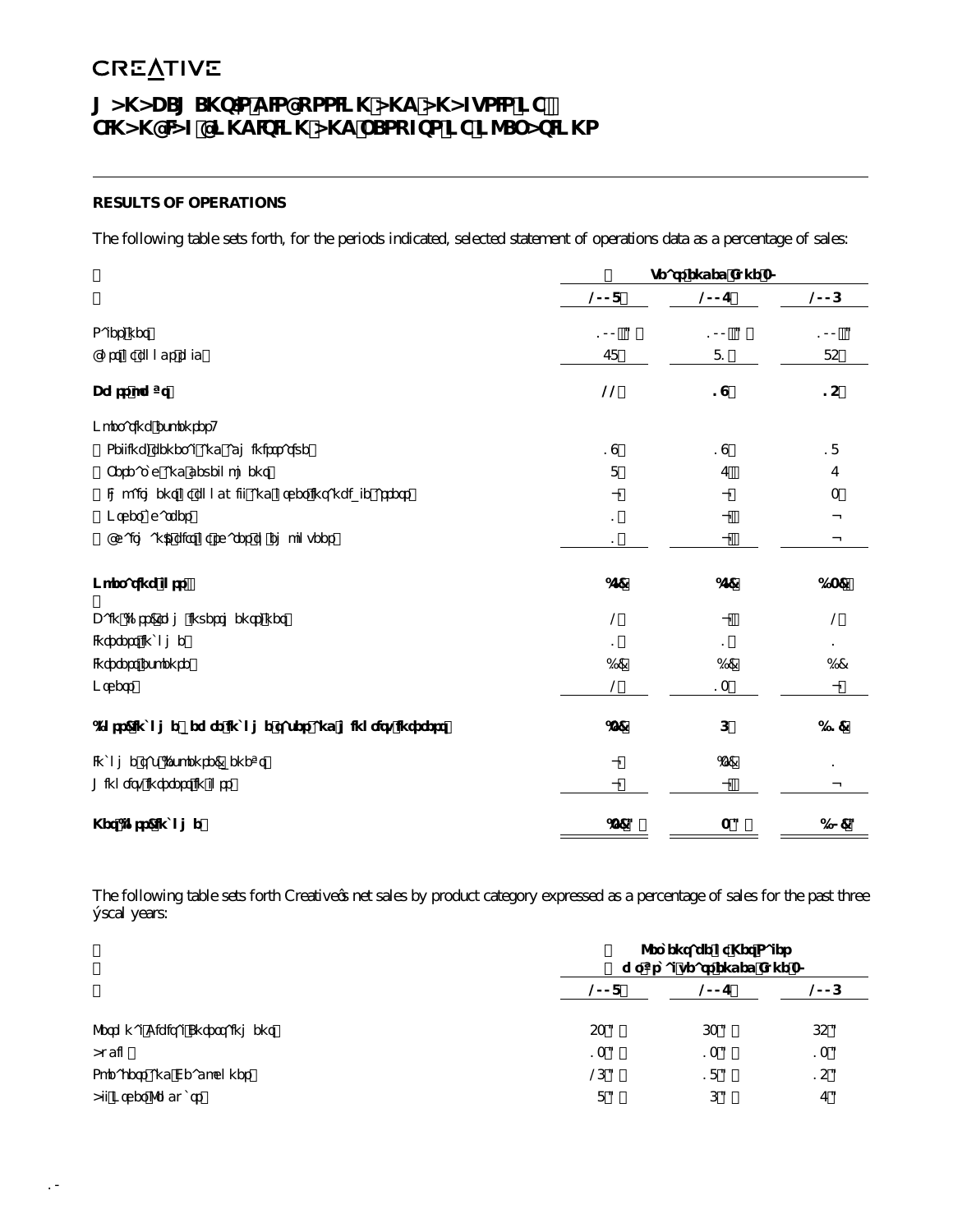#### **YEAR ENDED JUNE 30, 2008 COMPARED TO YEAR ENDED JUNE 30, 2007**

#### **Net sales**

Net sales for the year ended June 30, 2008 decreased by 19% compared to the year ended June 30, 2007 mainly due to lower sales of personal digital entertainment ("PDE") products. Sales of PDE products, which include digital audio players and digital cameras, decreased by 33% compared to fiscal year 2007 and represented 53% of sales in fiscal year 2008 compared to 63% of sales in fiscal year 2007. The decrease in sales of PDE products was primarily attributable to lower average selling prices of digital audio players resulting from product mix and competitive pricing, and management's decision to streamline the company's lineup of digital audio players to focus on strategic and more profitable products. Sales of audio products, which consist of Sound Blaster audio cards and chipsets, decreased by 12% compared to fiscal year 2007 and represented 13% of sales in fiscal years 2008 and 2007. Sales of speakers and headphones increased by 13% in fiscal year 2008 compared to fiscal year 2007 and represented 26% of sales in fiscal year 2008 compared to 18% in fiscal year 2007. The increase was mainly contributed by an increased in sales of headphones. Sales from all other products, which include graphics products, communication products, accessories and other miscellaneous items, increased by 14% compared to fiscal year 2007 and represented 8% of sales in fiscal year 2008 and 6% in fiscal year 2007.

#### **Gross profit**

Gross profit in fiscal year 2008 was 22% of sales compared to 19% in fiscal year 2007. Gross profit at 22% in fiscal year 2008 was consistent with the mix of products sold during the fiscal year.

### **Operating expenses**

In line with the decrease in sales and management's efforts to reduce operating costs, selling, general and administrative ("SG&A") expenses in fiscal year 2008 decreased by 19% compared to fiscal year 2007. As a percentage of sales, SG&A expenses were 19% of sales in fiscal years 2008 and 2007.

Research and development ("R&D") expenses were comparable in fiscal years 2008 and 2007, and as a percentage of sales were 8% in fiscal year 2008 and 7% in fiscal year 2007. R&D expenses in fiscal year 2008 remained at the same level as compared to fiscal year 2007 even though net sales have decreased because of spending on new product development in fiscal year 2008.

Other charges of \$9.7 million for fiscal year 2008 relate to restructuring charges incurred to streamline the business operation of the group, and the charges comprised mainly employee severance costs and other exit costs pertaining mainly to lease cancelations. See Note 13 of "Notes to Consolidated Financial Statements."

Chairman's gift of shares to employees of \$3.8 million in fiscal year 2008 relates to Creative's Chairman and CEO's gift of his personal Creative shares to the employees of Creative. In accordance with the US GAAP, the value of these Creative shares was reported as a non-cash charge in the operating expenses of Creative.

#### **Net investment gain (loss)**

Net gain of \$18.8 million in fiscal year 2008 comprised \$34.4 million in net gain from sales of investments offset by \$15.6 million in write-downs of mainly quoted investments. Bulk of the \$34.4 million in net gain from sales of investments was derived from the sale of shares in subsidiaries and equity accounted investments. The disposals of these investments were in line with management's goal of streamlining and improving operational efficiencies. Net loss of \$1.9 million in fiscal year 2007 was mainly due to \$2.0 million in write-downs of investments.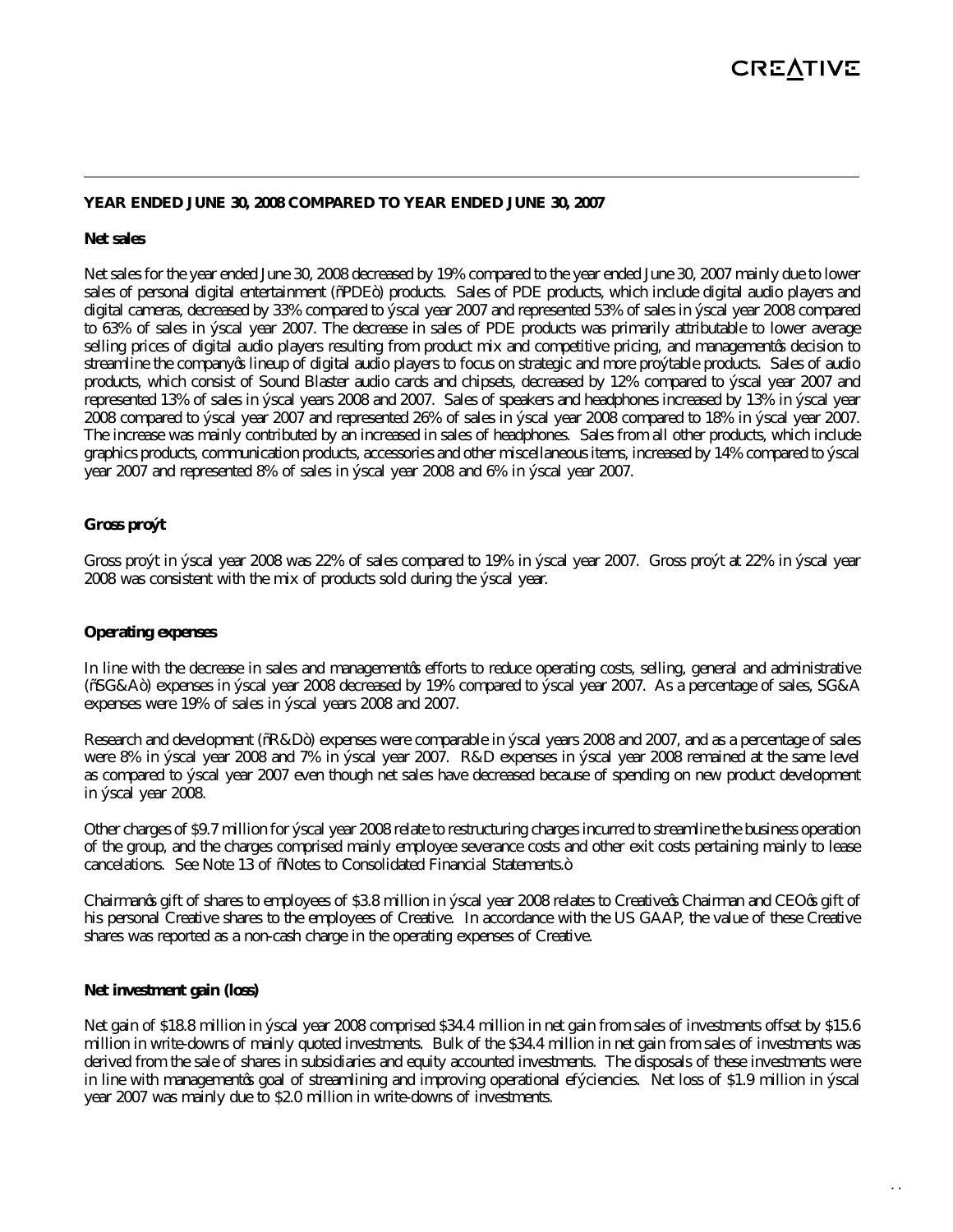# **MANAGEMENT'S DISCUSSION AND ANALYSIS OF FINANCIAL CONDITION AND RESULTS OF OPERATIONS**

#### **Net investment gain (loss)** (Cont'd)

As part of its long-term business strategy, from time to time, Creative makes strategic equity investments in companies that can provide Creative with technologies or products that management believes will give Creative a competitive advantage in the markets in which Creative competes.

#### **Net interest**

Net interest for fiscal year 2008 was an income of \$5.0 million compared to an expense of \$0.3 million in fiscal year 2007. Net interest income for fiscal year 2008 was mainly due to a partial loan repayment made in the fourth quarter of fiscal year 2007 which reduced the interest expense in fiscal year 2008.

#### **Others**

Other income was \$12.8 million in fiscal year 2008 compared to \$114.6 million in fiscal year 2007. Other income of \$12.8 million in fiscal year 2008 comprised mainly of a \$14.6 million exchange gain. Other income of \$114.6 million in fiscal year 2007 included a \$100.0 million paid-up license by Apple Inc. for use of the Creative ZEN Patent in its products and a \$12.1 million exchange gain.

#### **Income tax expense**

Income tax expense of \$1.7 million in fiscal year 2008 was mainly due to the changes in the mix of taxable income arising from various geographical regions. Income taxes of foreign subsidiaries are based on the corporate income tax rates of the country in which the subsidiary is located. Net operating profits from some subsidiaries cannot be offset with net operating losses sustained by subsidiaries from a different tax jurisdiction. In Singapore, Creative was granted a Pioneer Certificate under the International Headquarters Award that will expire in March 2010. Profits arising from qualifying activities under the Pioneer Certificate will be exempted from income tax, subject to certain conditions. The Singapore corporate income tax rate of 18% is applicable to profits excluded from the Pioneer Certificate.

Income tax expense of \$23.9 million in fiscal year 2007 was mainly due to \$18.0 million withholding tax paid on the license fees received from Apple Inc. and the changes in the mix of taxable income arising from various geographical regions.

## **YEAR ENDED JUNE 30, 2007 COMPARED TO YEAR ENDED JUNE 30, 2006**

#### **Net sales**

Net sales for the year ended June 30, 2007 decreased by 19% compared to the year ended June 30, 2006. Sales of PDE products, which include digital audio players and digital cameras, decreased by 21% compared to fiscal year 2006 and represented 63% of sales in fiscal year 2007 compared to 65% of sales in fiscal year 2006. The decrease in sales of PDE products was primarily attributable to lower average selling prices of digital audio players resulting from product mix and management's decision to streamline the company's lineup of digital audio players to focus on strategic and more profitable products. Sales of audio products, which consist of Sound Blaster audio cards and chipsets, decreased by 22% compared to fiscal year 2006 and represented 13% of sales in fiscal years 2007 and 2006. The decrease in audio product sales was mainly due to a decrease in sales of low-end audio sound cards. Sales of speakers and headphones were comparable in fiscal years 2007 and 2006, and as a percentage of sales, represented 18% of sales in fiscal year 2007 compared to 15% in fiscal year 2006. Sales from all other products, which include graphic products, communication products, accessories and other miscellaneous items, decreased by 34% compared to fiscal year 2006 and represented 6% of sales in fiscal year in 2007 and 7% in fiscal year 2006. The decrease was primarily attributable to decrease in sales of graphics and other miscellaneous products.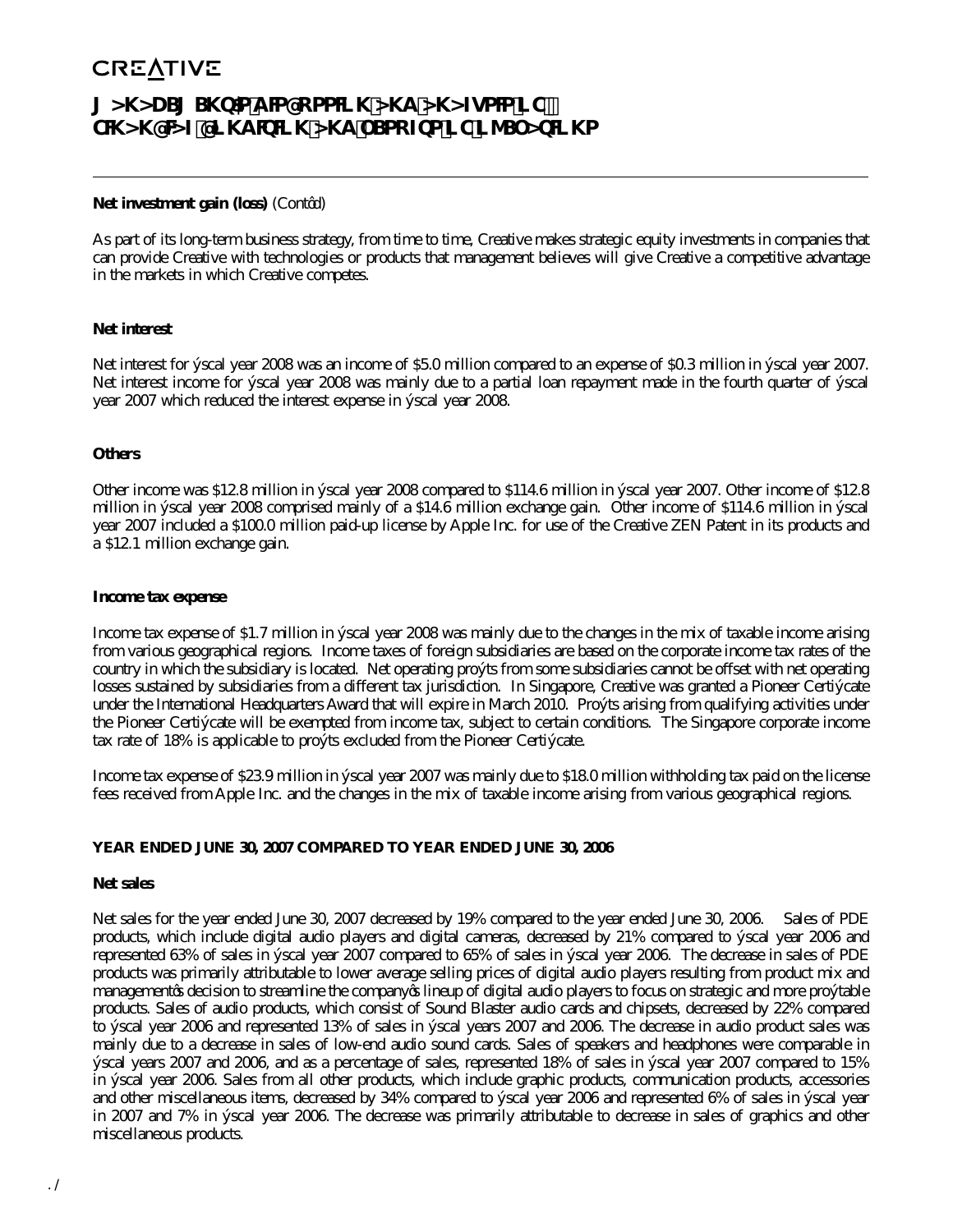#### **Gross profit**

Gross profit in fiscal year 2007 was 19% of sales compared to 15% in fiscal year 2006. Gross profit at 19% in fiscal year 2007 was consistent with the mix of products sold during the fiscal year with a higher percentage of sales coming from digital audio players which generally have lower gross profit margins due to competitive pricing on the digital audio players. The lower gross profit margin in fiscal year 2006 was primarily attributable to a substantial write-down of flash memory inventory amounting to \$19.0 million in the third quarter of fiscal year 2006 due to a drop in flash memory prices. The drop in flash memory prices caused market uncertainty that resulted in lower sales and selling prices of digital audio players, negatively impacting the gross profit margin of fiscal year 2006.

#### **Operating expenses**

In line with the decrease in sales and management's efforts to reduce operating costs, SG&A expenses in fiscal year 2007 decreased by 10% compared to fiscal year 2006. As a percentage of sales, SG&A expenses were 19% of sales compared to 18% of sales in fiscal year 2006.

R&D expenses decreased by 18% compared to fiscal year 2006. The decrease was in line with the management's costs cutting efforts and a reduced R&D spending by Creative's wholly-owned subsidiary, 3Dlabs, due to a change in its business strategy to focus on the portable handheld device market instead of the professional workstation graphics business. As a percentage of sales, R&D expenses were 7% of sales in fiscal years 2007 and 2006.

In fiscal year 2006, there was a change in the business strategy of 3Dlabs to refocus on the portable handheld device market instead of the professional workstation graphics business. As a result, the fair value of 3Dlabs could no longer support the carrying value of the goodwill and other intangible assets associated with the acquisition of 3Dlabs in May 2002. Accordingly, Creative recorded a \$31.5 million impairment of goodwill and other intangible assets in fiscal year 2006. See Note 3 of "Notes to Consolidated Financial Statements."

Other charges of \$5.9 million for fiscal year 2006 comprised mainly restructuring charges incurred by 3Dlabs due to the change in business strategy. The restructuring charges comprised mainly employee severance costs and fixed assets impairment write-downs. See Note 13 of "Notes to Consolidated Financial Statements."

#### **Net investment (loss) gain**

Net loss of \$1.9 million in fiscal year 2007 was mainly due to \$2.0 million in write-downs of investments. Net investment gain of \$18.9 million in fiscal year 2006 included a \$20.9 million in net gain from sales of investments offset by \$2.0 million in write-downs of investments.

As part of its long-term business strategy, from time to time, Creative makes strategic equity investments in companies that can provide Creative with technologies or products that management believes will give Creative a competitive advantage in the markets in which Creative competes.

#### **Net interest**

Net interest for fiscal years 2007 and 2006 was an expense of \$0.3 million and \$3.2 million respectively. The lower net interest expense for fiscal year 2007 was due to higher interest income from the higher average cash balance in fiscal year 2007 compared to fiscal year 2006 which helped to offset the bulk of the interest expense in fiscal year 2007.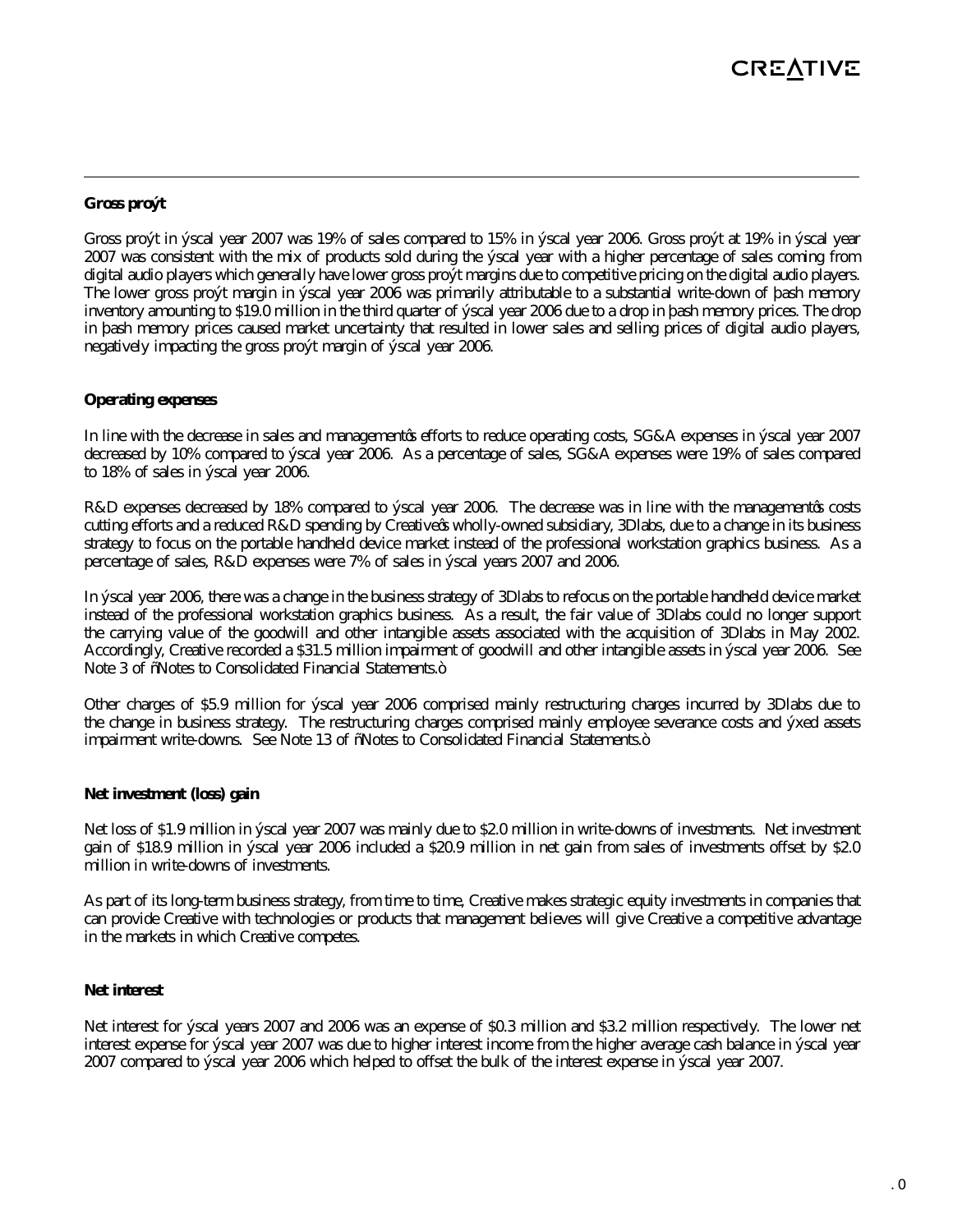# **MANAGEMENT'S DISCUSSION AND ANALYSIS OF FINANCIAL CONDITION AND RESULTS OF OPERATIONS**

#### **Others**

Other income was \$114.6 million in fiscal year 2007 compared to \$3.6 million in fiscal year 2006. Other income of \$114.6 million in fiscal year 2007 included a \$100.0 million paid-up license by Apple Inc. for use of the Creative ZEN Patent in its products and a \$12.1 million exchange gain. Other income of \$3.6 million in fiscal year 2006 comprised mainly of \$1.4 million in dividends received from investments and \$2.0 million in sundry income, the bulk of which pertained to a write-back of unclaimed invoices.

#### **Income tax (expense) benefit**

Income tax expense of \$23.9 million in fiscal year 2007 was mainly due to \$18.0 million withholding tax paid on the license fees received from Apple and the changes in the mix of taxable income arising from various geographical regions. Income taxes of foreign subsidiaries are based on the corporate income tax rates of the country in which the subsidiary is located. Net operating profits from some subsidiaries cannot be offset with net operating losses sustained by subsidiaries from a different tax jurisdiction. In Singapore, Creative was granted a Pioneer Certificate under the International Headquarters Award that will expire in March 2010. Profits arising from qualifying activities under the Pioneer Certificate will be exempted from income tax, subject to certain conditions. The Singapore corporate income tax rate of 18% is applicable to profits excluded from the Pioneer Certificate.

In fiscal year 2006, tax write-back includes a \$10.0 million reversal of income taxes. The reversal was related to corporate taxes provided for in full for profits arising from qualifying activities from the commencement date of the Pioneer Certificate until the second quarter of fiscal year 2004, based on the standard tax rates of 24.5% for fiscal year 2001, 22% for fiscal years 2002 and 2003, and 20% for fiscal year 2004.

## **LIQUIDITY AND CAPITAL RESOURCES**

Cash and cash equivalents at June 30, 2008 were \$408.6 million compared to the balance of \$250.5 million at June 30, 2007.

## **Operating Activities**

Net cash provided by operating activities during fiscal year 2008 and fiscal year 2007 were \$53.3 million and \$132.2 million, respectively. The cash provided by operating activities of \$53.3 million in fiscal year 2008 was mainly due to a net decrease in accounts receivable by \$74.4 million and a \$14.7 million increase in accounts payable, offset partially by an increase in other assets and prepaids of \$9.8 million and a \$9.8 million adjustment for non-cash items. The \$9.8 million adjustment for non-cash items was mainly pertaining to depreciation and amortization charges, net gain from disposal of investments and write-downs of investments.

Net cash provided by operating activities during fiscal year 2007 was \$132.2 million compared with \$48.9 million provided in fiscal year 2006. The cash provided by operating activities of \$132.2 million was mainly contributed by gross license fees of \$100.0 million received from Apple Inc., less tax of \$18.0 million, a \$35.2 million net decrease in accounts receivable and other assets and prepaid expenses, a \$100.0 million net decrease in inventory and a \$12.4 million adjustment for non-cash items. The decrease in inventory was in line with management's intention to maintain a lower inventory balance. Cash provided by operating activities was offset partially by a \$45.9 million net decrease in accounts payable and accrued and other liabilities. The \$12.4 million in adjustments to non-cash items was mainly pertaining to depreciation and amortization charges.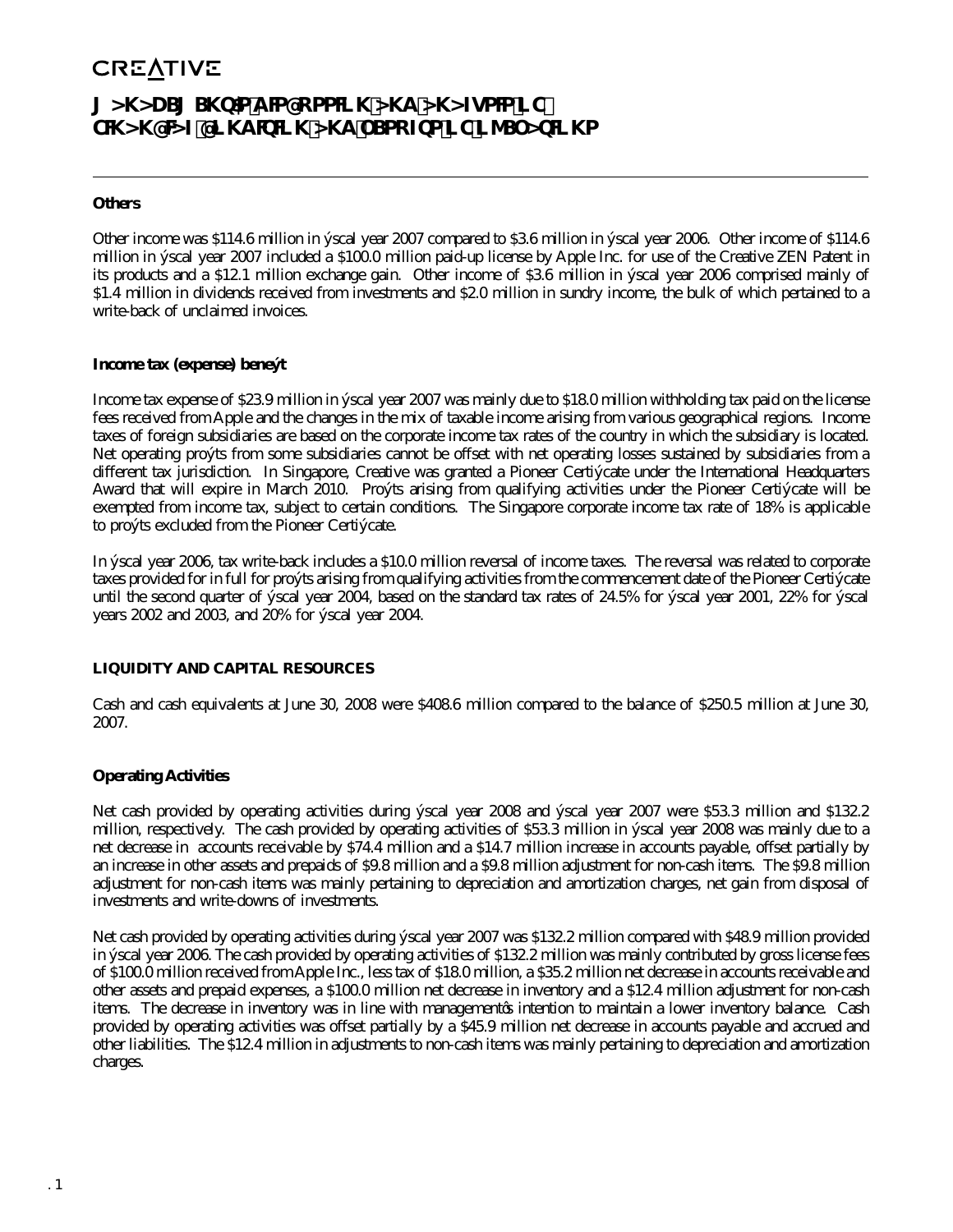#### **Investing Activities**

Net cash provided by investing activities during fiscal year 2008 was \$30.5 million compared to cash used of \$2.8 million in fiscal year 2007. The \$30.5 million cash provided in fiscal year 2008 was primarily proceeds from sale of investments amounting to \$53.0 million, offset partially by \$12.6 million of capital expenditures and \$9.5 million of purchase of investments.

Net cash used in investing activities during fiscal year 2007 was \$2.8 million compared to cash provided of \$10.7 million in fiscal year 2006. The \$2.8 million cash used in fiscal year 2007 was primarily for capital expenditures amounting to \$6.0 million offset partially by proceeds from sales of fixed assets of \$4.3 million.

## **Financing Activities**

Net cash provided by financing activities during fiscal year 2008 was \$64.1 million compared with \$99.5 million net cash used in fiscal year 2007. Cash provided by financing activities of \$64.1 million comprised \$127.6 million advance payments from sale of building, offset partially by \$32.2 million used for the purchase of treasury shares, \$19.8 million for repayment of debt obligations and \$11.5 million for dividend payment (see Note 9 of "Notes to Consolidated Financial Statements"). The \$127.6 million advance payment from sale of building arises because under FASB Statement No. 98 "Accounting for Leases: Sale-Leaseback Transactions Involving Real Estate, Sales-Type Leases of Real Estate, Definition of the Lease Term, and Initial Direct Costs of Direct Financing Leases" ("SFAS 98"), the transaction did not meet certain criteria of sale-leaseback accounting. Accordingly, for US GAAP accounting purposes, the building is still recorded as a fixed asset and the sale proceeds received, net of security deposit and rental prepayment, is presented as "Advance payments from sale of building" (see Note 3 and 4 of "Notes to Consolidated Financial Statements"). Legal Counsel has confirmed that legal title has been transferred to the buyer and in the opinion of the directors and management, the sale was completed as legal title has been transferred to the buyer and sale proceeds were received.

Net cash used in financing activities during fiscal year 2007 was \$99.5 million compared with \$35.0 million in fiscal year 2006. Cash used in financing activities of \$99.5 million primarily consisted of a \$20.9 million dividend payment (see Note 9 of "Notes to Consolidated Financial Statements") and \$78.9 million in repayments of debt obligations.

#### **Current and Expected Liquidity**

As of June 30, 2008, in addition to its cash reserves and excluding long term loans, Creative has credit facilities totaling \$100.1 million for overdrafts, guarantees, letters of credit and fixed short-term loans, of which approximately \$97.2 million were unutilized.

Subsequent to the end of the fiscal year on June 30, 2008, Creative repaid the entire \$100.0 million outstanding balance of the \$175.0 million syndicated term loan facility that it obtained in November 2004.

As part of its long-term business strategy, from time to time, Creative makes strategic equity investments in companies that can provide Creative with technologies or products that management believes will give Creative a competitive advantage in the markets in which Creative competes.

Management believes that Creative has adequate resources to meet its projected working capital and other cash needs for at least the next twelve months. To date, inflation has not had a significant impact on Creative's operating results.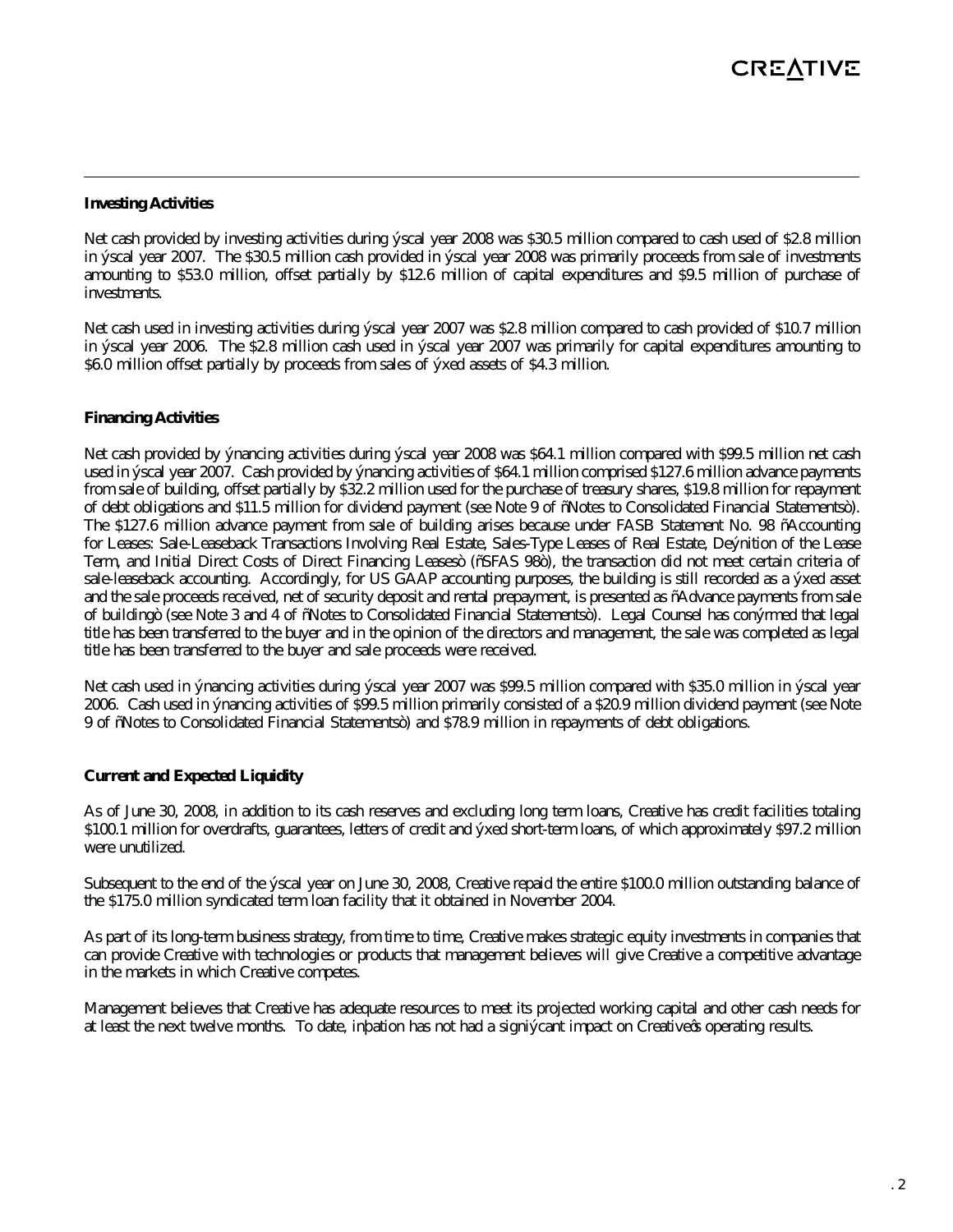# **MANAGEMENT'S DISCUSSION AND ANALYSIS OF FINANCIAL CONDITION AND RESULTS OF OPERATIONS**

## **CONTRACTUAL OBLIGATIONS AND COMMERCIAL COMMITMENTS**

The following table presents the contractual obligations and commercial commitments of Creative as of June 30, 2008:

|                                    |               |                     | Payments Due by Period (US\$'000) |                   |                  |
|------------------------------------|---------------|---------------------|-----------------------------------|-------------------|------------------|
| <b>Contractual Obligations</b>     | Total         | Less than<br>1 year | 1 to $3$<br>years                 | $4$ to 5<br>years | After 5<br>years |
| Long Term Debt                     | \$<br>100,000 | \$<br>100,000       | \$                                | \$                | \$               |
| Capital Lease Obligations          | 29            | 19                  | 10                                |                   |                  |
| <b>Operating Leases</b>            | 23,839        | 6.875               | 9,878                             | 5.048             | 2038             |
| Unconditional Purchase Obligations | 35.174        | 35,174              |                                   |                   |                  |
| Total Contractual Cash Obligations | 159,042       | \$<br>142068        | \$<br>9,888                       | \$<br>5,048       | \$<br>2,038      |

Unconditional purchase obligations are defined as contractual obligations for the purchase of goods or services which are enforceable and legally binding on the company and that specify all significant terms, including fixed or minimum quantities to be purchased, fixed, minimum or variable price provisions and the approximate timing of the transaction. The expected timing of payment of the obligations set forth above is estimated based on current information. Timing of payments and actual amounts paid may be different depending on the time of receipt of goods or services or changes to agreed-upon amounts for some obligations.

As of June 30, 2008, Creative has utilized approximately \$2.9 million under guarantees and letters of credit.

## **RECENTLY ISSUED ACCOUNTING PRONOUNCEMENTS**

Please refer to Note 1 of "Notes to Consolidated Financial Statements" for the discussion of recently issued accounting pronouncements.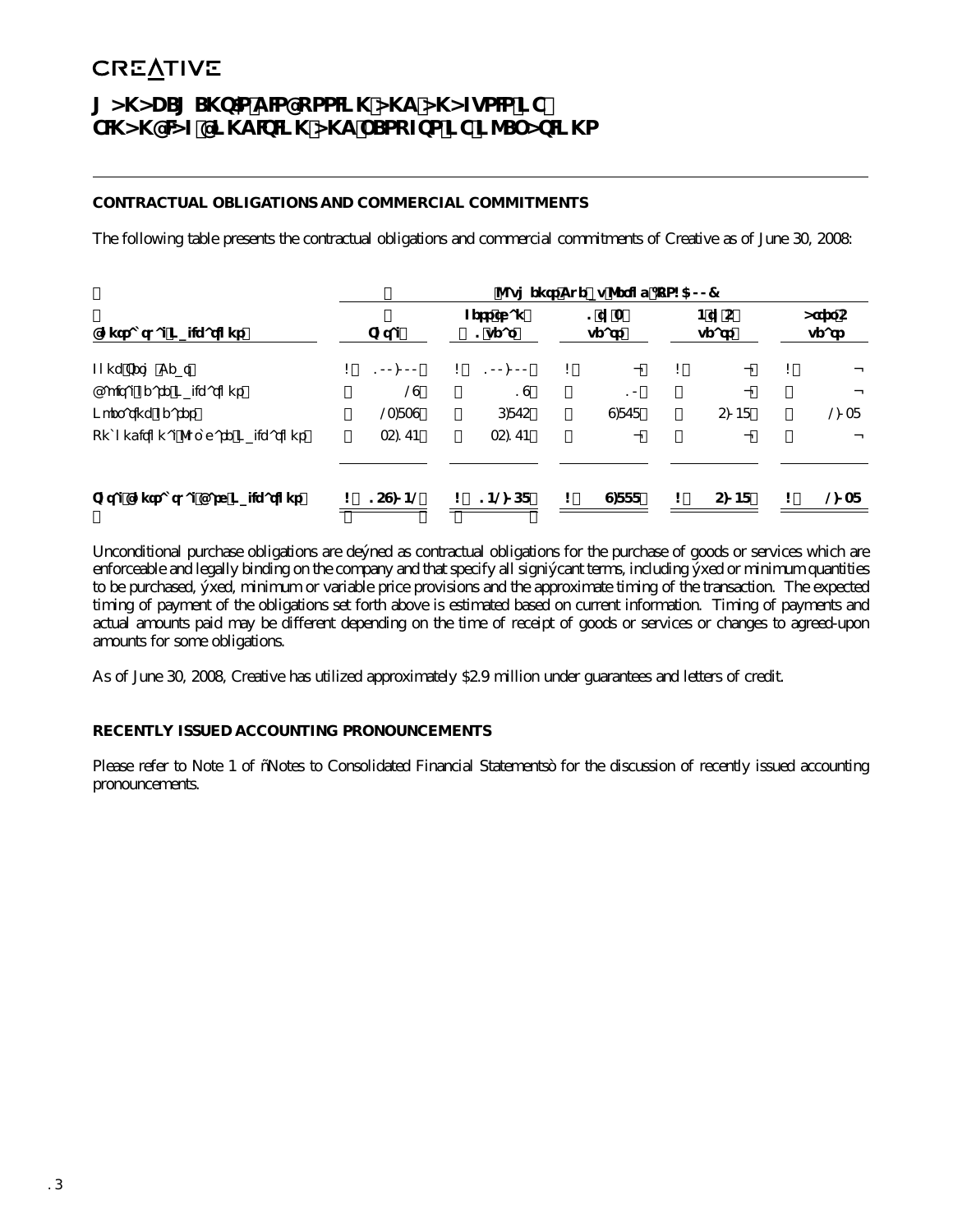# **CREATIVE REPORT OF INDEPENDENT REGISTERED PUBLIC ACCOUNTING FIRM**

### **TO THE BOARD OF DIRECTORS AND SHAREHOLDERS OF CREATIVE TECHNOLOGY LTD**

In our opinion, the accompanying consolidated balance sheets and the related consolidated statements of operations, of cash flows and of shareholders' equity present fairly, in all material respects, the financial position of Creative Technology Ltd and its subsidiaries at June 30, 2008 and 2007, and the results of their operations and their cash flows for each of the three years in the period ended June 30, 2008 in conformity with accounting principles generally accepted in the United States of America. These financial statements are the responsibility of the Company's management. Our responsibility is to express an opinion on these financial statements based on our audits. We conducted our audits of these statements in accordance with the standards of the Public Company Accounting Oversight Board (United States). Those standards require that we plan and perform the audit to obtain reasonable assurance about whether the financial statements are free of material misstatement. An audit includes examining, on a test basis, evidence supporting the amounts and disclosures in the financial statements, assessing the accounting principles used and significant estimates made by management, and evaluating the overall financial statement presentation. We believe that our audits provide a reasonable basis for our opinion.

PricewaterhouseCoopers Singapore September 30, 2008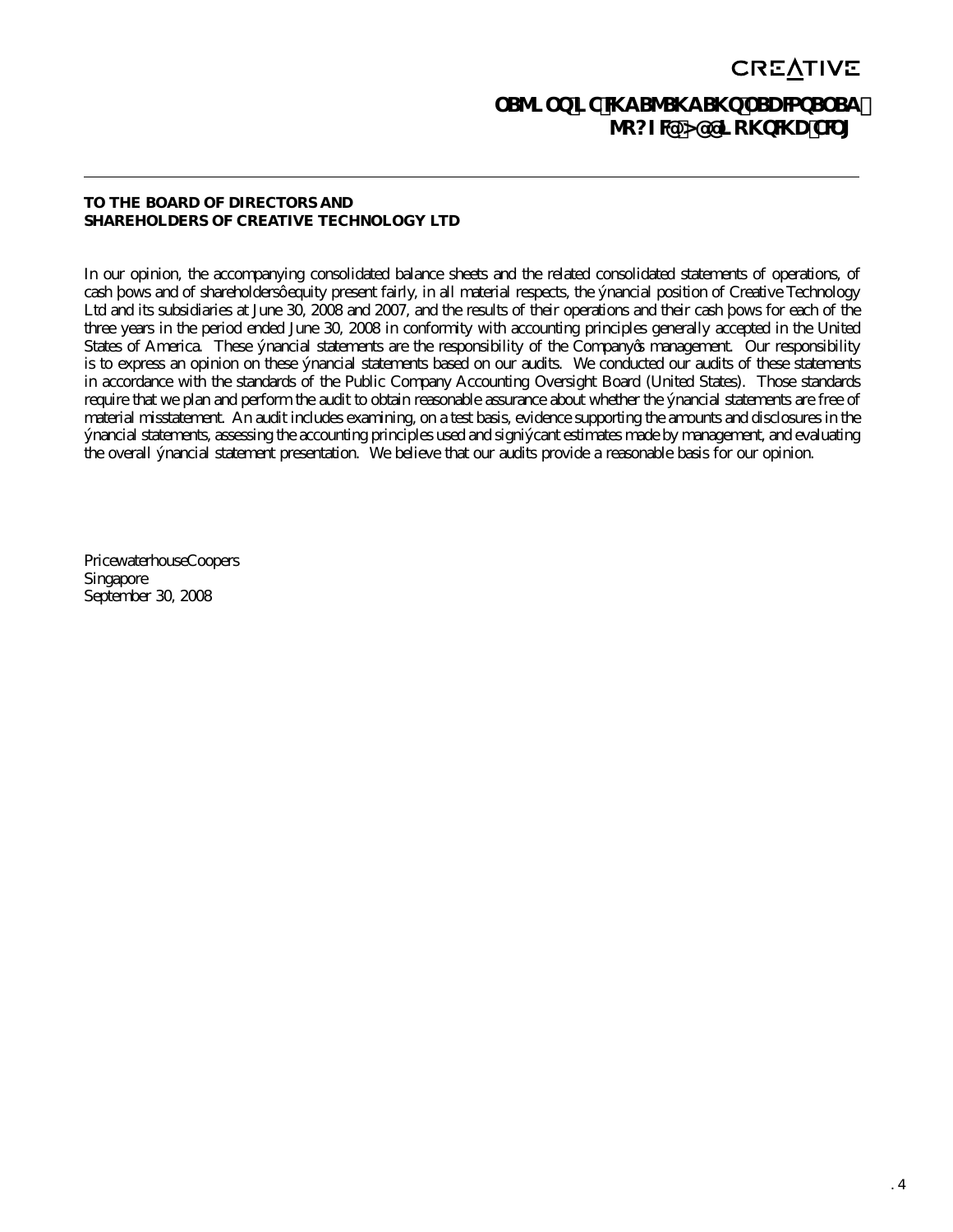# **CREATIVE CONSOLIDATED BALANCE SHEETS**

# **(In US\$'000, except per share data)**

|                                                               | June 30<br>2008 | June 30<br>2007 |
|---------------------------------------------------------------|-----------------|-----------------|
| <b>ASSETS</b>                                                 |                 |                 |
| <b>Current assets</b>                                         |                 |                 |
| Cash and cash equivalents                                     | \$<br>408,644   | \$<br>250,480   |
| Accounts receivable, less allowances of \$14,721 and \$14,153 | 82,554          | 110,520         |
| Inventory                                                     | 99,788          | 134,911         |
| Other assets and prepaids                                     | 39,563          | 40,308          |
| <b>Total current assets</b>                                   | 630,549         | 536,219         |
| Property and equipment, net                                   | 67,043          | 97,696          |
| Investments                                                   | 37,247          | 80,121          |
| Other non-current assets                                      | 15,519          | 8,997           |
| <b>Total Assets</b>                                           | \$<br>750,358   | 723,033<br>\$   |
| LIABILITIES AND SHAREHOLDERS' EQUITY                          |                 |                 |
| <b>Current liabilities</b>                                    |                 |                 |
| Accounts payable                                              | \$<br>66,507    | \$<br>66,778    |
| <b>Accrued liabilities</b>                                    | 91,164          | 92,898          |
| Income taxes payable                                          | 5,288           | 21,349          |
| Current portion of long term obligations and others           | 100,019         | 3,934           |
| <b>Total current liabilities</b>                              | 262,978         | 184,959         |
| Long-term obligations                                         | 29,756          | 129,131         |
| Advance payments from sale of building                        | 127,563         |                 |
| Minority interest in subsidiaries                             | 378             | 373             |
| Shareholders' equity:                                         |                 |                 |
| Share capital ('OOO)                                          |                 |                 |
| Outstanding: 83,626 and 83,622 shares                         | 300,100         | 300,086         |
| Treasury share capital ('OOO)                                 |                 |                 |
| Outstanding: 6,981 and nil shares                             | (32, 113)       |                 |
| Other reserves                                                | 59,286          | 53,949          |
| Unrealized holding gains on investments                       | 3,377           | 24,240          |
| Retained earnings                                             | (967)           | 30,295          |
| Total shareholders' equity                                    | 329,683         | 408,570         |
| Total Liabilities and Shareholders' Equity                    | \$<br>750,358   | \$<br>723,033   |

The accompanying notes are an integral part of these consolidated financial statements.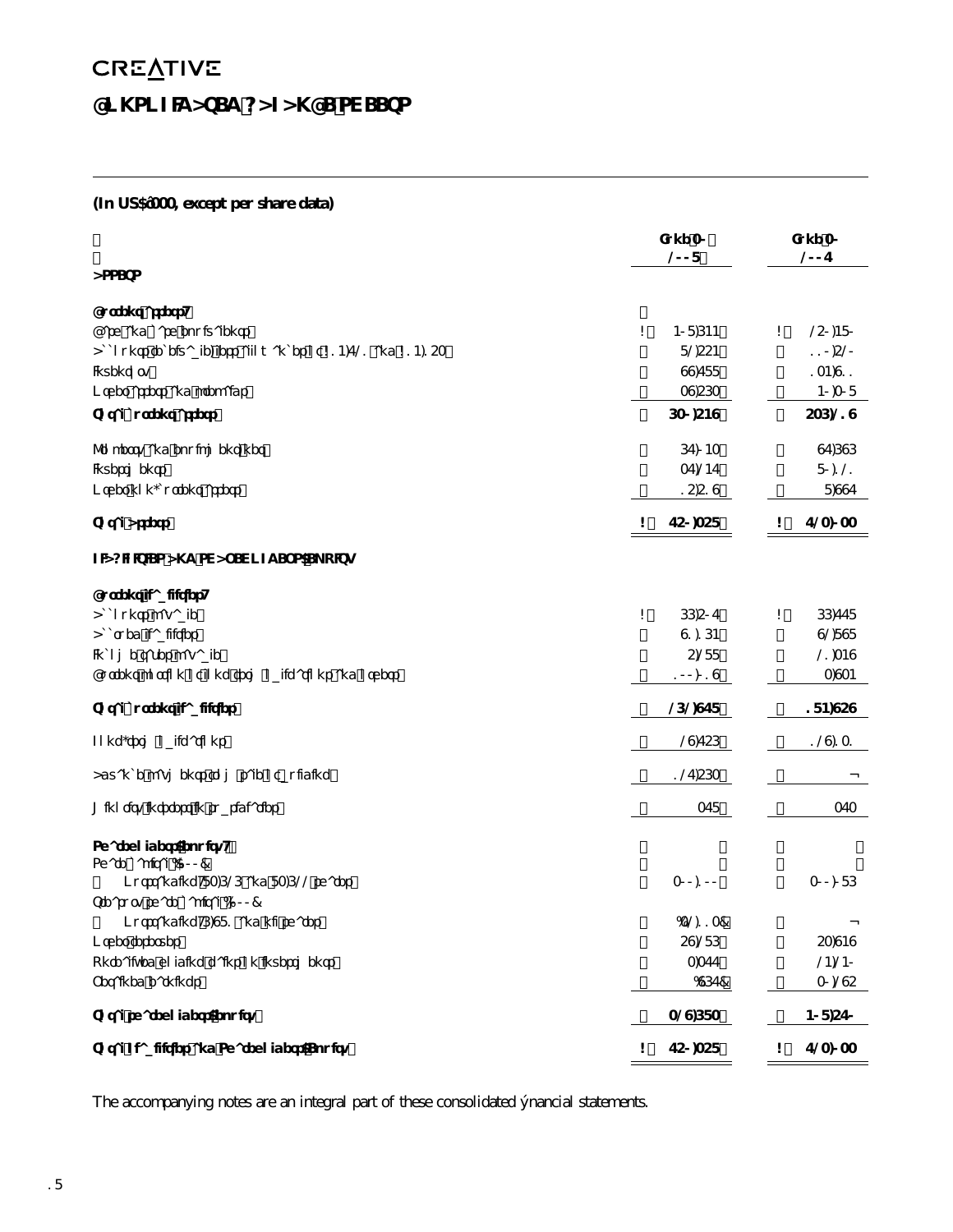# **CREATIVE CONSOLIDATED STATEMENTS OF OPERATIONS**

# **(In US\$'000, except per share data)**

|                                                         |                 | Years ended June 30 |                  |
|---------------------------------------------------------|-----------------|---------------------|------------------|
|                                                         | 2008            | 2007                | 2006             |
| Sales, net                                              | \$<br>736,848   | \$<br>914,906       | \$1,127,531      |
| Cost of goods sold                                      | 572,946         | 737,203             | 963,217          |
| Gross profit                                            | 163,902         | 177,703             | 164,314          |
| Operating expenses:                                     |                 |                     |                  |
| Selling, general and administrative                     | 141,148         | 175,180             | 195,197          |
| Research and development                                | 63,872          | 63,646              | 77,186           |
| Impairment of goodwill and other intangible assets      |                 |                     | 31,478           |
| Other charges                                           | 9,666           |                     | 5,873            |
| Chairman's gift of shares to employees                  | 3,774           |                     |                  |
| <b>Operating loss</b>                                   | (54, 558)       | (61, 123)           | (145, 420)       |
| Gain (loss) from investments, net                       | 18,761          | (1,880)             | 18,904           |
| Interest income                                         | 10,679          | 9,916               | 6,241            |
| Interest expense                                        | (5,644)         | (10, 245)           | (9, 411)         |
| Others                                                  | 12,762          | 114,622             | 3,572            |
| (Loss) income before income taxes and minority interest | (18,000)        | 51,290              | (126, 114)       |
| Income tax (expense) benefit                            | (1,735)         | (23, 918)           | 7,150            |
| Minority interest in loss                               | 1               | 817                 | 805              |
| Net (loss) income                                       | \$<br>(19, 734) | \$<br>28,189        | \$<br>(118, 159) |
| Basic (loss) earnings per share                         | \$<br>(0.24)    | \$<br>0.34          | \$<br>(1.42)     |
| Weighted average ordinary shares outstanding ('OOO)     | 81,564          | 83,452              | 83,093           |
| Diluted (loss) earnings per share                       | \$<br>(0.24)    | \$<br>0.34          | \$<br>(1.42)     |
| Weighted average ordinary shares and                    |                 |                     |                  |
| equivalents outstanding ('OOO)                          | 81,564          | 83,913              | 83,093           |

The accompanying notes are an integral part of these consolidated financial statements.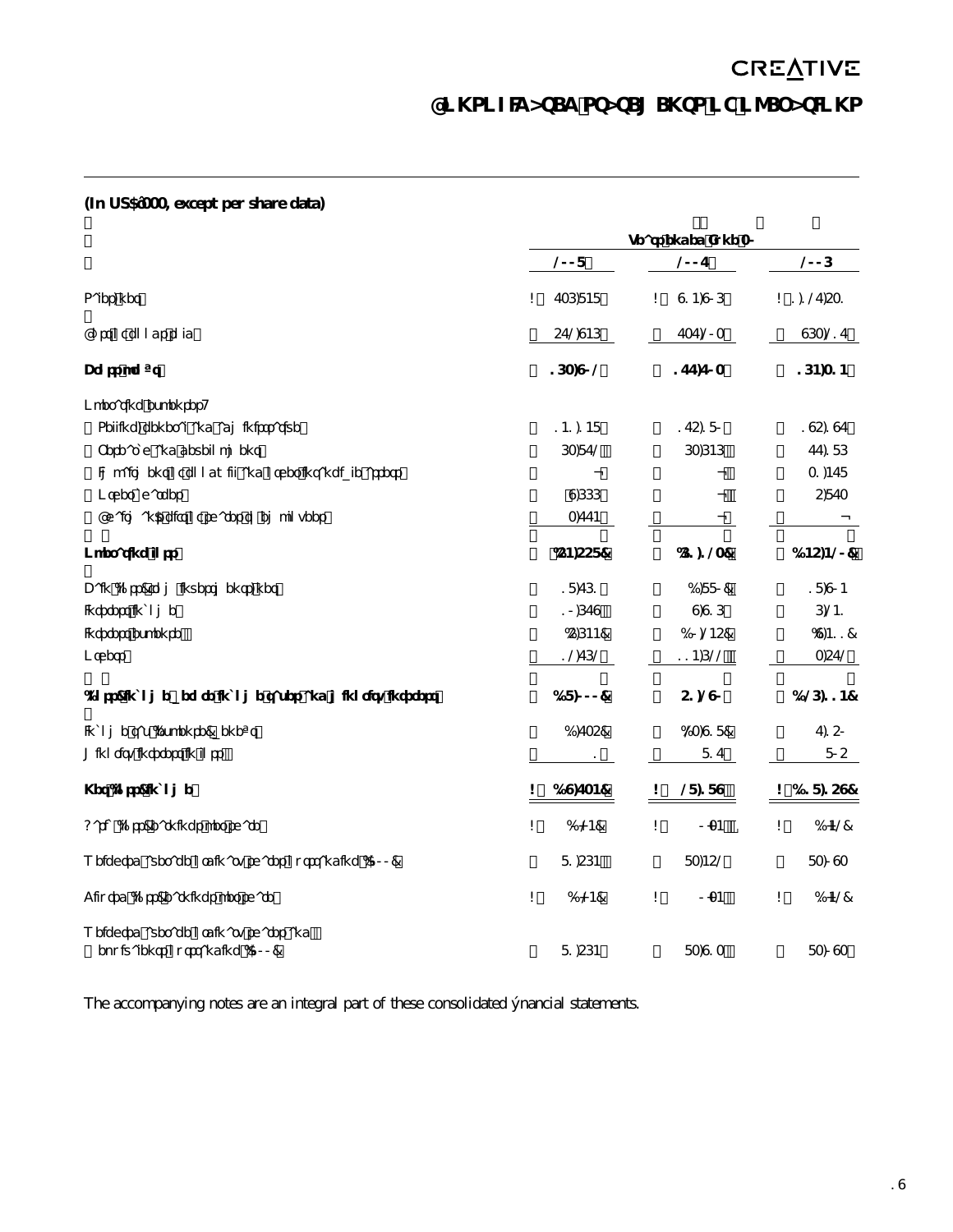# **CREATIVE CONSOLIDATED STATEMENTS OF CASH FLOWS**

# **Increase (decrease) in cash and cash equivalents (in US\$'000)**

|                                                                                             |                 | Years ended June 30 |                  |  |
|---------------------------------------------------------------------------------------------|-----------------|---------------------|------------------|--|
|                                                                                             | 2008            | 2007                | 2006             |  |
| Cash flows from operating activities:                                                       |                 |                     |                  |  |
| Net (loss) income                                                                           | \$<br>(19, 734) | \$<br>28,189        | (118, 159)<br>\$ |  |
| Adjustments to reconcile net (loss) income to net cash<br>provided by operating activities: |                 |                     |                  |  |
| Depreciation of fixed assets                                                                | 9,720           | 15,334              | 20,967           |  |
| Amortization of intangible assets                                                           | 303             | 1,451               | 2,184            |  |
| Deferred share compensation                                                                 | 1,568           | 1,684               | 1,892            |  |
| Minority interest in loss                                                                   | (1)             | (817)               | (805)            |  |
| Equity share in loss of unconsolidated investments                                          | 2,458           | 1,231               | 260              |  |
| Loss (gain) on disposal of fixed assets                                                     | 558             | (2,088)             | 281              |  |
| Write downs of investments and other non-current assets                                     | 15,636          | 1,713               | 2,034            |  |
| Gain from investments, net                                                                  | (8, 732)        | (93)                | (20, 938)        |  |
| (Gain) loss on disposal of subsidiaries                                                     | (8,984)         | 419                 |                  |  |
| Impairment of goodwill/intangible assets                                                    |                 |                     | 31,478           |  |
| Deferred income taxes, net                                                                  | 312             | 834                 | 554              |  |
| Gain on disposal of interests in associated companies                                       | (16,681)        |                     |                  |  |
| Foreign currency exchange gain                                                              | (8,047)         | (5,825)             | (695)            |  |
| Dividend income                                                                             | (1,691)         | (1,463)             | (1,420)          |  |
| Chairman's gift of shares to employees                                                      | 3,774           |                     |                  |  |
| Gain on issue of treasury shares                                                            | (5)             |                     |                  |  |
| Changes in assets and liabilities, net:                                                     |                 |                     |                  |  |
| Accounts receivable                                                                         | 74,417          | 22,482              | 30,281           |  |
| Inventory                                                                                   | 3,358           | 100,031             | 160,979          |  |
| Other assets and prepaids                                                                   | (9,835)         | 12,675              | (8,641)          |  |
| Accounts payable                                                                            | 14,650          | (38, 145)           | (46, 199)        |  |
| Accrued and other liabilities<br>Income taxes                                               | (320)<br>609    | (7, 792)<br>2,419   | (3, 410)         |  |
|                                                                                             |                 |                     | (1,782)          |  |
| Net cash provided by operating activities                                                   | 53,333          | 132,239             | 48,861           |  |
| Cash flows from investing activities:                                                       |                 |                     |                  |  |
| Capital expenditures, net                                                                   | (12,585)        | (6,026)             | (13, 348)        |  |
| Proceeds from sale of fixed assets                                                          | 152             | 4,276               | 146              |  |
| Proceeds from disposal of interests in associated companies                                 | 14,648          |                     |                  |  |
| Proceeds from sale of investments                                                           | 29,038          | 121                 | 29,152           |  |
| Purchase of new subsidiaries (net of cash acquired)                                         |                 |                     | (131)            |  |
| Proceeds from sale of subsidiaries<br>Purchase of investments                               | 9,324           |                     |                  |  |
|                                                                                             | (9,528)         | (1, 744)            | (2,491)          |  |
| Increase in other non current assets, net                                                   | (2,262)         | (912)               | (4,049)          |  |
| Dividend income received                                                                    | 1,691           | 1,463               | 1,420            |  |
| Net cash provided by (used in) investing activities                                         | 30,478          | (2,822)             | 10,699           |  |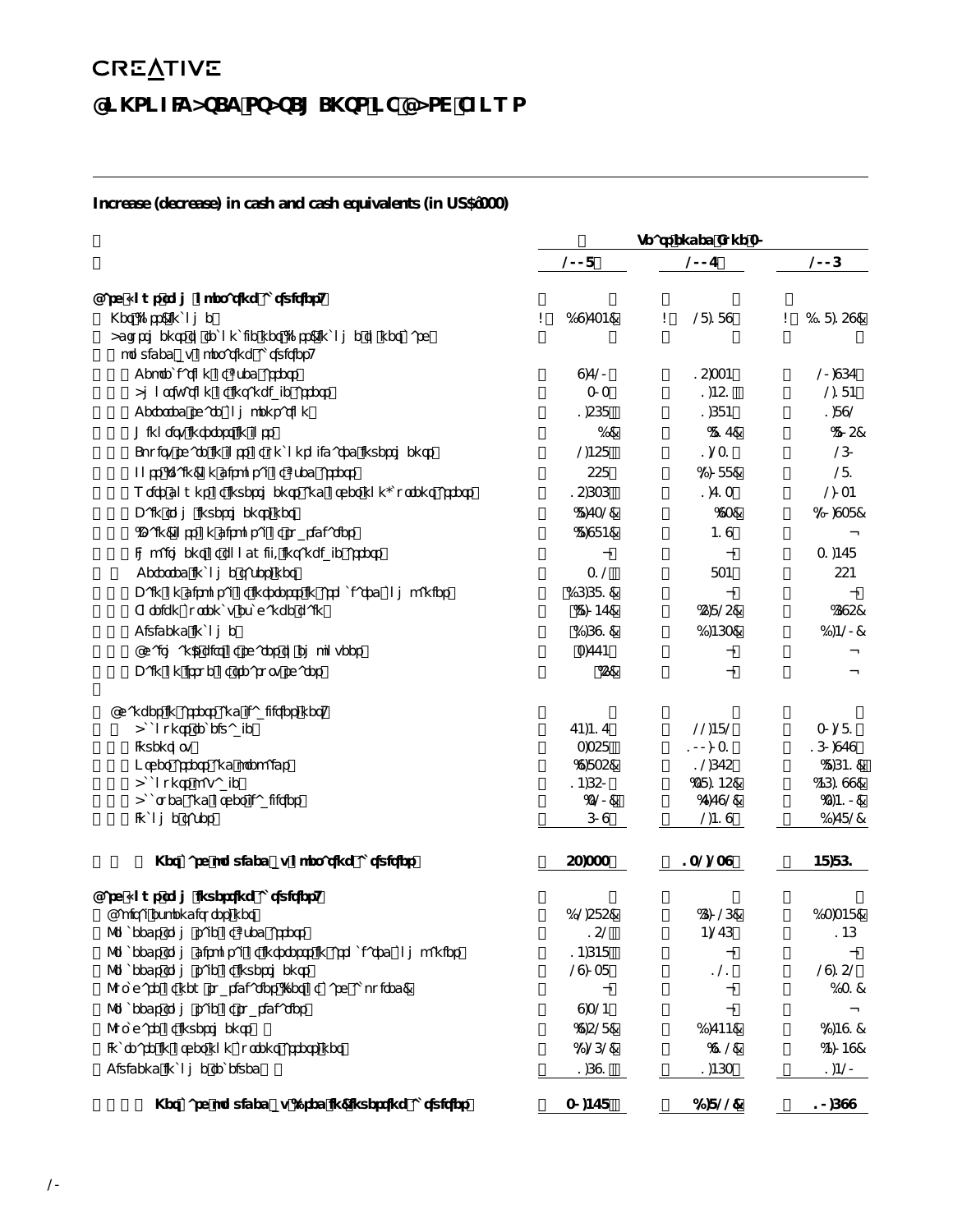|                                                               | Years ended June 30 |           |             |  |  |  |
|---------------------------------------------------------------|---------------------|-----------|-------------|--|--|--|
|                                                               | 2008                | 2007      | 2006        |  |  |  |
| Cash flows from financing activities:                         |                     |           |             |  |  |  |
| Increase (decrease) in minority shareholders loan             |                     |           |             |  |  |  |
| and equity balance                                            |                     |           | (960)       |  |  |  |
| Buyout of subsidiary's minority interest                      |                     |           | (604)       |  |  |  |
| Proceeds from advance payments from sale of building          | 127,563             |           |             |  |  |  |
| Proceeds from exercise of ordinary share options              | 97                  | 1,612     | 2,949       |  |  |  |
| Purchase of treasury shares                                   | (32, 196)           |           |             |  |  |  |
| Repurchase of ordinary shares                                 |                     |           | (8, 134)    |  |  |  |
| Repayments of debt obligations                                | (19, 794)           | (78,917)  | (3,780)     |  |  |  |
| Repayments of capital leases                                  | (17)                | (954)     | (3,747)     |  |  |  |
| Dividends paid to ordinary shareholders                       | (11,528)            | (20, 855) | (20,700)    |  |  |  |
| Dividends paid to minority interest                           |                     | (400)     |             |  |  |  |
| Net cash provided by (used in) financing activities           | 64,125              | (99, 514) | (34, 976)   |  |  |  |
| Net increase in cash and cash equivalents                     | 147,936             | 29,903    | 24,584      |  |  |  |
| Effects of exchange rate changes on cash and cash equivalents | 10,228              | 6,582     | 2,165       |  |  |  |
| Cash and cash equivalents at beginning of year                | 250,480             | 213,995   | 187,246     |  |  |  |
| Cash and cash equivalents at end of year                      | 408,644             | 250,480   | 213,995     |  |  |  |
| Supplemental disclosure of cash flow information:             |                     |           |             |  |  |  |
| Interest paid                                                 | 5,644<br>\$         | 8,240     | 9,433<br>\$ |  |  |  |
| Income taxes paid, net                                        | \$<br>3,149         | 20,621    | 3,772       |  |  |  |
| Non cash transaction:                                         |                     |           |             |  |  |  |
| Fixed assets acquired under capital lease                     | \$                  | 18<br>\$  | \$          |  |  |  |

The accompanying notes are an integral part of these consolidated financial statements.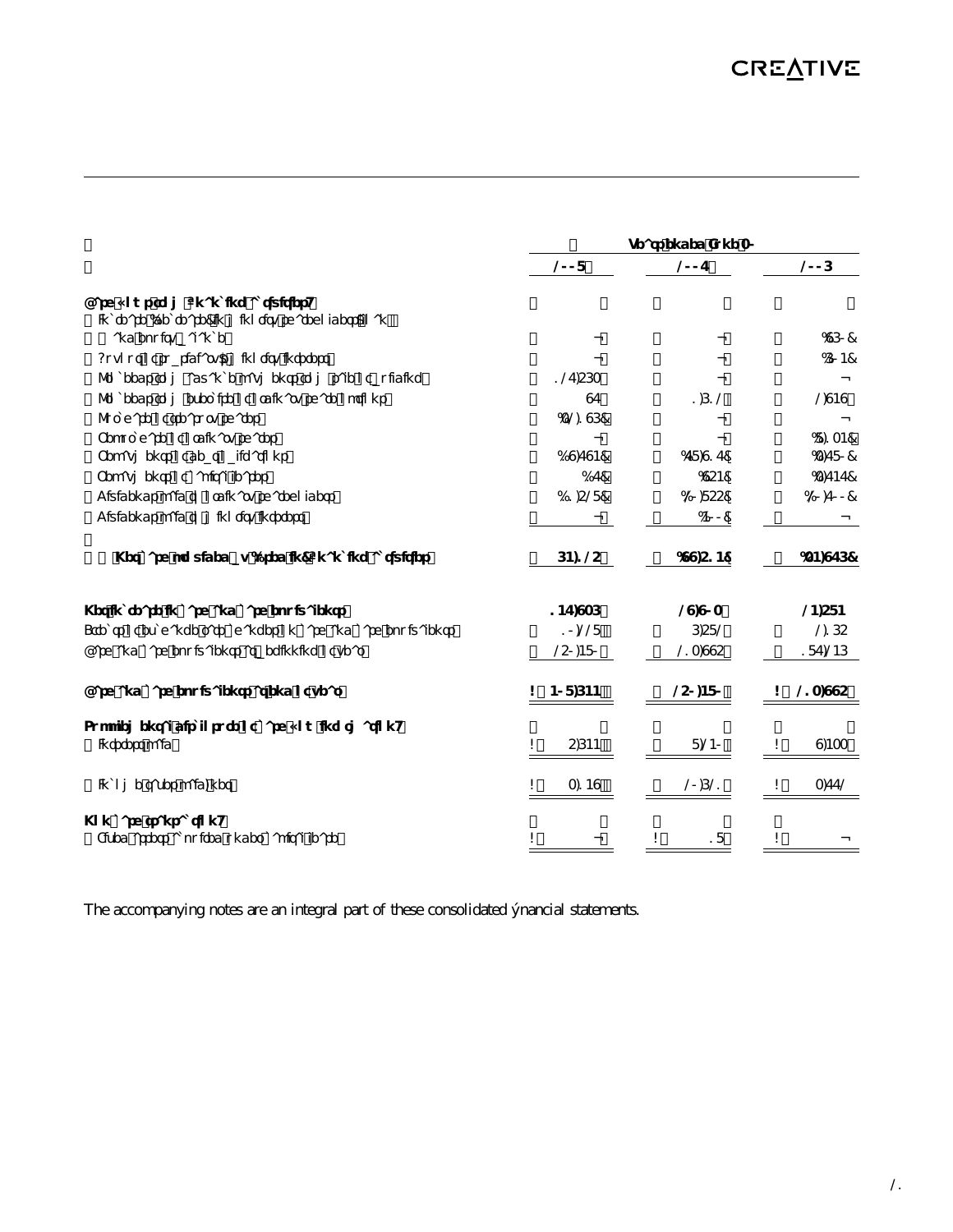# **CONSOLIDATED STATEMENTS OF SHAREHOLDERS' EQUITY**

# **(In US\$'000, except share data)**

|                                                                                     | Ordinary      | Treasury      | Ordinary      | Treasury                          | Additional     |                          | Unrealized<br>Holding | Deferred                                 | (Accumulated             |              |
|-------------------------------------------------------------------------------------|---------------|---------------|---------------|-----------------------------------|----------------|--------------------------|-----------------------|------------------------------------------|--------------------------|--------------|
|                                                                                     | <b>Shares</b> | <b>Shares</b> | <b>Shares</b> | <b>Shares</b>                     | Paid In        | Other                    | Gainson               | Share                                    | Loss) Retained           |              |
|                                                                                     | (000)         | (000)         | Capital       | Capital                           | Capital        | <b>Reserves</b>          |                       | <b>Investments Compensation Earnings</b> |                          | <b>Total</b> |
| Balance at June 30, 2005                                                            | 83,593        |               | 8,286         | \$                                | \$337,990 \$   |                          | 65,280<br>\$          | \$                                       | $(378)$ \$169,954        | \$581,132    |
| Shares issued under<br>employee options plans                                       | 678           |               | 103           |                                   | 2846           |                          |                       |                                          |                          | 2,949        |
| Repurchase of ordinary shares                                                       | (1,000)       |               | (150)         |                                   | 150            |                          |                       |                                          | (8, 134)                 | (8, 134)     |
| Dividends paid                                                                      |               |               |               |                                   |                |                          |                       |                                          | (20,700)                 | (20,700)     |
| Reversal of unvested deferred<br>share compensation, net                            |               |               |               |                                   | (378)          |                          |                       | 378                                      |                          |              |
| Amortization of deferred<br>share compensation                                      |               |               |               |                                   | 1,892          |                          |                       |                                          |                          | 1,892        |
| <b>Effect of Companies (Amendment)</b><br>Act 2005 (see Note 18)                    |               |               | 290,235       |                                   | (290, 235)     |                          |                       |                                          |                          |              |
| Transfer to other reserves                                                          |               |               |               |                                   | (52, 265)      | 52,265                   |                       |                                          |                          |              |
| Comprehensive loss                                                                  |               |               |               |                                   |                |                          | (45, 827)             |                                          | (118, 159)               | (163,986)    |
| Balance at June 30, 2006                                                            | 83,271        |               | 298,474       |                                   | $\overline{a}$ | 52,265                   | 19,453                |                                          | 22,961                   | 393,153      |
| Shares issued under<br>employee options plans                                       | 351           |               | 1,612         |                                   |                |                          |                       |                                          |                          | 1,612        |
| Dividends paid                                                                      |               |               |               |                                   |                |                          |                       |                                          | (20, 855)                | (20, 855)    |
| Amortization of deferred<br>share compensation                                      |               |               |               |                                   |                | 1,684                    |                       |                                          |                          | 1,684        |
| Comprehensive income                                                                |               |               |               |                                   |                |                          | 4,787                 |                                          | 28,189                   | 32,976       |
| Balance at June 30, 2007                                                            | 83,622        |               | 300,086       |                                   | ۰              | 53,949                   | 24,240                |                                          | 30,295                   | 408,570      |
| Shares issued under<br>employee options plans                                       | 4             |               | 14            |                                   |                |                          |                       |                                          |                          | 14           |
| Chairman's gift of shares to<br>employees                                           |               |               |               |                                   |                | 3,774                    |                       |                                          |                          | 3,774        |
| Purchase of treasury shares                                                         |               | (7,000)       |               | (32, 196)                         |                |                          |                       |                                          |                          | (32, 196)    |
| Utilization of treasury shares<br>for shares issued under<br>employee options plans |               | 19            |               | 83                                |                | (5)                      |                       |                                          |                          | 78           |
| Dividends paid                                                                      |               |               |               |                                   |                |                          |                       |                                          | (11,528)                 | (11,528)     |
| Amortization of deferred<br>share compensation                                      |               |               |               |                                   |                | 1,568                    |                       |                                          | $\overline{\phantom{a}}$ | 1,568        |
| Comprehensive loss                                                                  |               |               |               |                                   |                | $\overline{\phantom{a}}$ | (20, 863)             |                                          | (19, 734)                | (40, 597)    |
| Balance at June 30, 2008                                                            | 83,626        |               |               | $(6,981)$ \$300,100 \$ $(32,113)$ | \$             | \$59,286                 | $3,377$ \$<br>\$      |                                          | \$<br>(967)              | \$329,683    |

The accompanying notes are an integral part of these consolidated financial statements.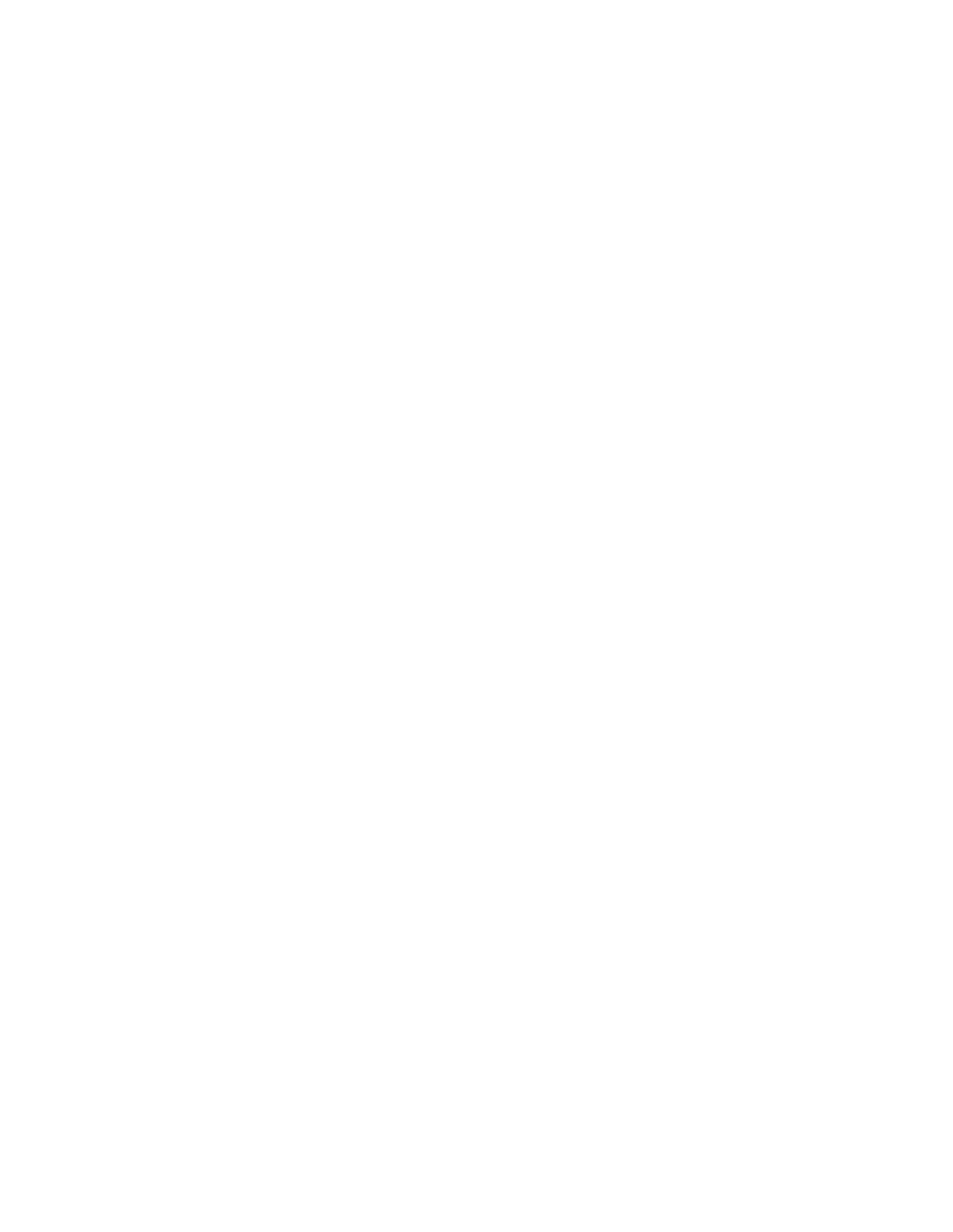# **NOTE 1 – SUMMARY OF SIGNIFICANT ACCOUNTING POLICIES** (Cont'd)

#### **Fair value of financial instruments**

For certain of Creative's financial instruments, including cash equivalents, accounts receivable and accounts payable, the carrying amounts approximate fair value due to their short maturities. The amounts shown for long-term obligations also approximate fair value because current interest rates charged to Creative for debts of similar maturities are substantially the same.

#### **Inventory**

Inventory is stated at the lower of cost or market. Cost is determined using standard cost, appropriately adjusted at the balance sheet date to approximate actual cost on a weighted average basis. In the case of finished products and work-inprogress, cost includes materials, direct labor and an appropriate proportion of production overheads.

Management performs a detailed assessment of inventory at each balance sheet date to establish provisions for excess and obsolete inventories. The evaluation includes a review of, among other factors, historical sales, current economic trends, forecasted sales, demand requirements, product lifecycle and product development plans, quality issues, and current inventory levels.

#### **Property and equipment**

Property and equipment are stated at cost less accumulated depreciation. Depreciation is computed using the straight line method over the estimated useful lives of the assets. Leasehold improvements are amortized over the shorter of the remaining facility lease term or the estimated useful lives of the improvements. No depreciation is provided on freehold land and construction in progress.

Creative reviews property and equipment for impairment in accordance with SFAS No. 144, "Accounting for the Impairment of Long-Lived Assets and for Long-Lived Assets to Be Disposed". Long-lived assets are reviewed for impairment whenever events or changes in circumstances indicate the carrying amount of an asset may not be recoverable. Recoverability of these assets is measured by comparison of its carrying amount to future undiscounted cash flows the assets are expected to generate. If the property and equipment are considered to be impaired, the impairment to be recognized equals the amount by which the carrying value of the assets exceeds its fair market value. For the three fiscal years ended June 30, 2008, 2007 and 2006, Creative had no impairment of its long-lived assets.

#### **Investments**

Creative holds equity investments in various companies pursuant to which it has acquired anywhere from less than 1% to 100% of the issuer's outstanding capital stock. Investments in which Creative acquires more than 50% of the outstanding capital stock of an entity and which are under the effective control of Creative, are treated as investments in subsidiaries, and the balance sheets and results of operations of these subsidiaries are fully consolidated after making allowance for any minority interests. Companies in which Creative's investments total between 20% and 50% of such company's capital stock are treated as associated companies and recorded on an equity basis, whereby Creative adjusts its cost of investments to recognize its share of all post acquisition results of operations. In the event where a subsidiary or associated company issues shares to a third party at a price different from Creative's carrying value of such shares, the difference is taken to the income statement.

Non-quoted investments of less than 20% in an entity are carried at cost, less provisions for permanent impairment where necessary.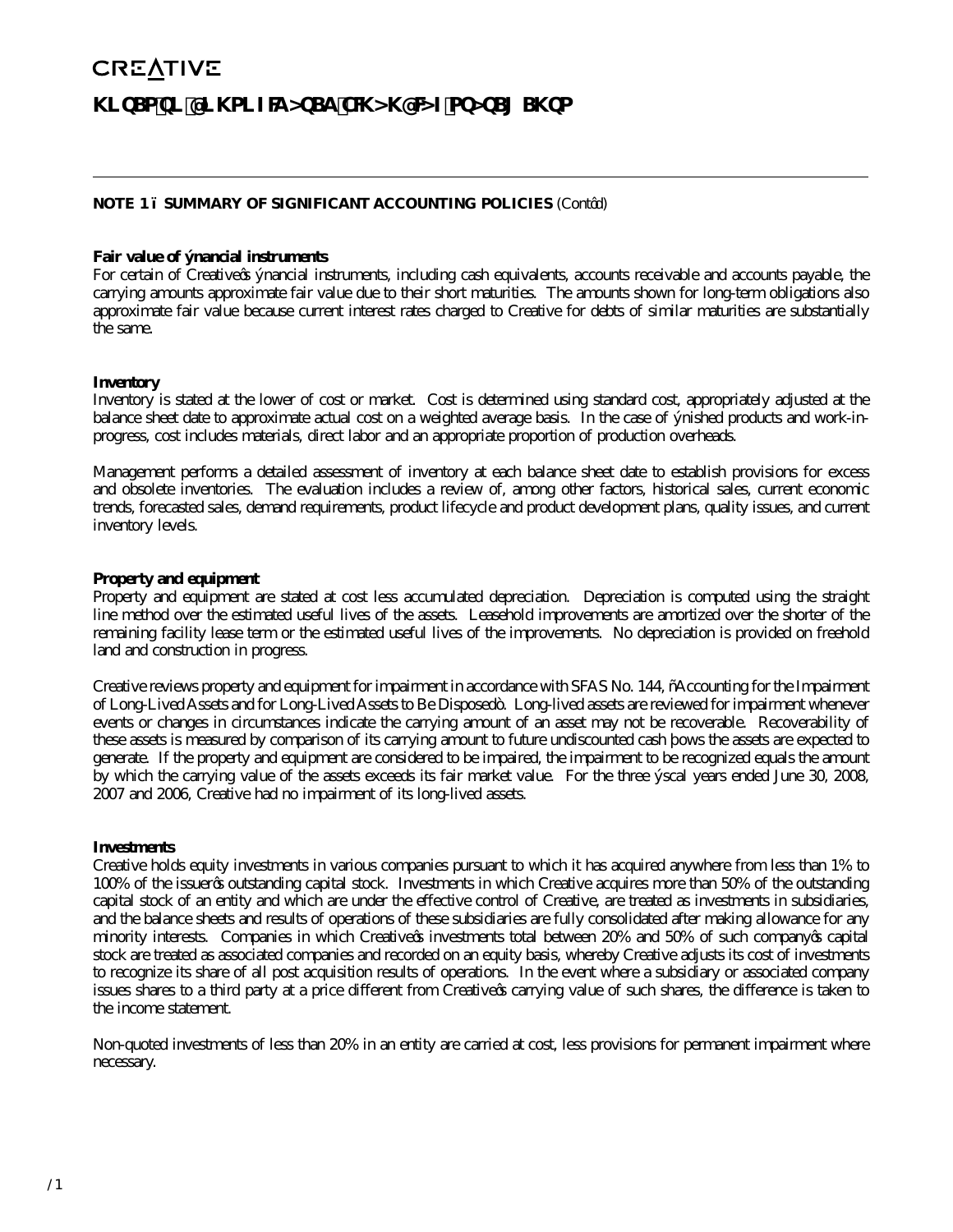In accordance with SFAS No. 115, "Accounting for Certain Investments in Debt and Equity Securities," quoted investments of less than 20% in an entity are classified as available-for-sale. Such investments are reported at fair value with the unrealized gains and losses included as a separate component of shareholders' equity. Unrealized losses are charged against income when a decline in fair value is determined to be other than temporary. Realized gains and losses upon the sale or disposition of such investments are based on the average cost of the specific investments sold.

The investment portfolio is monitored on a periodic basis for impairment. Creative's investments in these companies are inherently risky because the markets for the technologies or products they have under development are typically in the early stages and may never develop. In the event that the carrying value of an investment exceeds its fair value and the decline in value is determined to be other-than-temporary, an impairment charge is recorded and a new cost basis for the investment is established. Fair values for investments in public companies are determined using quoted market prices. Fair values for investments in privately-held companies are estimated based upon one or more of the following: pricing models using historical and forecasted financial information and current market rates, liquidation values, the values of recent rounds of financing, or quoted market prices of comparable public companies.

In order to determine whether a decline in value is other-than-temporary, Creative evaluates, among other factors: the duration and extent to which the fair value has been less than the carrying value; the financial condition of and business outlook for the company, including key operational and cash flow metrics, current market conditions and future trends in the company's industry, and the company's relative competitive position within the industry; and Creative's intent and ability to retain the investment for a period of time sufficient to allow for any anticipated recovery in fair value.

#### **Goodwill and other intangible assets**

Goodwill and other intangible assets are stated at cost and relate principally to the acquisition of new subsidiaries accounted for under the purchase method. Under this method, the purchase price has been allocated to the assets acquired, liabilities assumed and in-process technology based on their estimated fair market values at the dates of acquisition. Amounts allocated to acquired in-process technology are expensed in the period in which the acquisition is consummated. Intangible assets are amortized on a straight-line basis over the estimated useful lives of the assets, ranging from one to seven years.

Reviews for impairment of goodwill and other intangible assets are also conducted whenever events indicate that the carrying amount might not be recoverable. Factors that Creative may consider important which could trigger an impairment review include the following:

- significant under performance relative to historical or projected future operating results;
- significant changes in the manner of use of the acquired assets or the strategy for Creative's overall business;
- significant negative industry or economic trends;
- significant decline in Creative's stock price for a sustained period; and
- Creative market capitalization relative to net book value.

When the existence of one or more of the above factors indicates that the carrying value of the goodwill or other intangible assets may be impaired, Creative measures any impairment based on a combination of market comparable method and projected discounted cash flow method using a discount rate determined by the management commensurate with the risk inherent in Creative's current business model.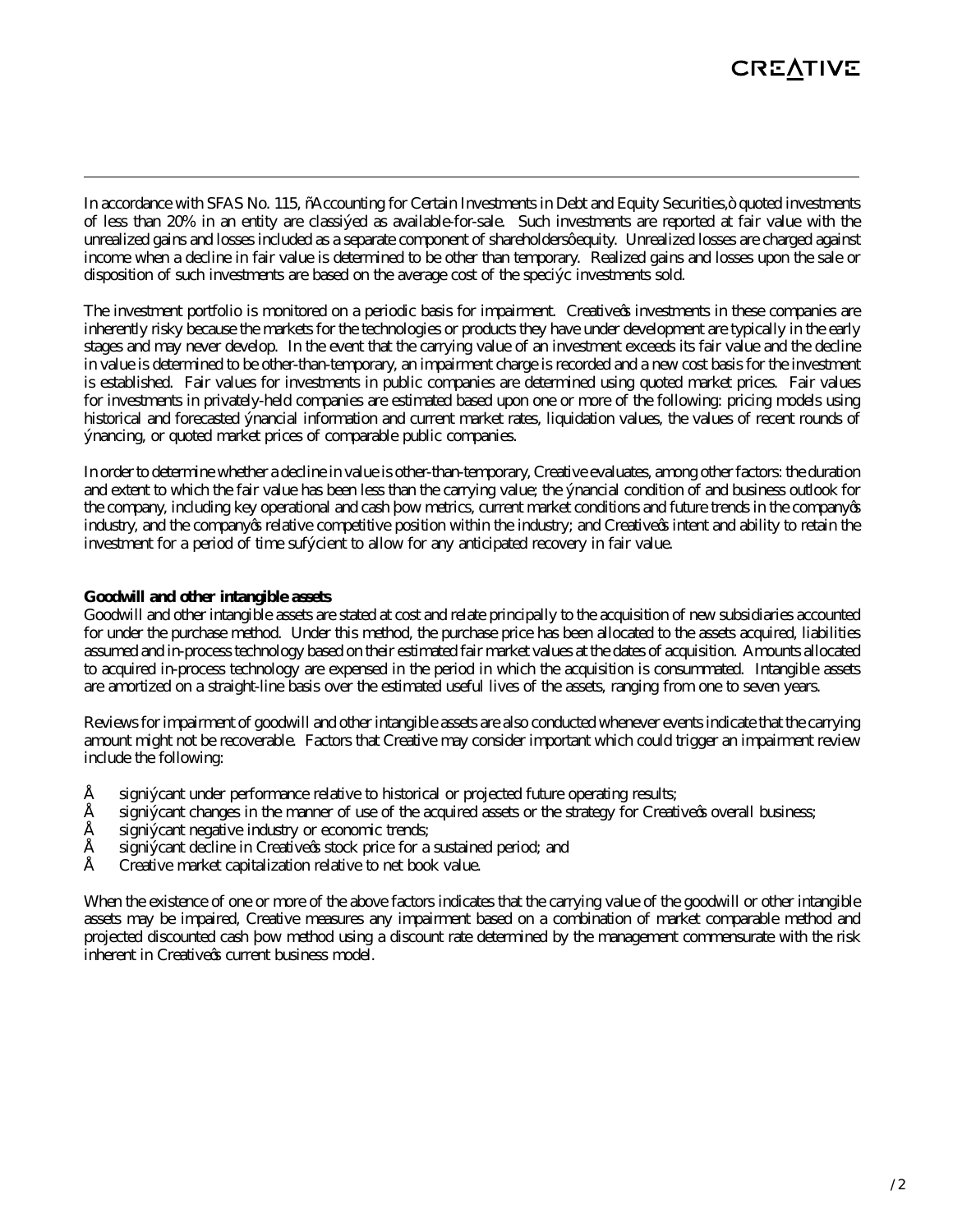## **NOTE 1 – SUMMARY OF SIGNIFICANT ACCOUNTING POLICIES** (Cont'd)

#### **Product warranties**

The warranty period for the bulk of Creative's products typically ranges between 1 to 3 years. The product warranty accrual reflects management's best estimate of probable liability under its product warranties. Management determines the warranty provision based on known product failures (if any), historical experience, and other currently available evidence.

#### **Revenue recognition**

Revenue from product sales is recognized when the following four criteria are met:

#### • **Persuasive evidence of an arrangement exists**

 Persuasive evidence of an arrangement exists when Creative receives a purchase order from the customer and Creative subsequently confirms the order by issuing a sales order to the customer.

#### • **Title and risk of loss have been transferred and delivery has occurred**

 Based on the shipping terms specified in the customer's purchase order or Creative's sales order to the customer, this criteria is met when a product is delivered to a common carrier, or delivered to the customer's delivery site or shipped to the customer.

#### • **The price is fixed or determinable**

The price is fixed or determinable when a sales order is issued to the customer.

#### • **Collection is probable**

 Creative assesses the credit worthiness of each customer and will only issue a sales order to a customer if it believes that collection from that customer is probable.

Allowances are provided for estimated returns, discounts and warranties based on historical experience, current economic trends and changes in customer demand and acceptance of its products. Such allowances are adjusted periodically to reflect actual and anticipated experience. When recognizing revenue, Creative records estimated reductions to revenue for customer and distributor programs and incentive offerings, including price protection, promotions, other volume-based incentives and rebates.

#### **Research and development**

Research and development costs are charged to operations as incurred.

#### **Assessment of the probability of the outcome of current litigation**

Creative records accruals for loss contingencies when it is probable that a liability has been incurred and the amount of loss can be reasonably estimated.

#### **Income taxes**

Income taxes are accounted for under the asset and liability method. Deferred tax assets and liabilities are recognized for the future tax consequences attributable to differences between the carrying amounts of existing assets and liabilities in the financial statements and their respective tax bases, and operating loss and tax carryforwards. Deferred tax assets and liabilities are measured using enacted tax rates expected to apply to taxable income in the years in which those temporary differences are expected to be recovered or settled. The effect on deferred tax assets and liabilities of a change in tax rates is recognized in income in the period that includes the enactment date. A valuation allowance is recorded for loss carryforwards and other deferred tax assets where it is more likely than not that such deferred tax assets will not be realized.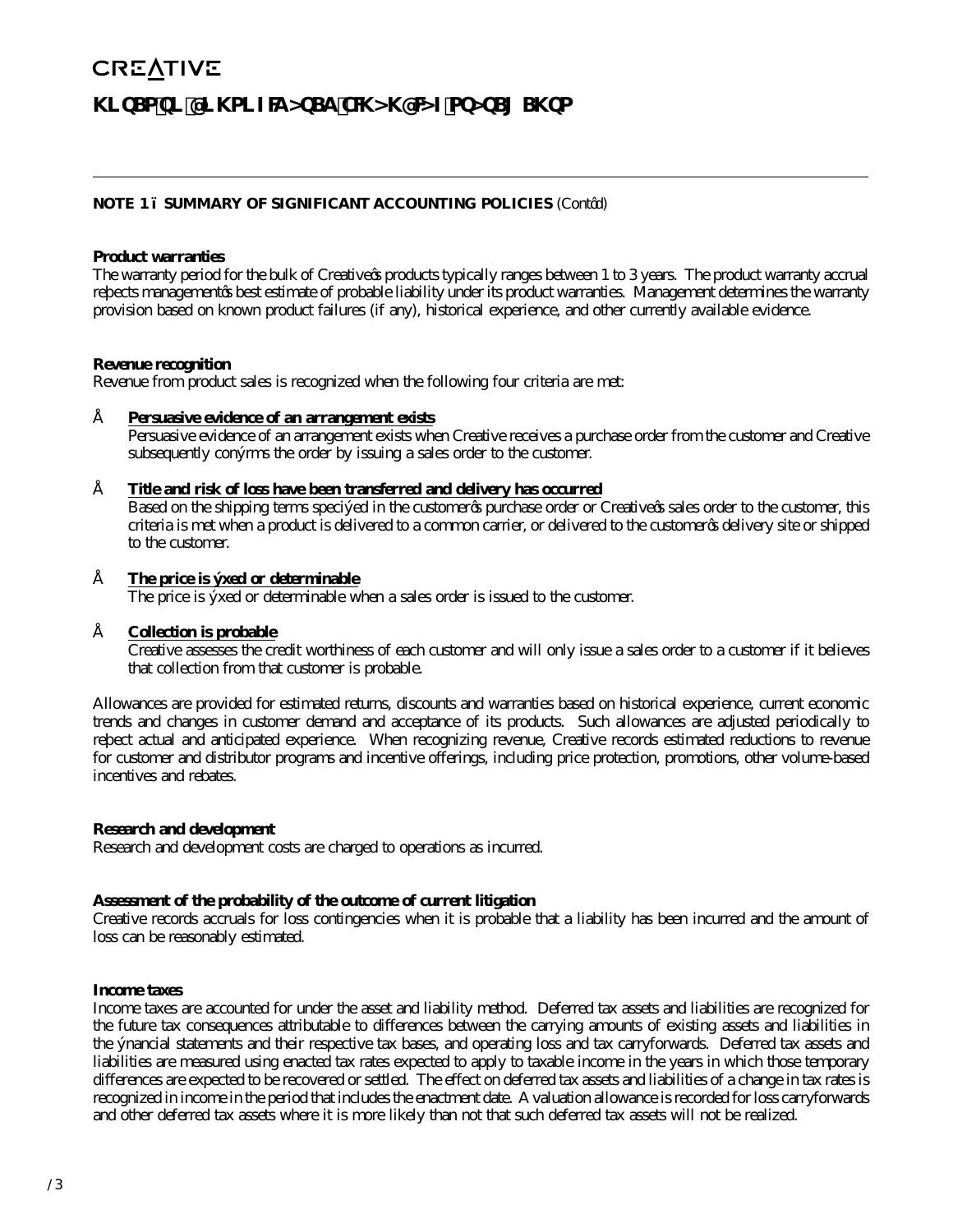#### **Concentrations of credit risk**

Financial instruments that potentially subject Creative to significant concentrations of credit risk consist principally of cash and cash equivalents and trade accounts receivable. Creative limits the amount of credit exposure to any one financial institution. Creative sells its products to original equipment manufacturers, distributors and key retailers. Creative believes that the concentration of credit risk in its trade receivables is substantially mitigated due to performance of ongoing credit evaluations of its customers' financial condition, use of short collection terms, use of letters of credit in certain circumstances, procurement of credit insurance coverage and the geographical dispersion of sales. Creative establishes allowances for doubtful accounts, returns and discounts for specifically identified doubtful accounts, returns and discounts based on credit profiles of its customers, current economic trends, contractual terms and conditions and historical payment, returns and discount experience.

#### **Share-based compensation**

Effective July 1, 2005, Creative accounts for share-based employee compensation in accordance with SFAS No. 123(R), "Share-Based Payment." Accordingly, share-based compensation cost is measured on the date of grant, based on the fair value of the award, and is recognized as expense over the employee's requisite service period. Creative previously applied Accounting Principles Board Opinion ("APB") No. 25, "Accounting for Stock Issued to Employees," and related Interpretations, and provided the required pro forma disclosures of SFAS No. 123, "Accounting for Stock-Based Compensation," and SFAS No. 148, "Accounting for Stock-Based Compensation, Transition and Disclosures." See Note 10.

#### **Employees pension scheme**

Creative participates in a number of defined contribution retirement plans in certain countries of operations. Contributions are based on a percentage of each eligible employee's salary and are expensed as the related salaries are incurred. Creative incurred expenses of approximately \$7.3 million, \$8.0 million and \$8.1 million with respect to these retirement plans for the fiscal years 2008, 2007 and 2006, respectively.

## **Treasury share capital**

Treasury shares are accounted for under the cost method and are shown as a deduction from shareholders' equity in the Consolidated Balance Sheet.

#### **Recently issued accounting pronouncements**

In September 2006, the Financial Accounting Standards Board ("FASB") issued SFAS No. 157, "Fair Value Measurements" ("SFAS 157"), which defines fair value, establishes guidelines for measuring fair value and expands disclosures regarding fair value measurements. SFAS 157 does not require any new fair value measurements but rather eliminates inconsistencies in guidance found in various prior accounting pronouncements. SFAS 157 is effective for fiscal years beginning after November 15, 2007. Earlier adoption is permitted, provided the Company has not yet issued financial statements, including for interim periods, for that fiscal year. Creative is currently evaluating the impact of SFAS 157, but does not expect the adoption of SFAS 157 to have a material impact on its consolidated financial statements.

In February 2007, the FASB issued SFAS No. 159 "The Fair Value Option for Financial Assets and Financial Liabilities – including an Amendment of SFAS No. 115" ("SFAS 159"). SFAS 159 permits companies to measure certain financial assets and financial liabilities at fair value. The standard requires that unrealized gains and losses on items for which the fair value option has been elected be reported in earnings. SFAS 159 amends previous guidance to extend the use of the fair value option to available-for-sale and held-to-maturity securities. SFAS 159 is effective for fiscal years beginning after November 15, 2007. Creative is currently evaluating the impact of SFAS 159, but does not expect the adoption of SFAS 159 to have a material impact on its consolidated financial statements.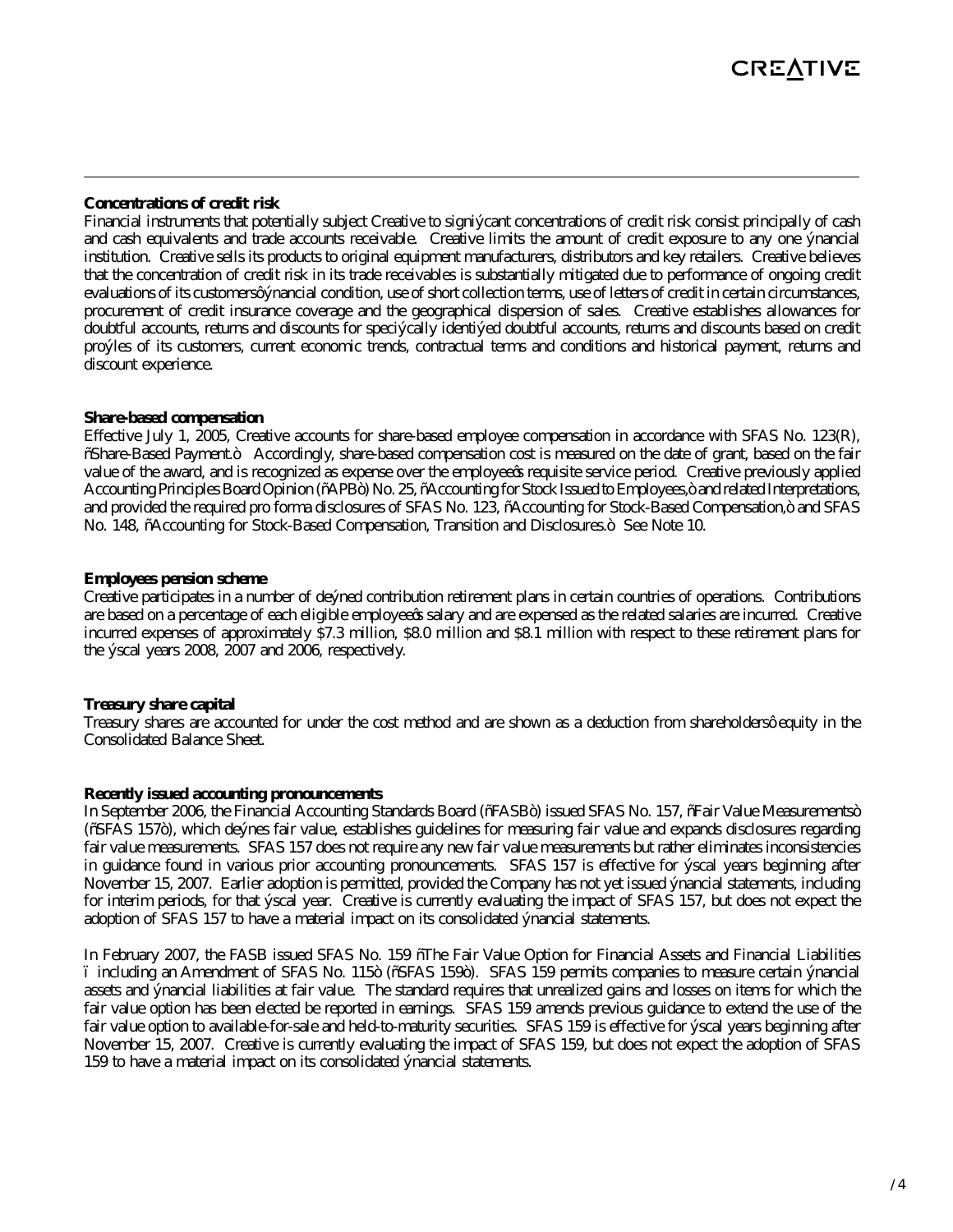## **NOTE 1 – SUMMARY OF SIGNIFICANT ACCOUNTING POLICIES** (Cont'd)

#### **Recently issued accounting pronouncements** (Cont'd)

In December 2007, the FASB issued SFAS No. 160 "Non-controlling Interests in Consolidated Financial Statements – an amendment of ARB No. 51" ("SFAS 160"). SFAS 160 requires the recognition of a non-controlling (minority) interest as equity in the consolidated financial statements and separate from the parent's equity. The amount of net income attributable to the non-controlling (minority) interest will be included in consolidated net income on the face of the income statement. It also amends certain of ARB No. 51's consolidation procedures. This statement also includes expanded disclosure requirements regarding the interests of the parent and its non-controlling interest. SFAS 160 is effective for fiscal years beginning after December 15, 2008 and should be applied prospectively. However, the presentation and disclosure requirements of the statement shall be applied retrospectively for all periods presented. Creative is currently evaluating the impact of SFAS 160.

#### **NOTE 2 – NET (LOSS) INCOME PER SHARE**

In accordance with SFAS No. 128, "Earnings per Share," Creative reports both basic earnings per share and diluted earnings per share. Basic earnings per share is computed using the weighted average number of ordinary shares outstanding during the period. Diluted earnings per share is computed using the weighted average number of ordinary and potentially dilutive ordinary equivalent shares outstanding during the period. Ordinary equivalent shares are excluded from the computation if their effect is anti-dilutive. In computing diluted earnings per share, the treasury stock method is used to determine, based on average stock prices for the respective periods, the ordinary equivalent shares to be purchased using proceeds received from the exercise of such equivalent shares. Other than the dilutive effect of stock options, there are no other financial instruments that would impact the weighted average number of ordinary shares outstanding used for computing diluted earnings per share. The potentially dilutive ordinary equivalent shares outstanding under the employee share purchase plan were not material.

The following is a reconciliation between the average number of ordinary shares outstanding and equivalent shares outstanding (in '000):

|                                                       |        | As of June 30 |        |
|-------------------------------------------------------|--------|---------------|--------|
|                                                       | 2008   | 2007          | 2006   |
| Weighted average ordinary shares outstanding - Basic  | 81.564 | 83.452        | 83,093 |
| Effect of dilutive shares on account of stock options |        | 461           |        |
| Weighted average ordinary shares and equivalents      |        |               |        |
| outstanding - Diluted                                 | 81.564 | 83.913        | 83,093 |

For fiscal years 2008 and 2006, approximately 0.1 million and 0.8 million shares were excluded from the computation of dilutive earnings per share, as the effect of including such shares would be anti-dilutive.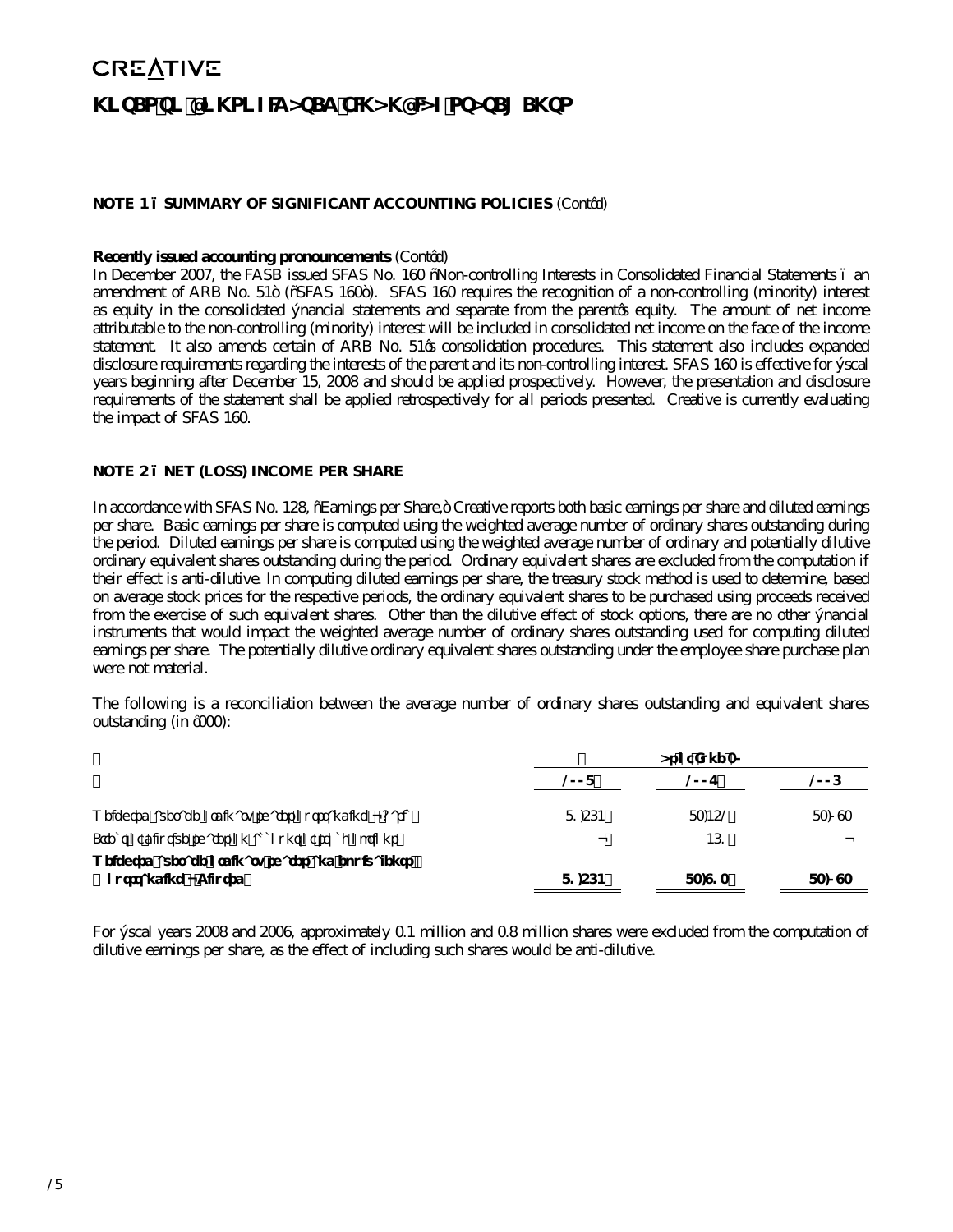## **NOTE 3 – BALANCE SHEET DETAIL (in US\$'000)**

|                        |              | As of June 30 |  |  |  |  |  |
|------------------------|--------------|---------------|--|--|--|--|--|
|                        | 2008         | 2007          |  |  |  |  |  |
| Inventory:             |              |               |  |  |  |  |  |
| Raw materials          | 56,836<br>\$ | 62,034        |  |  |  |  |  |
| Work in progress       | 84           | 5,916         |  |  |  |  |  |
| Finished products      | 42,868       | 66,961        |  |  |  |  |  |
| <b>Total inventory</b> | 99,788<br>\$ | 134,911<br>\$ |  |  |  |  |  |

| Estimated                                 |                | As of June 30 |           |    |           |  |
|-------------------------------------------|----------------|---------------|-----------|----|-----------|--|
|                                           | Useful Life    | 2008          |           |    | 2007      |  |
| Property and equipment:                   |                |               |           |    |           |  |
| Freehold Land                             |                | \$            | 2625      | \$ | 2625      |  |
| Leasehold land and buildings              | 20 to 50 years |               | 82,863    |    | 104.531   |  |
| Machinery and equipment                   | 3 to 6 years   |               | 34,464    |    | 60,509    |  |
| Furniture, fixtures and office equipments | 1 to 8 years   |               | 68.708    |    | 82.166    |  |
| Leasehold improvements                    | Term of lease  |               | 10,934    |    | 11,853    |  |
|                                           |                | \$            | 199,594   | \$ | 261.684   |  |
| Accumulated depreciation                  |                |               | (132,551) |    | (163,988) |  |
| Net property and equipment                |                | \$            | 67,043    |    | 97,696    |  |

Included in property and equipment are assets purchased under capital lease obligations with a cost and accumulated depreciation of approximately \$10.6 million and \$10.5 million for fiscal year 2008, and \$10.9 million and \$10.9 million for fiscal year 2007, respectively.

Depreciation charged to results of operations, including depreciation related to assets under capital leases, amounted to \$9.7 million, \$15.3 million and \$21.0 million for fiscal years 2008, 2007 and 2006, respectively.

Creative routinely reviews the remaining estimated useful lives of its machinery and equipment to determine if such lives should be adjusted due to the likelihood of technological obsolescence arising from changes in production techniques or in market demand for the use of its machinery and equipment.

Creative sold its headquarters office building in June 2008, to an unrelated third party at a sales price of \$181.4 million which was derived on an arms length basis, supported by a valuation of the property carried out by an independent assessor. Under the terms of the sale and purchase agreement, Creative also agreed to leaseback the property for a period of five years with an option for additional periods of three and two years. Creative also placed a security deposit of \$52.9 million and paid an advance rental of \$0.9 million to the purchaser.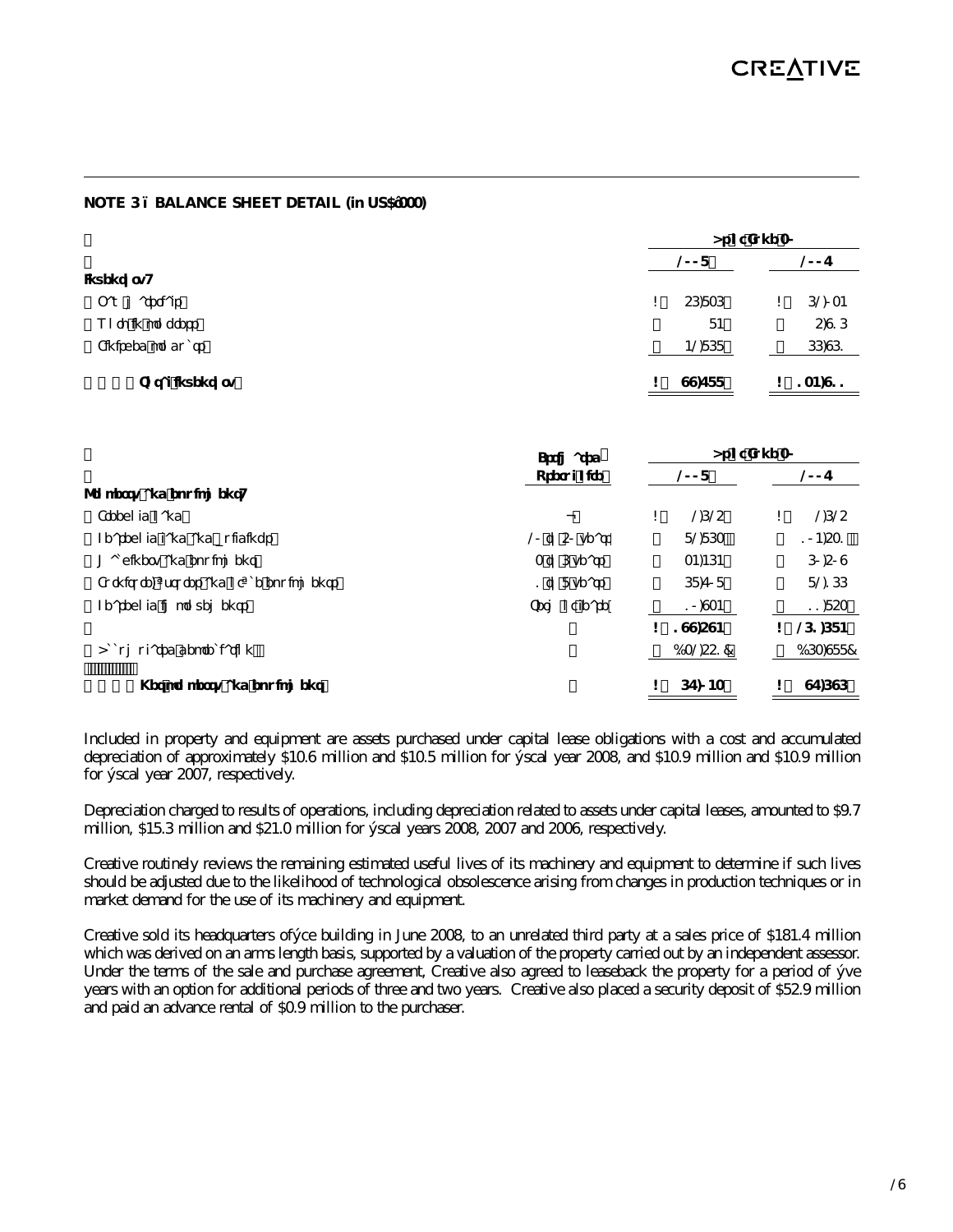### **NOTE 3 – BALANCE SHEET DETAIL (in US\$'000)** (Cont'd)

The sale was completed on June 26, 2008, legal title has been transferred to the buyer and sale proceeds were received. However under FASB Statement No. 98 "Accounting for Leases: Sale-Leaseback Transactions Involving Real Estate, Sales-Type Leases of Real Estate, Definition of the Lease Term, and Initial Direct Costs of Direct Financing Leases" ("SFAS 98"), the transaction did not meet certain criteria of sale-leaseback accounting. Accordingly, for US GAAP accounting purposes, the building is still recorded as a fixed asset and the sale proceeds received, net of security deposit and rental prepayment, is presented as "Advance payments from sale of building" (see Note 4). The gain on the sale equal to the difference between the net book value of the building and the balance of the "Advance payments from sale of building" will be recognized at the end of the initial five year lease term.

|                                |    | As of June 30 |  |    |          |
|--------------------------------|----|---------------|--|----|----------|
|                                |    | 2007          |  |    |          |
| Other non-current assets       |    |               |  |    |          |
| Other intangible assets        | \$ | 37.568        |  | \$ | 37.568   |
| Accumulated impairment charges |    | (4, 727)      |  |    | (4,727)  |
| Accumulated amortization       |    | (32, 841)     |  |    | (32,538) |
| Other intangible assets, net   |    |               |  |    | 303      |
| Other non-current assets       |    | 15,519        |  |    | 8,694    |
| Total other non-current assets | \$ | 15,519        |  | S  | 8,997    |

Other intangible assets consist of mainly patents and trademarks.

Goodwill and other intangible assets fully amortized were excluded from the table above. Other intangible assets amortization expense was \$0.3 million, \$1.5 million and \$2.2 million for fiscal years 2008, 2007 and 2006.

|                                 | As of June 30 |    |        |  |
|---------------------------------|---------------|----|--------|--|
|                                 | 2008          |    | 2007   |  |
| Other accrued liabilities       |               |    |        |  |
| Marketing accruals              | \$<br>19.499  | \$ | 22,304 |  |
| Payroll accruals                | 17,345        |    | 15,500 |  |
| Royalty accruals                | 6,439         |    | 6,071  |  |
| Warranty accruals               | 5,815         |    | 6,499  |  |
| Deposits and other creditors    | 3,719         |    | 12,932 |  |
| Other accruals                  | 38,347        |    | 29,592 |  |
| Total other accrued liabilities | \$<br>91,164  | S  | 92,898 |  |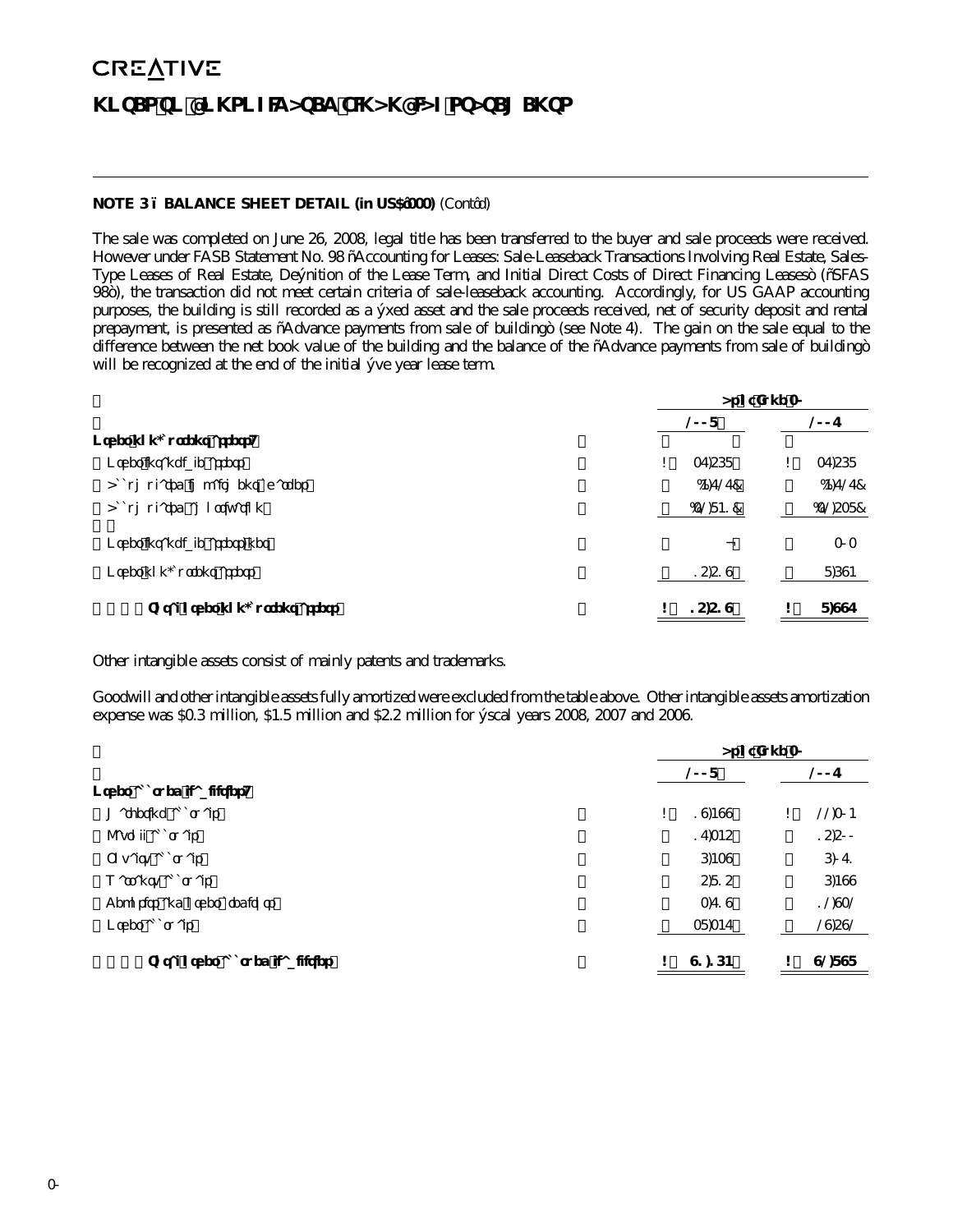Other accruals of \$38.3 million and \$29.6 million as of June 30, 2008 and 2007 includes accruals for various operating expense items that individually account for less than 5% of the total current liabilities. **As of June 30**

|                                |                | 2007          |  |  |  |  |
|--------------------------------|----------------|---------------|--|--|--|--|
|                                |                |               |  |  |  |  |
| \$<br>$\overline{\phantom{0}}$ | \$             | 113,711       |  |  |  |  |
| 10                             |                | 21            |  |  |  |  |
| 18,044                         |                | 15,399        |  |  |  |  |
| 11,702                         |                |               |  |  |  |  |
|                                | S              | 129,131       |  |  |  |  |
|                                | 2008<br>29,756 | ASUI JUING JU |  |  |  |  |

#### **NOTE 4 – ADVANCE PAYMENTS FROM SALE OF BUILDING**

As discussed in Note 3, under SFAS 98, the transaction did not meet certain criteria of sale-leaseback accounting, and accordingly the sale proceeds received, net of the security deposit and rental prepayment, is presented as "Advance payments from sale of building."

#### **NOTE 5 – PRODUCT WARRANTIES**

The warranty period for the bulk of Creative's products typically ranges between 1 to 3 years. The product warranty accrual reflects management's best estimate of probable liability under its product warranties. Management determines the warranty provision based on known product failures (if any), historical experience, and other currently available evidence.

Movements in the product warranty accrual for fiscal year 2008 were as follows (in US\$'000):

|                                                                               | As of June 30 |           |  |           |
|-------------------------------------------------------------------------------|---------------|-----------|--|-----------|
|                                                                               | 2008          |           |  | 2007      |
| Balance at the beginning of the year                                          |               | 6.499     |  | 9.536     |
| Accruals for warranties issued during the period                              |               | 18.903    |  | 28,420    |
| Adjustments related to pre-existing warranties (include changes in estimates) |               | (214)     |  | (580)     |
| Settlements made during the period                                            |               | (19, 373) |  | (30, 877) |
| Balance at the end of the year                                                |               | 5.815     |  | 6.499     |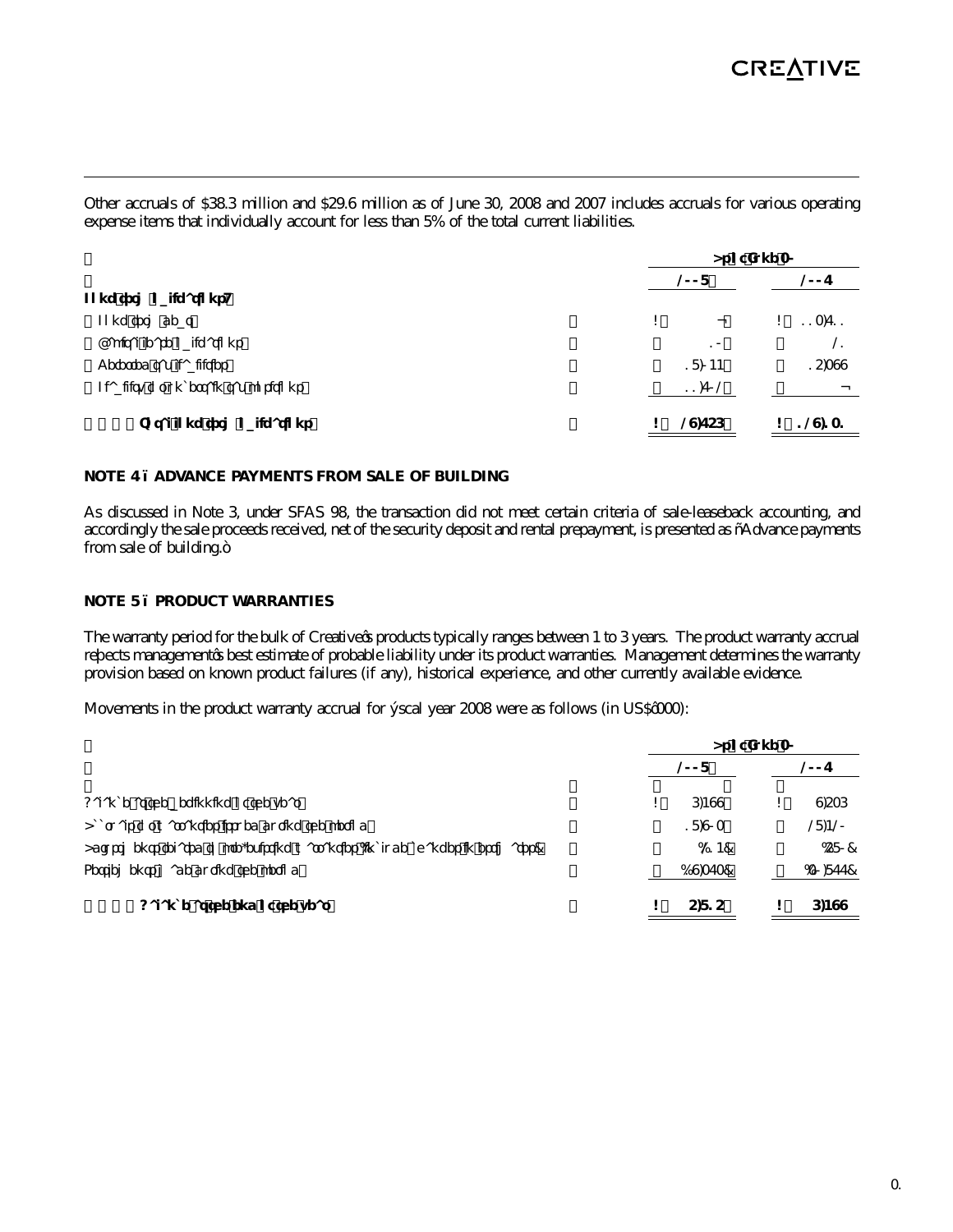## **NOTE 6 – LEASES AND COMMITMENTS**

Creative leases the use of land and certain of its facilities and equipment under non-cancelable operating lease arrangements.

Minimum future lease commitments for non-cancelable leases as of June 30, 2008, are as follows (in US\$'000):

|                                 | <b>Operating Leases</b> |        |
|---------------------------------|-------------------------|--------|
| Fiscal years ending June 30,    |                         |        |
| 2009                            | \$                      | 6,875  |
| 2010                            |                         | 5,513  |
| 2011                            |                         | 4,365  |
| 2012                            |                         | 2,651  |
| 2013                            |                         | 2,397  |
| Thereafter                      |                         | 2,038  |
| Total minimum lease commitments | \$                      | 23,839 |

Rental expense under all operating leases was \$8.9 million, \$10.2 million and \$12.0 million for fiscal years 2008, 2007 and 2006, respectively.

Future minimum lease commitments, which are secured by the underlying assets, as of June 30, 2008, under capital leases are as follows (in US\$'000):

|                                 | Capital Leases |
|---------------------------------|----------------|
| Fiscal years ending June 30,    |                |
| 2009                            | \$<br>21       |
| 2010                            | 10             |
| 2011                            |                |
| 2012                            |                |
| 2013                            |                |
| Thereafter                      |                |
| Total minimum lease commitments | \$<br>31       |
| Less: Interest                  | (2)            |
| Total capital lease commitments | \$<br>29       |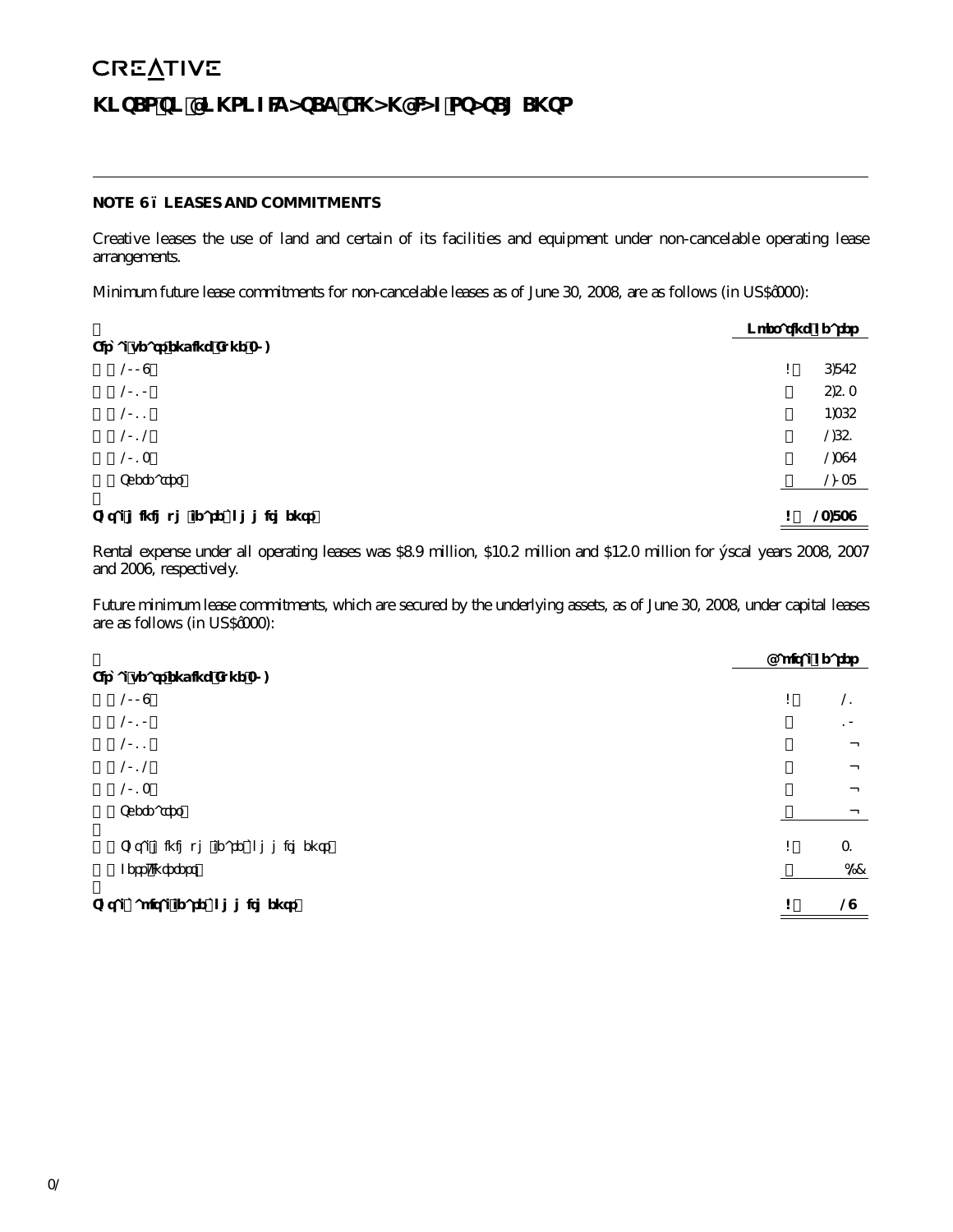#### **NOTE 7 – COMPREHENSIVE (LOSS) INCOME**

The components of total comprehensive (loss) income are as follows (in US\$'000):

|                                                                                | Years ended June 30 |           |      |         |  |                  |
|--------------------------------------------------------------------------------|---------------------|-----------|------|---------|--|------------------|
|                                                                                | 2008                |           | 2007 |         |  | 2006             |
| Net (loss) income                                                              | \$                  | (19, 734) |      | 28,189  |  | (118, 159)<br>\$ |
| Movement in unrealized holding (losses) gains<br>Reclassification adjustments: |                     | (10, 332) |      | 7,331   |  | (28,074)         |
| - Gains included in net (loss) income                                          |                     | (10,531)  |      | (2,544) |  | (17, 753)        |
|                                                                                |                     | (20, 863) |      | 4,787   |  | (45, 827)        |
| Total comprehensive (loss) income                                              |                     | (40, 597) |      | 32,976  |  | (163,986)<br>\$  |

### **NOTE 8 – SHARE REPURCHASES**

Details of share repurchases by Creative since the commencement date of the program on November 6, 1998 are set out below:

|                                      | Number of Shares Repurchased<br>(in millions) | Average Price<br>(US\$) |
|--------------------------------------|-----------------------------------------------|-------------------------|
| Fiscal year 1999 to fiscal year 2006 | 27.3                                          | \$13                    |
| Fiscal year 2007                     | -                                             | \$<br>$\qquad \qquad$   |
| Fiscal year 2008                     | 7.0                                           | 5<br>\$.                |
| Total                                | 34.3                                          | \$<br>-11               |

At the Annual General Meeting ("AGM") held on October 31, 2007, the shareholders approved the share repurchase mandate allowing Creative to buy up to 10% of the issued share capital of Creative outstanding as of the date of the AGM. This amounts to approximately 8.3 million shares. This authority to repurchase these shares shall continue in force unless revoked or revised by the shareholders in a general meeting, or until the date that the next AGM of Creative is held or is required to be held, whichever is the earlier.

In accordance with The Companies (Amendment) Act 2005 of Singapore (Companies Amendment Act), which became effective on January 30, 2006, a company is allowed to repurchase shares out of its share capital, as well as from distributable profits and ordinary shares repurchased by the company can be held as treasury shares instead of being cancelled.

In fiscal year 2008, Creative had repurchased 7.0 million shares and held them as treasury shares. Creative had paid a total amount of \$32.2 million to acquire these shares and this had been presented as a component within shareholders' equity under the balance sheet.

Creative had utilized 19,500 treasury shares in fiscal year 2008 to satisfy share option exercises pursuant to the 1999 Scheme at a weighted-average exercise price of \$4.37 each.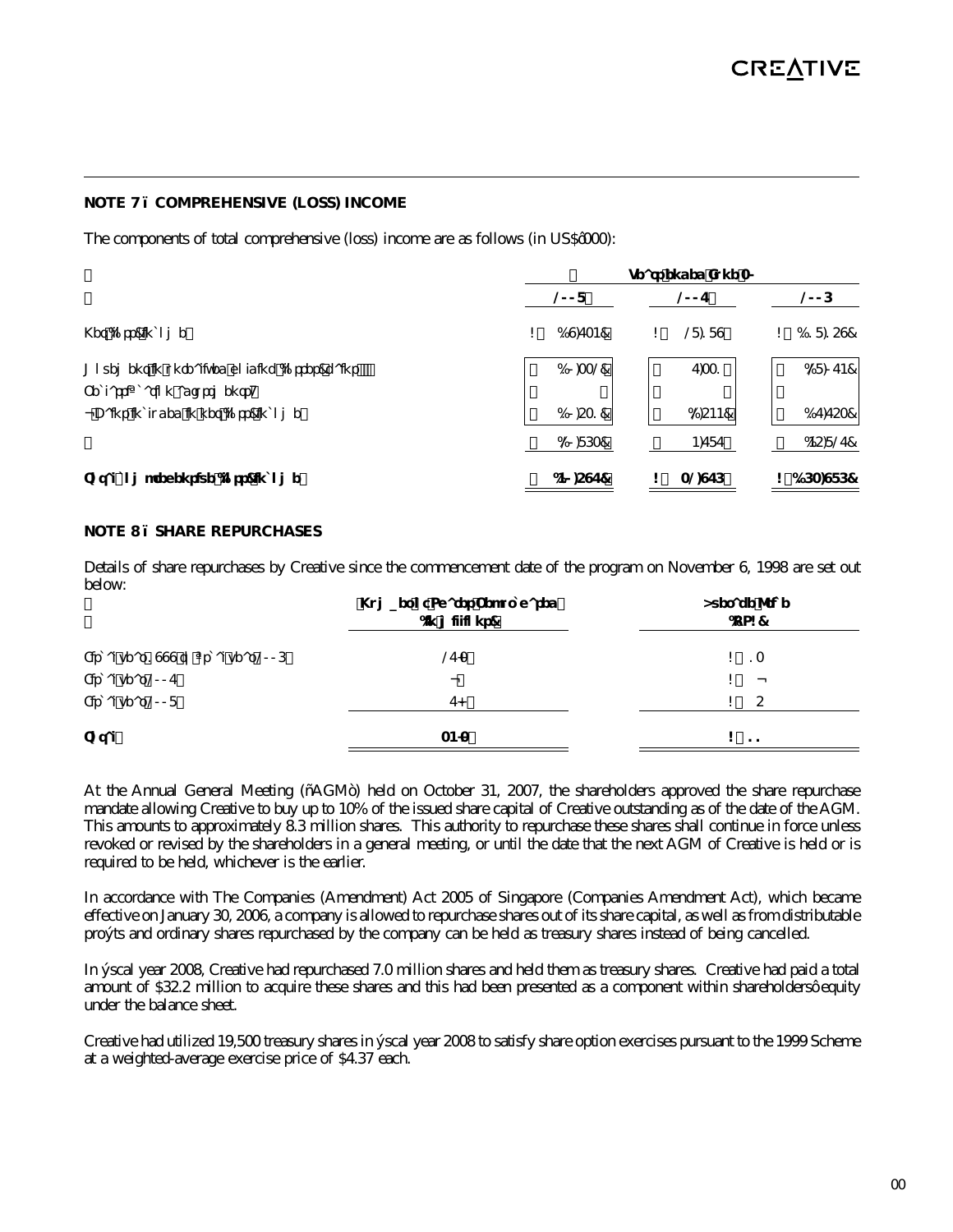#### **NOTE 9 – DIVIDENDS**

At the Annual General Meeting held on October 31, 2007, Creative's shareholders approved an ordinary dividend of S\$0.20 (\$0.14) for each outstanding ordinary share of Creative for the fiscal year ended June 30, 2008. Dividends of \$11.5 million were paid on November 30, 2007 to all shareholders of record as of November 14, 2007. In fiscal year 2007, Creative paid an ordinary dividend of \$0.25 for each outstanding ordinary share amounting to \$20.9 million.

#### **NOTE 10 – EMPLOYEE STOCK OPTION PLANS**

In December 1998, Creative adopted the Creative Technology (1999) Share Option Scheme ("1999 Scheme") which allows options to be granted to full-time employees as well as consultants and non-executive directors. The total number of shares that may be granted under the 1999 Scheme is 7.5 million, provided that such amount shall be automatically increased on the first day (July 1) of each of the five fiscal years ending June 30, 2001, 2002, 2003, 2004 and 2005 by four percent of the issued share capital of Creative as at the last day of the immediate preceding fiscal year. The Option Committee has the discretion to decide the vesting schedule in the letter of offer. If it is not specifically stated in the letter of offer, 1/4 of the total amount of the grant vests on the first anniversary of the grant date and 1/48 of the total amount of the grant vests on the last day of each calendar month thereafter. The exercise price of options granted under the 1999 Scheme may be less than the fair market value of the shares as of the date of grant and the options expire after the tenth anniversary of the date of grant, except in the case of options granted to participants other than employees, options expire not later than the fifth anniversary of the date of grant. Effective November 12, 2007, amendments were made to the 1999 Scheme to allow the use of treasury shares to satisfy share based exercises. During the fiscal year ended June 30, 2008, Creative has issued new shares as well as utilized its treasury shares to satisfy share options exercises.

Effective July 1, 2005, Creative adopted the provisions of SFAS No. 123(R), "Share-Based Payment". SFAS No. 123(R) establishes accounting for share-based awards exchanged for employee services. Accordingly, share-based compensation cost is measured on the date of grant, based on the fair value of the award, and is recognized as expense over the employee's requisite service period. Creative previously applied Accounting Principles Board ("APB") Opinion No. 25, "Accounting for Stock Issued to Employees", and related Interpretations, and provided the required pro forma disclosures of SFAS No. 123, "Accounting for Stock-Based Compensation."

Prior to the adoption of SFAS No. 123(R), Creative provided the disclosures required under SFAS No. 123, "Accounting for Stock-Based Compensation", as amended by SFAS No. 148, "Accounting for Stock-Based Compensation, Transition and Disclosures."

Creative elected to adopt the modified-prospective application method as provided by SFAS No. 123(R). Accordingly, during the fiscal year ended June 30, 2008, Creative recorded share-based compensation cost of \$1.6 million in the financial statements, totaling the amount that would have been recognized had the fair value method been applied since the effective date of SFAS No. 123(R). Previously disclosed amounts have not been restated in the financial statements.

During the fiscal year ended June 30, 2006, Creative granted 3,120,000 stock options under the 1999 Scheme with a total grant date fair value of \$5.1 million. The weighted average grant date fair value of options granted was \$1.63 per share. There were no options granted under the 1999 Scheme in the fiscal year ended June 30, 2007. During the fiscal year ended June 30, 2008, Creative granted 2,931,500 stock options under the 1999 scheme with a total grant date fair value of \$2.4 million. The weighted average grant date fair value of options granted was \$0.82 per share.

The fair value of each share option granted is estimated on the date of grant using the Black Scholes option-pricing model. The option-pricing model requires the input of highly subjective assumptions, including the option's expected life, risk-free interest rates, dividend yield and the price volatility of the underlying share. The expected life of the options represents the period of time the options are expected to be outstanding and is based on historical trends. The expected share price volatility assumption is determined using the historical volatility of Creative's shares. The following table presents the weighted-average assumptions used in the Black Scholes option-pricing model for the share option grants.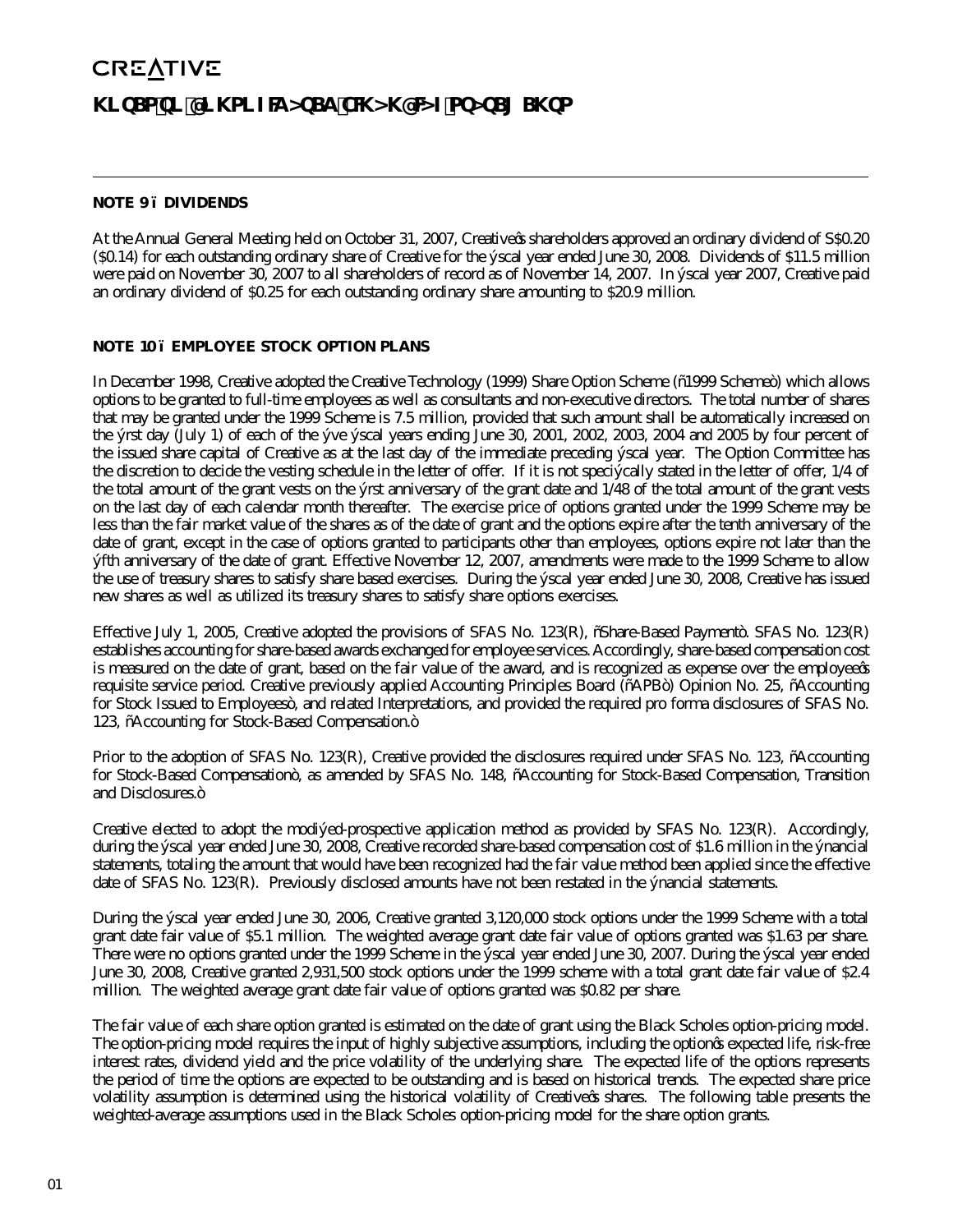|                                     | Fiscal year 2008           | Fiscal year 2007 | Fiscal year 2006           |
|-------------------------------------|----------------------------|------------------|----------------------------|
| Expected volatility                 | 35%                        |                  | 36%                        |
| Risk-free interest rates            | 1.82% to 2.33%             |                  | 2.31% to 4.40%             |
| Dividend yield                      | 3.0%                       |                  | 3.0%                       |
| Expected life of options (in years) | 0.93 years after vest date |                  | 0.60 years after vest date |

|                                                       | Years ended June 30 |                   |  |                          |    |      |  |  |
|-------------------------------------------------------|---------------------|-------------------|--|--------------------------|----|------|--|--|
|                                                       |                     | 2008              |  | 2007                     |    | 2006 |  |  |
| Weighted average fair value of stock options granted: |                     |                   |  |                          |    |      |  |  |
| Stock options:                                        |                     |                   |  |                          |    |      |  |  |
| Above market                                          | \$                  | 0.82              |  | -                        | \$ | -    |  |  |
| At market                                             | \$                  | $\qquad \qquad -$ |  | $\overline{\phantom{m}}$ |    | 1.63 |  |  |

## **Summary of outstanding options under Creative's employee share option plans**

The following table summarizes the option information under the Creative's employee share option plans as at June 30, 2008. **Number of Weighted-Average** 

|                              | Number of<br>Options ('OOO) | Weighted-Average<br>Exercise Price (\$) |
|------------------------------|-----------------------------|-----------------------------------------|
| Outstanding at June 30, 2005 | 6,581                       | 6.93                                    |
| Granted                      | 3,120                       | 7.50                                    |
| Exercised                    | (677)                       | 4.29                                    |
| Cancelled/Forfeited/Expired  | (355)                       | 8.92                                    |
| Outstanding at June 30, 2006 | 8,669                       | 7.26                                    |
| Exercised                    | (351)                       | 4.40                                    |
| Cancelled/Forfeited/Expired  | (501)                       | 8.06                                    |
| Outstanding at June 30, 2007 | 7,817                       | 7.34                                    |
| Granted                      | 2,931                       | 4.70                                    |
| Exercised                    | (23)                        | 4.37                                    |
| Cancelled/Forfeited/Expired  | (523)                       | 6.51                                    |
| Outstanding at June 30, 2008 | 10,202                      | 663                                     |
| Exercisable at June 30, 2008 | 6,418                       | 7.36                                    |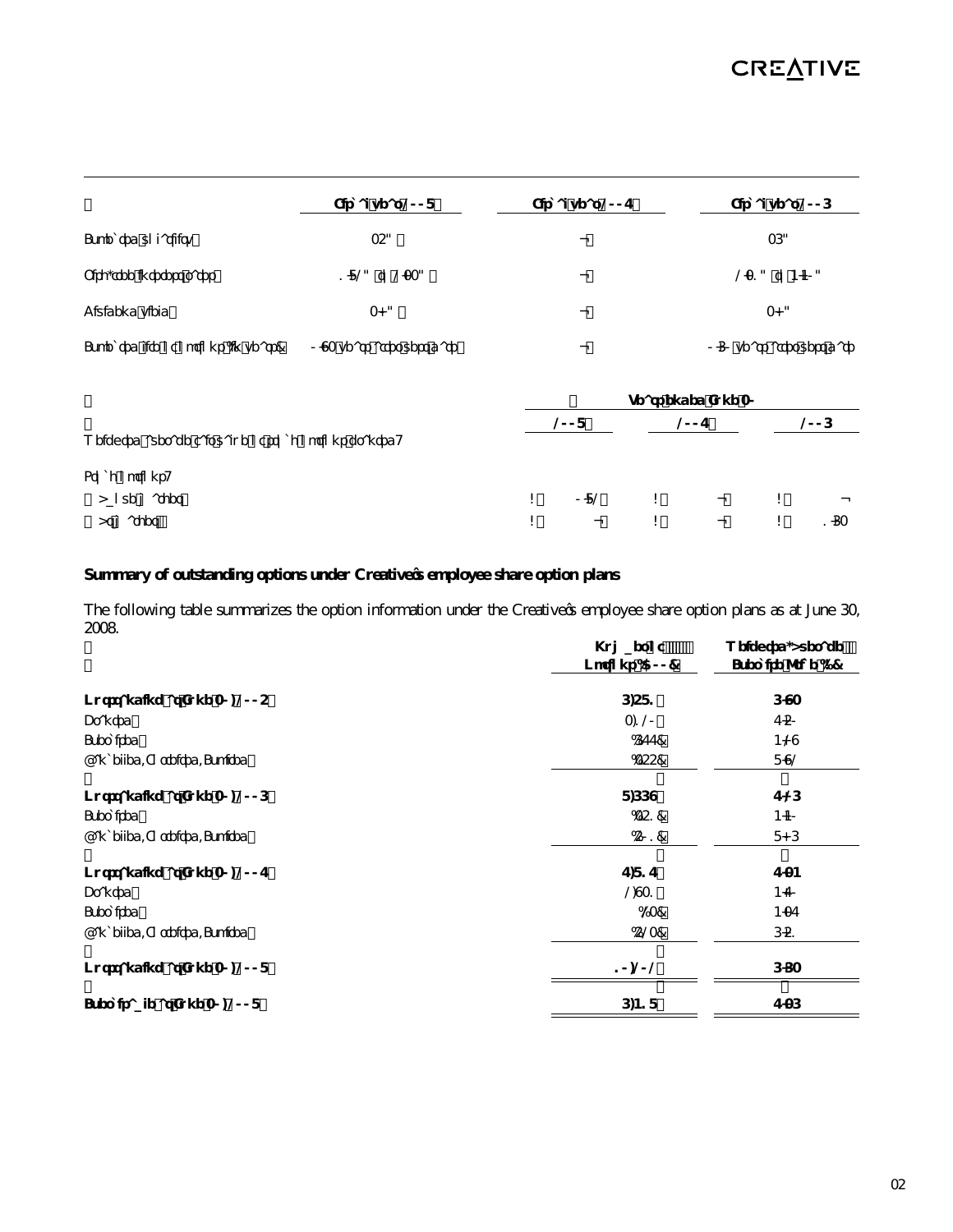## **NOTE 10 – EMPLOYEE STOCK OPTION PLANS** (Cont'd)

The options outstanding and exercisable as at June 30, 2008 were in the following exercise price ranges:

|                                    | Options Outstanding                                 |    |                                          |    |                                                   | Options Exercisable                                                   |                                                     |                                          |    |                                                   |                                                                       |
|------------------------------------|-----------------------------------------------------|----|------------------------------------------|----|---------------------------------------------------|-----------------------------------------------------------------------|-----------------------------------------------------|------------------------------------------|----|---------------------------------------------------|-----------------------------------------------------------------------|
| Range of<br><b>Exercise Prices</b> | Number of<br><b>Shares</b><br>Outstanding<br>('000) |    | Weighted<br>Average<br>Exercise<br>Price |    | Aggregate<br><b>Intrinsic</b><br>Value<br>(\$000) | Weighted<br>Average<br>Remaining<br>Contractual<br>Term<br>(in years) | Number of<br><b>Shares</b><br>Exercisable<br>('000) | Weighted<br>Average<br>Exercise<br>Price |    | Aggregate<br><b>Intrinsic</b><br>Value<br>(\$000) | Weighted<br>Average<br>Remaining<br>Contractual<br>Term<br>(in years) |
| \$1.00 to \$2.99                   | 76                                                  | \$ | 284                                      | \$ | 129                                               | 250                                                                   | 76                                                  | 284<br>\$                                | \$ | 129                                               | 250                                                                   |
| \$3.00 to \$4.99                   | 4,268                                               | \$ | 4.62                                     | \$ | 173                                               | 7.45                                                                  | 1.421                                               | 4.45<br>\$                               | \$ | 173                                               | 3.31                                                                  |
| \$5.00 to \$6.99                   | 80                                                  | \$ | 5.84                                     | \$ |                                                   | 3.57                                                                  | 80                                                  | 5.84<br>\$                               | \$ | $\overline{\phantom{0}}$                          | 3.57                                                                  |
| \$7.00 to \$10.99                  | 5.774                                               | \$ | 8.17                                     | \$ |                                                   | 3.97                                                                  | 4.837                                               | \$8.30                                   | \$ | $\overline{\phantom{0}}$                          | 3.45                                                                  |
| \$11.00 to \$18.99                 | 4                                                   | \$ | 18.40                                    | \$ |                                                   | 1.67                                                                  | 4                                                   | \$18.40                                  | \$ | -                                                 | 1.67                                                                  |
|                                    | 10.202                                              | \$ | 663                                      | \$ | 302                                               | 5.41                                                                  | 6.418                                               | \$7.36                                   | \$ | 302                                               | 3.41                                                                  |

The intrinsic value is determined by the difference between Creative's closing share price of \$4.55 as of June 30, 2008 and the grant price. The aggregate intrinsic value in the table above represents the amount that would have been received by the option holders had all option holders exercised their options as of that date. The total fair value of shares vested during the fiscal year ended June 30, 2008 was \$1.1 million and the total intrinsic value of options exercised during the fiscal year ended June 30, 2008 was \$0.01 million. As at June 30, 2008, Creative expects to recognize the total unrecognized compensation cost relating to non-vested share-based compensation of \$2.6 million over a weighted average period of 2.97 years.

In fiscal year 2008, there was a charge of \$3.8 million relating to Creative's Chairman and CEO's gift of his personal Creative shares to the employees of Creative. In accordance with the US GAAP, the value of these Creative shares was reported as a non-cash charge in the operating expenses of Creative.

## **NOTE 11 – INCOME TAXES**

Creative was granted a Pioneer Certificate under the International Headquarters Award that will expire in March 2010. Under the Pioneer Certificate, profits arising from qualifying activities will be exempted from income tax in Singapore, subject to certain conditions. As a result of obtaining the Pioneer Certificate, there were tax write-backs of \$10.0 million and \$12.3 million in fiscal years 2006 and 2004. The reversal was related to corporate taxes provided for in full for profits arising from qualifying activities from the commencement date of the Pioneer Certificate until the second quarter of fiscal year 2004, based on the standard tax rates of 24.5% for fiscal year 2001 and 22% for fiscal years 2002 and 2003 and 20% for fiscal year 2004. These standard corporate income tax rates continue to be applicable to profits arising from activities excluded from the Pioneer Certificate.

The Singapore and other components of (loss) income before income taxes are as follows (in US\$'000):

|                                                         |   | Years ended June 30 |  |        |  |              |  |
|---------------------------------------------------------|---|---------------------|--|--------|--|--------------|--|
|                                                         |   | 2008                |  | 2007   |  | 2006         |  |
| Singapore                                               | S | (2,850)             |  | 36.245 |  | (74,910)     |  |
| Other countries                                         |   | (15, 150)           |  | 15.045 |  | (51, 204)    |  |
| (Loss) income before income taxes and minority interest |   | (18,000)            |  | 51,290 |  | \$(126, 114) |  |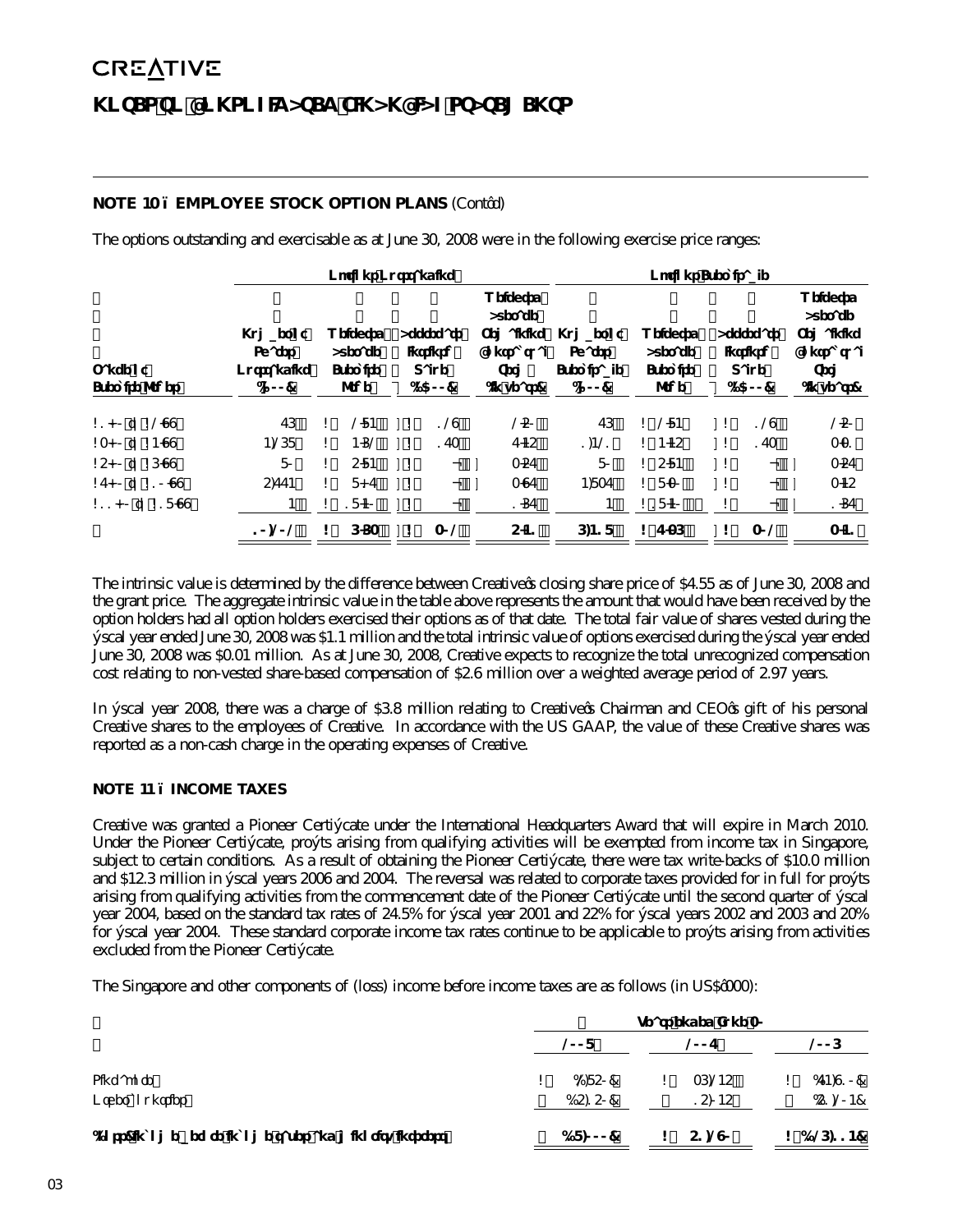The income tax (benefit) expense consists of (in US\$'000):

|                              | Years ended June 30 |    |        |  |          |  |  |  |  |
|------------------------------|---------------------|----|--------|--|----------|--|--|--|--|
|                              | 2008                |    | 2007   |  | 2006     |  |  |  |  |
| Singapore                    | 1.445               | \$ | 20,177 |  | (9,313)  |  |  |  |  |
| Other countries              | 290                 |    | 3,741  |  | 2,163    |  |  |  |  |
| Income tax expense (benefit) | 1,735               |    | 23,918 |  | (7, 150) |  |  |  |  |

Creative's effective tax provision for fiscal years 2008, 2007 and 2006 reconciles to the amount computed by applying the Singapore statutory rate of 18.0% for fiscal years 2008 and 2007 and 20.0% for fiscal year 2006 to (loss) income before income taxes and minority interest, as follows (in US\$'000):

|                                                          | Years ended June 30 |         |    |         |    |           |
|----------------------------------------------------------|---------------------|---------|----|---------|----|-----------|
|                                                          |                     | 2008    |    | 2007    |    | 2006      |
| Income tax (benefit) expense at Singapore statutory rate | \$                  | (3,240) | \$ | 9,232   | \$ | (25, 223) |
| Tax exempt loss (income)                                 |                     |         |    |         |    |           |
| Singapore                                                |                     | 209     |    | 4.068   |    | 13,633    |
| Others                                                   |                     | (2,014) |    | (1,806) |    | (4,547)   |
| Non-deductible expenses and write-offs                   |                     | 2166    |    | 792     |    | 679       |
| Change in valuation allowances                           |                     | (577)   |    | (1,247) |    | 5,692     |
| Rate differences and others                              |                     | 6.691   |    | 12.936  |    | 12,808    |
| Tax refund receivable                                    |                     | (1,500) |    | (57)    |    | (10, 192) |
| Income tax expense (benefit)                             | \$                  | 1,735   | \$ | 23,918  | \$ | (7, 150)  |

Deferred tax assets at June 30, 2008 and 2007 consisted of the following (in US\$'000):

|                                             | As of June 30 |          |  |    |           |
|---------------------------------------------|---------------|----------|--|----|-----------|
|                                             |               | 2008     |  |    | 2007      |
| Reserves                                    | \$            | 17,969   |  | \$ | 19,889    |
| Net operating loss carryforwards            |               | 75,275   |  |    | 60,384    |
| Others                                      |               | 622      |  |    | 624       |
| Total deferred tax assets                   |               | 93,866   |  |    | 80,897    |
| Valuation allowance for deferred tax assets |               | (93,866) |  |    | (80, 897) |
|                                             | \$            |          |  | \$ |           |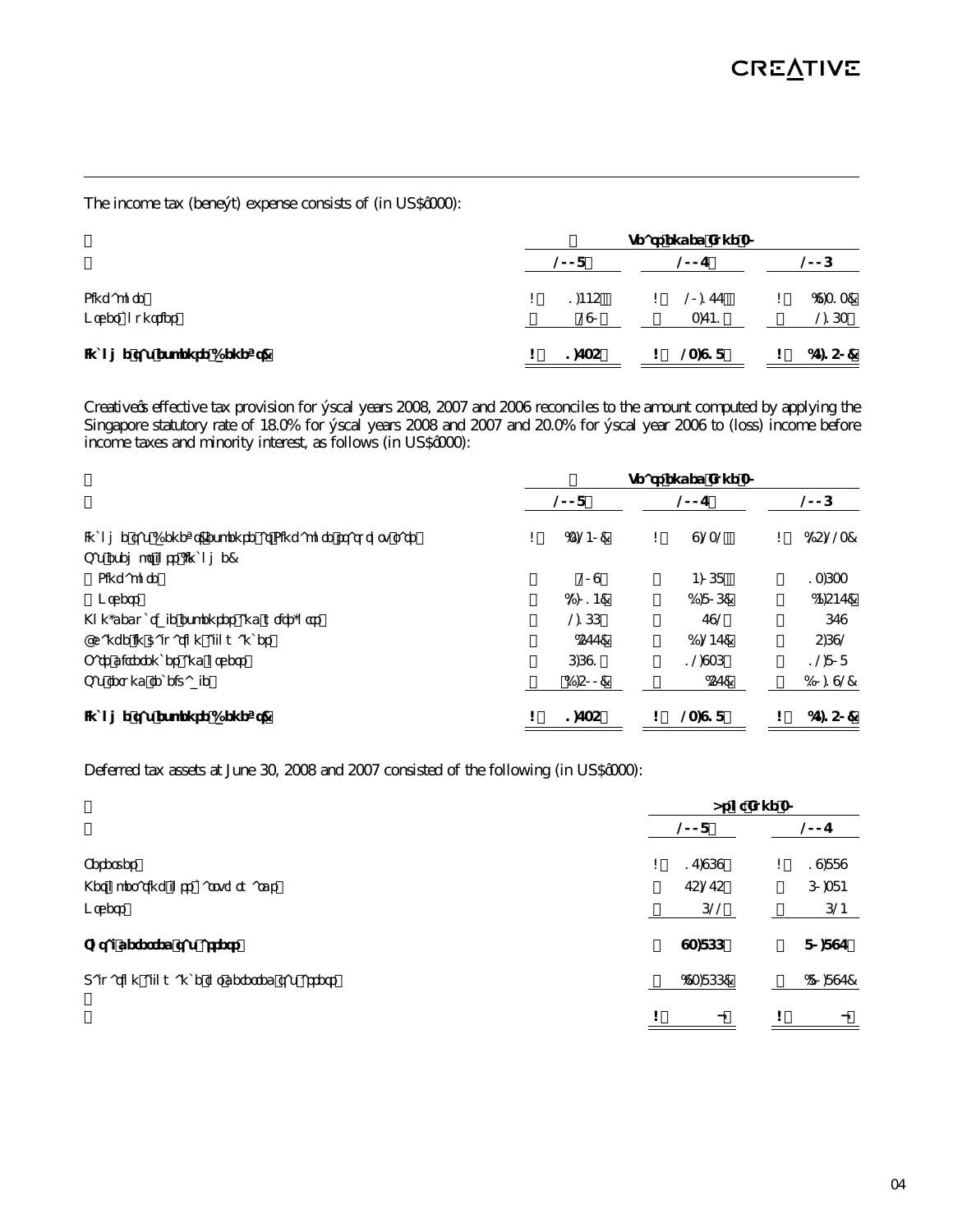## **NOTE 11 – INCOME TAXES** (Cont'd)

Deferred tax liabilities at June 30, 2008 and 2007 consisted of the following (in US\$'000):

|                                                     | As of June 30 |        |  |        |  |
|-----------------------------------------------------|---------------|--------|--|--------|--|
|                                                     |               | 2008   |  | 2007   |  |
| Unremitted offshore interest income                 | \$            | 7.745  |  | 6,600  |  |
| Undistributed profit of certain foreign subsidaries |               | 6,299  |  | 6,144  |  |
| Others                                              |               | 4,000  |  | 2,655  |  |
| Total deferred tax liabilities                      |               | 18,044 |  | 15,399 |  |

Creative had net operating loss carryforward of approximately \$194.7 million and \$174.8 million as at June 30, 2008 and June 30, 2007, the bulk of which expire between 2009 and 2029. The utilization of the net operating losses by Creative is subject to certain conditions.

Valuation allowance is provided for Creative's deferred tax assets as management believes substantial uncertainty exists regarding the realizability of these assets.

Creative has United States tax deductions not included in the net operating loss carryforward described above aggregating approximately \$60.9 million at June 30, 2008 and June 30, 2007, as a result of the exercise of employee stock options, the tax benefit of which has not been realized. The tax benefit of the deductions, when realized will be accounted for as a credit to other reserves rather than a reduction of the income tax provision.

Creative adopted FASB Interpretation No. 48, "Accounting for Uncertainty in Income Taxes – an interpretation of FASB Statement No. 109" ("FIN 48"), effective July 1, 2007. FIN 48 contains a two-step approach to recognize and measure uncertain tax positions. The first step is to evaluate the tax position for recognition by determining if the weight of available evidence indicates it is more likely than not that the position will be sustained on audit, including resolution of related appeals or litigation processes, if any. The second step is to measure the tax benefit as the largest amount which is more than 50% likely of being realized upon ultimate settlement.

Prior to adoption of FIN 48, Creative provided for tax exposures as part of its income taxes payable. As a result of the adoption of FIN 48, certain of the payables were reclassified from income taxes payable to the opening balance of FIN 48 liabilities. A reconciliation of the unrecognized tax benefits is as follows (in US\$'000):

|                                                                           | As of June 30<br>2008 |
|---------------------------------------------------------------------------|-----------------------|
| Balance at July 1, 2007<br>Increase related to current year tax positions | 11,056<br>646         |
| Balance at June 30, 2008                                                  | 11,702                |

The liability of \$11.7 million for the uncertain tax positions at June 30, 2008 is related to estimated transfer pricing in various jurisdictions, and withholding tax payments. This amount, if recognized, would affect Creative's effective tax rate favorably.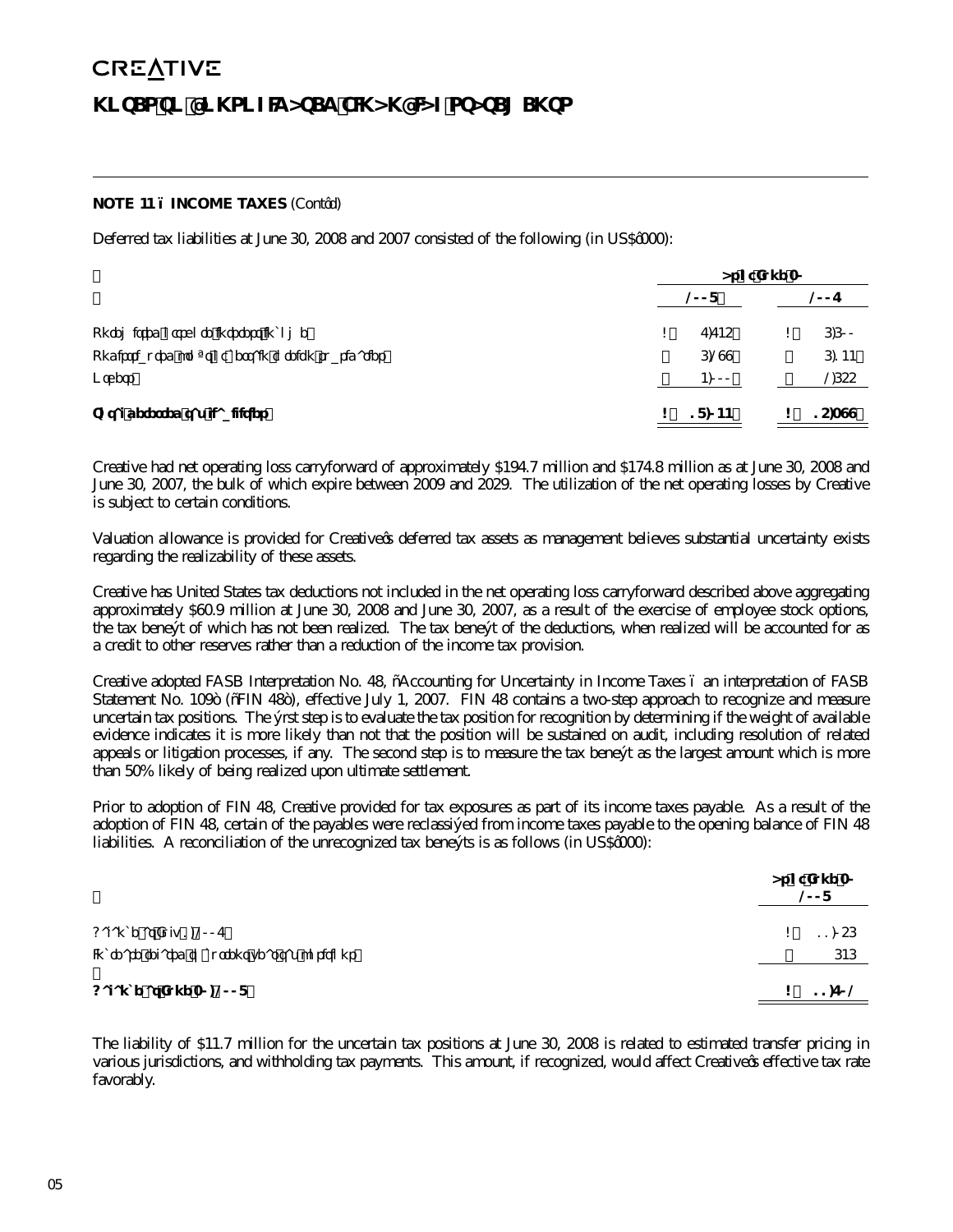Creative recognized interest and penalties related to unrecognized tax positions in income tax expense. The total amount of accrued interest and penalties relating to unrecognized tax benefits was \$2.1 million.

As there are unused net operating loss carryforwards in one of the major tax jurisdictions, the tax periods that may be open to tax examinations include fiscal years 1998 through 2008. Creative does not anticipate a significant change to the total amount of unrecognized benefits within the next 12 months.

## **NOTE 12 – DEBT OBLIGATIONS**

In November 2004, Creative entered into a five-year \$175.0 million syndicated term loan facility with a group of international banks. The proceeds from this facility were used primarily to fund the growth in working capital requirements arising from the growth in the company's revenue. The facility is unsecured and bears interest at LIBOR plus a margin of 0.45% for the first three years and LIBOR plus a margin of 0.95% for the remaining two years. The loan facility contains certain financial covenants, including requirements for Creative to maintain certain ratios for its working capital, but does not restrict Creative's ability to borrow nor distribute earnings. The entire loan facility of \$175.0 million was drawn down in fiscal year 2005 and Creative repaid \$75.0 million in fiscal year 2007 and the remaining balance of \$100.0 million was repaid subsequent to the end of the fiscal year 2008. The weighted average effective interest rate at the balance sheet date was 3.4031%.

On November 21, 2002, Creative Technology Centre Pte Ltd ("CTC"), a Singapore subsidiary of Creative, entered into a nine-year term loan facility for up to S\$54.0 million (\$39.6 million) with a bank. The loan is repayable in thirty-six quarterly installments of S\$1.5 million (\$1.1 million). The repayment commenced on March 31, 2003. The interest on the outstanding loan balance is based on the bank's floating rate plus a margin of 1.5%. The loan is secured by a first mortgage on Creative's headquarter building in Singapore and by way of a fixed and floating charge over all assets of CTC. At June 30, 2007, S\$27.0 million (\$19.8 million) was outstanding and this entire outstanding balance was repaid in fiscal year 2008.

The following table presents the payments due by period for the long term debt and capital lease obligations as of June 30, 2008:

| <b>Debt Obligations</b>       | Payments Due by Period (US\$'OOO) |                     |                          |                   |                          |                  |  |  |  |  |  |
|-------------------------------|-----------------------------------|---------------------|--------------------------|-------------------|--------------------------|------------------|--|--|--|--|--|
|                               | Total                             | Less than<br>1 year | 1 to $3$<br>years        | $4$ to 5<br>years |                          | After 5<br>years |  |  |  |  |  |
| Long Term Debt                | \$100,000                         | 100,000<br>\$       | $\overline{\phantom{m}}$ |                   | -                        | \$               |  |  |  |  |  |
| Capital Lease Obligations     | 29                                | 19                  | 10                       |                   | -                        |                  |  |  |  |  |  |
| <b>Total Debt Obligations</b> | \$100,029                         | 100,019<br>\$       | 10<br>\$                 | \$                | $\overline{\phantom{m}}$ | \$               |  |  |  |  |  |

Creative has various other credit facilities relating to overdrafts, letters of credit, bank guarantees and short term loans with several banks totaling approximately \$100.1 million at June 30, 2008. Within these credit facilities, sub-limits have been set on how Creative may utilize the overall credit facilities. At June 30, 2008, \$2.9 million in bank guarantees was drawn under these facilities. Facilities under letters of credit, bank guarantees, overdrafts and short-term loans bear interest at approximately the banks' prime rates.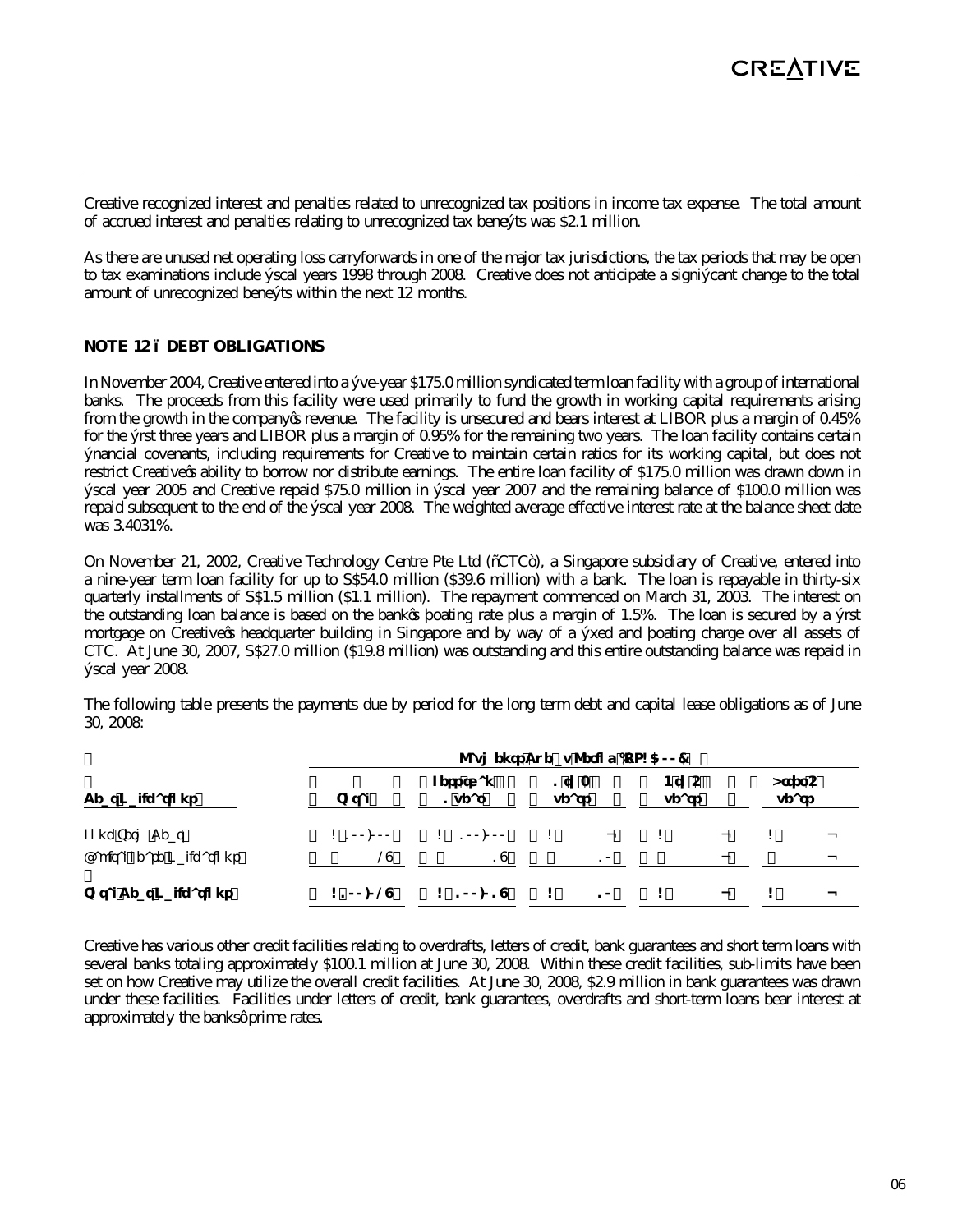### **NOTE 13 – OTHER CHARGES**

In fiscal year 2008, Creative announced a series of cost-cutting measures which included restructuring charges of \$11.7 million to streamline the business operation of the group. Out of the \$11.7 million restructuring charges recorded in fiscal year 2008, \$2.0 million was charged to cost of goods sold and the balance \$9.7 million was recorded as other charges in the operating expenses. The restructuring charges comprised mainly employee severance costs and other exit costs pertaining mainly to lease cancelations.

Severance charges of \$7.4 million represented the costs of involuntary severance benefits for approximately 220 employees where \$0.5 million was charged to cost of goods sold and the balance of \$6.9 million was recorded in operating expenses. Half of the employees had left the Company as at June 30, 2008 and the majority of the remaining affected employees left in July 2008.

Other exit costs of \$4.3 million comprised mainly of lease cancelation charges imposed on the non-cancelable operating leases. Out of the \$4.3 million other exit costs recorded, \$1.5 million pertaining to warehouse lease cancelation was charged to cost of goods sold and the balance of \$2.8 million was recorded in operating expenses.

In February 2006, Creative announced that its wholly-owned subsidiary 3Dlabs will refocus its graphics business on the portable handheld device market instead of the professional workstation graphics market. As a result, Creative recorded restructuring charges of \$4.9 million in operating expenses and an inventory charge of \$4.3 million to cost of goods sold. The \$4.9 million restructuring charges in operating expenses comprised \$3.0 million in employee separation costs, \$0.3 million in facility exit costs and fixed assets impairment write-downs of \$1.6 million. Besides 3Dlabs' restructuring charges, as part of ongoing worldwide cost-cutting measures, \$1.0 million in employee separation costs was charged to operating expenses as part of restructuring costs in fiscal year 2006.

Employee separation costs for 3Dlabs and other Creative subsidiaries in fiscal year 2006 represented the costs of involuntary severance benefits for approximately 200 employees. Facility exit costs in fiscal year 2006 consisted primarily of lease termination costs and research and development expenses on some 3Dlabs' graphics chips.

Fixed assets impairment write-downs of \$1.6 million in fiscal year 2006 were attributed to computer hardware and software associated with the 3Dlabs' facilities that were shut down.

The \$4.3 million inventory charge in fiscal year 2006 comprised inventory obsolescence costs for 3Dlabs' graphics cards.

## **NOTE 14 – INTELLECTUAL PROPERTY INDEMNIFICATION OBLIGATIONS**

Creative indemnifies certain of its customers, distributors, suppliers, and subcontractors for losses arising from matters such as intellectual property rights, including patents, trademarks, or copyrights. The scope of these indemnities varies and may include indemnification for damages and expenses, including reasonable attorneys' fees. The term of its indemnification obligations are generally perpetual from the effective date of the agreement. In certain cases, there are limits on and exceptions to its potential liability for indemnification relating to intellectual property infringement claims. Creative cannot estimate the amount of potential future payments, if any, that the company might be required to make as a result of these agreements. Creative does not expect that these obligations individually or in the aggregate have a material adverse effect on its financial condition or operating results. However, there can be no assurance that Creative will not have any future financial exposure under these indemnification obligations.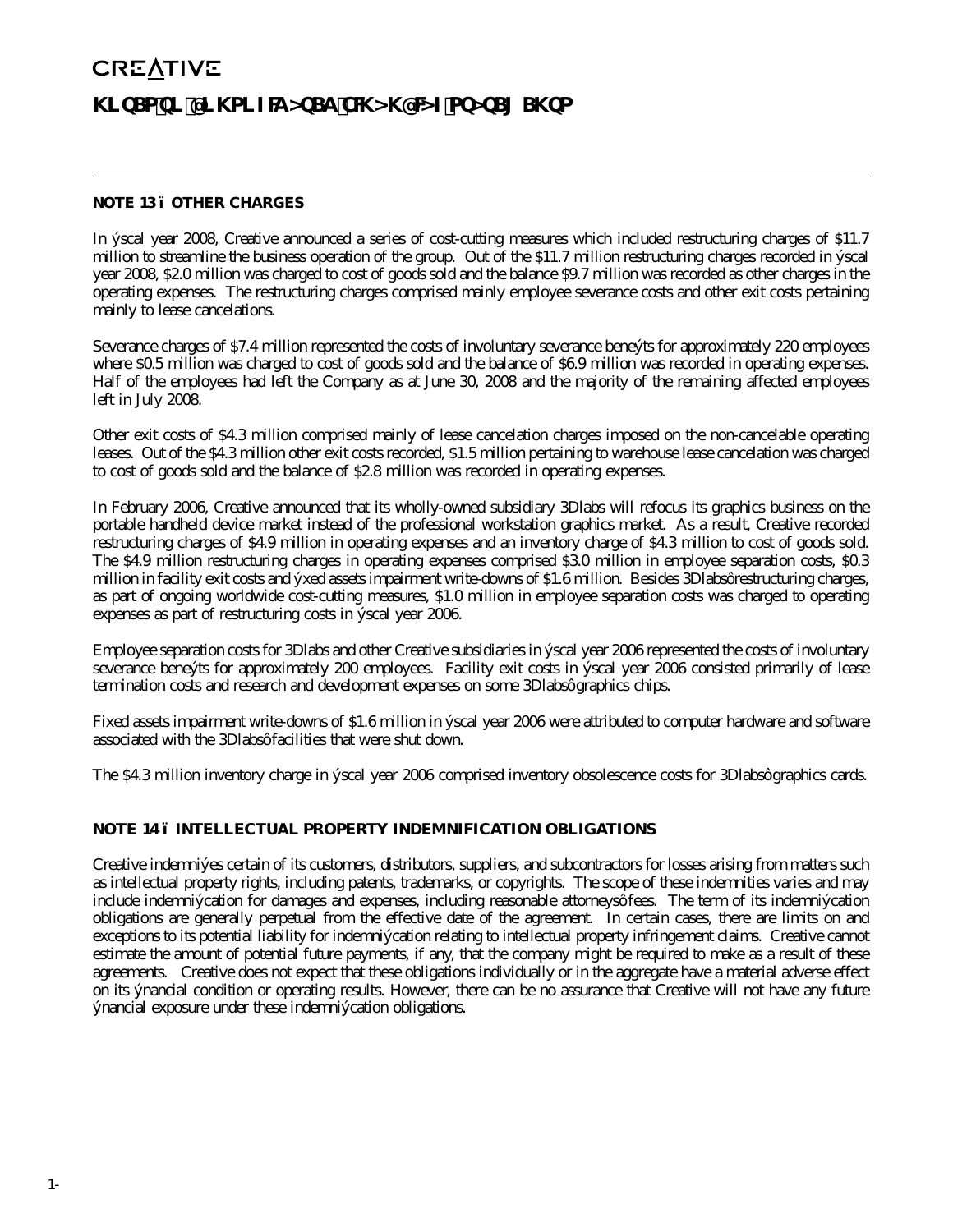#### **NOTE 15 – LEGAL PROCEEDINGS**

During the course of its ordinary business operations, Creative and its subsidiaries are subject to a variety of intellectual property and other disputes, including claims against Creative alleging copyright infringement, patent infringement, contract claims, employment claims and business torts. Ongoing disputes exist with, among other entities, Bose Corporation (a patent infringement action filed in the U.S. International Trade Commission against Creative Technology Ltd and several other respondents); SMDK Corp. (a patent infringement action filed in the U.S. District Court for the Eastern District of Texas against Creative Labs, Inc. and several other defendants); Acticon Technologies (a patent infringement action filed in the U.S. District Court for the Eastern District of Texas against Creative Labs, Inc. and E-Mu Systems, Inc.); and Fuzzysharp Technologies Corporation (a patent infringement action filed in the U.S. District Court, Northern District of California against 3Dlabs Inc., Ltd). Creative believes it has valid defenses to the various claims asserted against it, and intends to defend the actions vigorously. However, should any of these claimants prevail in their suits or claims, Creative does not expect there to be any consequent material adverse effect on its financial position or results of operations.

#### **NOTE 16 – INVESTMENTS**

Net investment gain of \$18.8 million in fiscal year 2008 comprised \$34.4 million net gain from sales of investments offset by \$15.6 million in write-downs of mainly quoted investments. Bulk of the \$34.4 million in net gain from sales of investments was derived from the sale of shares in subsidiaries and equity accounted investments, including a net gain of \$6.9 million on disposal of 80.1% interest in a manufacturing operation in Malaysia to a group of third party investors. Net loss of \$1.9 million in fiscal year 2007 was mainly due to \$2.0 million write-downs of investments.

The following is a summary of investments as of June 30 (in US\$'000):

|                                                            |    | As of June 30    |  |                  |  |
|------------------------------------------------------------|----|------------------|--|------------------|--|
|                                                            |    | 2008             |  | 2007             |  |
| Non-quoted equity investments<br>Quoted equity investments |    | 11.160<br>26,087 |  | 12,274<br>67,847 |  |
| <b>Total investments</b>                                   | S. | 37,247           |  | 80,121           |  |

The following provides a breakdown on the net (loss) gain from available-for-sale investments (in US\$'000):

|                                    | Years ended June 30 |           |    |          |    |          |
|------------------------------------|---------------------|-----------|----|----------|----|----------|
|                                    | 2008                |           |    | 2007     |    | 2006     |
| Proceeds from disposals            | \$                  | 16,273    | \$ |          | \$ | 29,152   |
| Fair value of investments disposed |                     | (9,545)   |    |          |    | (7, 911) |
| Net realized gain from disposals   |                     | 6,728     |    |          |    | 21,241   |
| Write-downs of investments         |                     | (12, 136) |    | (1, 224) |    | (87)     |
| Net (loss) gain                    | \$                  | (5,408)   | \$ | (1,222)  |    | 21,154   |

Gross realized gains were \$8.2 million and \$21.2 million for fiscal years 2008 and 2006 and negligible in fiscal year 2007. Gross realized losses were \$1.5 million for fiscal year 2008 and nil for fiscal years 2007 and 2006.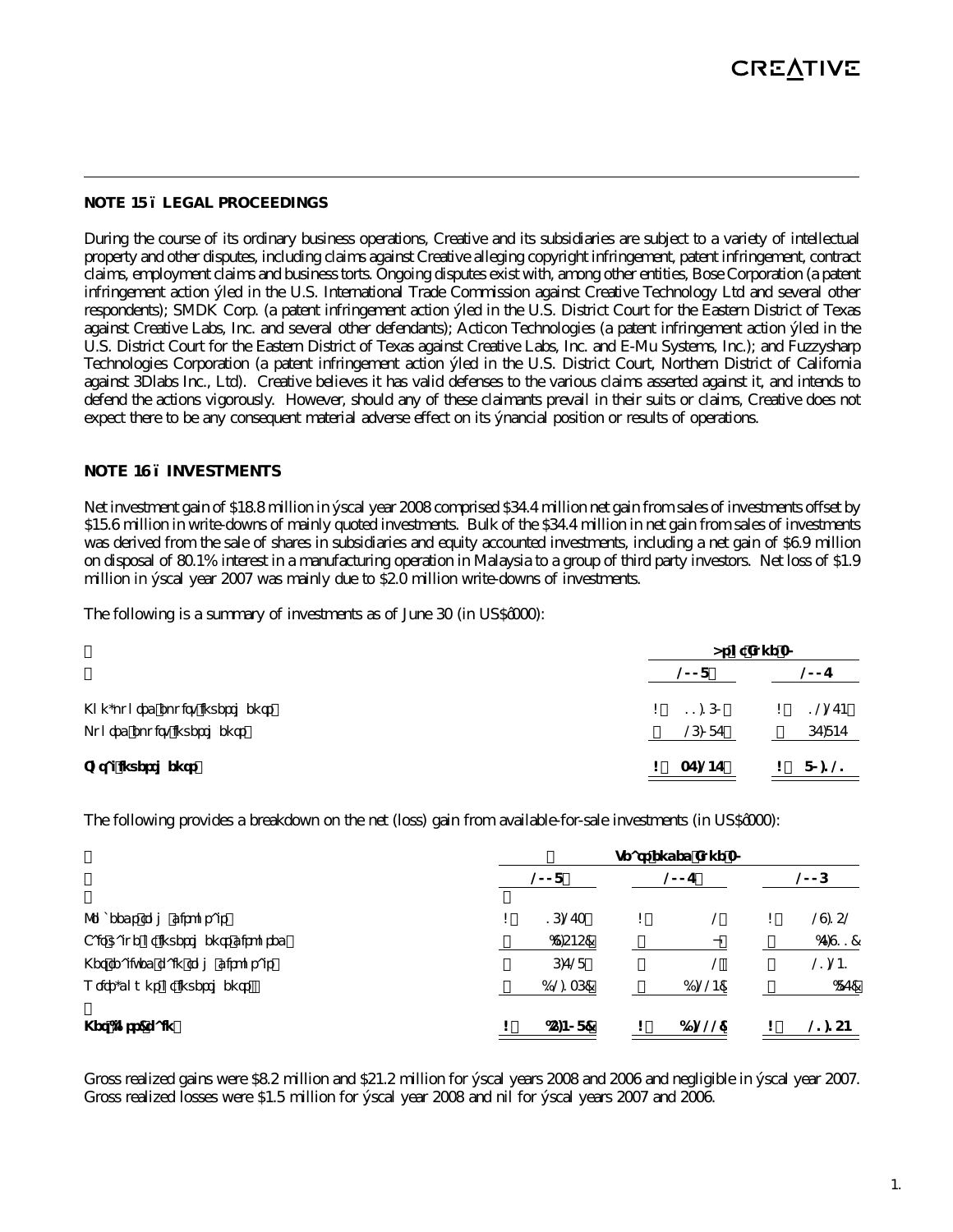#### **NOTE 17 – RELATED PARTIES**

### **Related party translations**

In January 2003, a corporation controlled by a director, Ng Kai Wa, entered into a rental agreement with a subsidiary of Creative, which was prior to Ng Kai Wa's appointment as a director of Creative in June 2005. The rental agreement expired during fiscal year 2006 and the corporation has moved out of Creative's premises in April 2006. Creative received \$150,000 in rent payments in fiscal year 2006 under the rental agreement.

#### **Directors' fees and Chairman's remuneration**

In fiscal year 2008, Creative paid Director's fees of S\$240,000 to its four non-executive directors on its Board of Directors.

The total remuneration paid to the Chairman and Chief Executive Officer in fiscal year 2008 was S\$1.

#### **NOTE 18 – SHARE CAPITAL AND OTHER RESERVES**

Effective January 30, 2006, Creative became subject to the amendments promulgated under the Companies (Amendment) Act 2005 of Singapore. These amendments included the abolition of the ordinary share par value and authorized capital. The relevant amendments have resulted in all ordinary shares being recorded with no par value. The amendments do not affect the actual number of ordinary shares issued and the paid-in capital of Creative. As a result of the abolition of the ordinary share par value, a significant portion of the additional paid-in capital amounting to \$290.2 million became part of the share capital account as at June 30, 2006 and increased the share capital account on that date to \$298.5 million. The remaining balance of \$52.3 million in the additional paid-in capital was classified as other reserves where it comprised mainly compensation expense for stock options, tax benefits relating to exercise of non qualified stock options by US employees and reserves arising from the buyout of a subsidiary's convertible preference shares.

## **NOTE 19 – SUBSEQUENT EVENT**

Subsequent to the end of the fiscal year on June 30, 2008, Creative repaid the entire \$100.0 million outstanding balance of the \$175.0 million syndicated term loan facility that it obtained in November 2004, see Note 12.

#### **NOTE 20 – SEGMENT REPORTING**

Creative operates primarily in one industry segment and provides advanced multimedia solutions for personal computers and personal digital entertainment products. Creative focuses its worldwide sales and marketing efforts predominantly through sales offices in North America, Europe and the Asia Pacific region.

The following is a summary of net sales by product category (in US\$'000):

|                                | Years ended June 30 |               |         |    |           |  |  |  |  |
|--------------------------------|---------------------|---------------|---------|----|-----------|--|--|--|--|
|                                | 2008                |               | 2007    |    | 2006      |  |  |  |  |
| External net sales             |                     |               |         |    |           |  |  |  |  |
| Personal Digital Entertainment | \$                  | 386,884<br>\$ | 579,650 | \$ | 732,253   |  |  |  |  |
| Audio                          |                     | 99,791        | 113.967 |    | 146,378   |  |  |  |  |
| Speakers and Headphones        |                     | 190,097       | 168.472 |    | 168,983   |  |  |  |  |
| All Other Products             |                     | 60,076        | 52,817  |    | 79,917    |  |  |  |  |
| Consolidated                   | \$                  | 736,848       | 914,906 |    | 1,127,531 |  |  |  |  |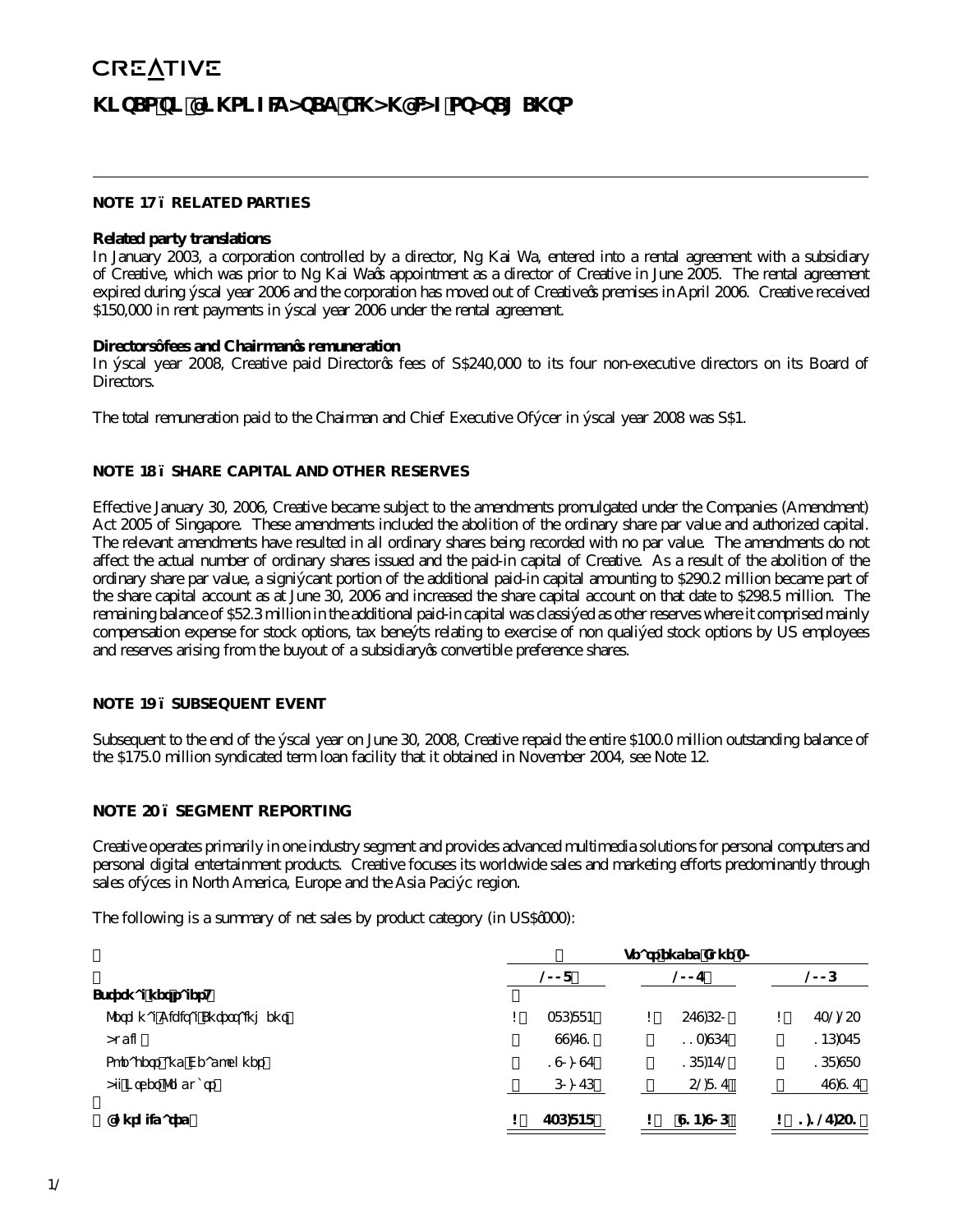The following is a summary of operations by geographical regions (in US\$'000):

|                    | Years ended June 30 |               |                |  |  |  |
|--------------------|---------------------|---------------|----------------|--|--|--|
|                    | 2008                | 2007          | 2006           |  |  |  |
| External net sales |                     |               |                |  |  |  |
| Asia Pacific       | 167.128<br>\$       | 158,789<br>\$ | 204,133<br>\$  |  |  |  |
| The Americas       | 200,268             | 331,960       | 457,677        |  |  |  |
| Europe             | 369,452             | 424,157       | 465,721        |  |  |  |
| Consolidated       | 736,848             | 914,906<br>\$ | 1,127,531<br>S |  |  |  |

|                          | Years ended June 30 |          |    |           |    |            |
|--------------------------|---------------------|----------|----|-----------|----|------------|
|                          |                     | 2008     |    | 2007      |    | 2006       |
| Operating (loss) income: |                     |          |    |           |    |            |
| Asia Pacific             | \$                  | (59,548) | \$ | (73, 332) | \$ | (130,916)  |
| The Americas             |                     | 2,923    |    | 4,504     |    | 2,337      |
| Europe                   |                     | 2,067    |    | 7,705     |    | (16, 841)  |
| Consolidated             | S                   | (54,558) |    | (61, 123) |    | (145, 420) |

|                                        | Years ended June 30 |        |    |        |    |        |
|----------------------------------------|---------------------|--------|----|--------|----|--------|
|                                        |                     | 2008   |    | 2007   |    | 2006   |
| Depreciation and amortization expenses |                     |        |    |        |    |        |
| Asia Pacific                           | \$                  | 7.695  | \$ | 13.958 | \$ | 19,204 |
| The Americas                           |                     | 1,405  |    | 1,601  |    | 2,439  |
| Europe                                 |                     | 923    |    | 1,226  |    | 1,508  |
| Consolidated                           | \$                  | 10,023 |    | 16,785 |    | 23,151 |

|                               | Years ended June 30 |             |        |    |          |
|-------------------------------|---------------------|-------------|--------|----|----------|
|                               | 2008                |             | 2007   |    | 2006     |
| Income tax expense (benefit): |                     |             |        |    |          |
| Asia Pacific                  | \$                  | 1,473<br>\$ | 23,285 | \$ | (7,992)  |
| The Americas                  |                     | (699)       | 260    |    | (552)    |
| Europe                        |                     | 961         | 373    |    | 1,394    |
| Consolidated                  | \$                  | 1,735<br>\$ | 23,918 | \$ | (7, 150) |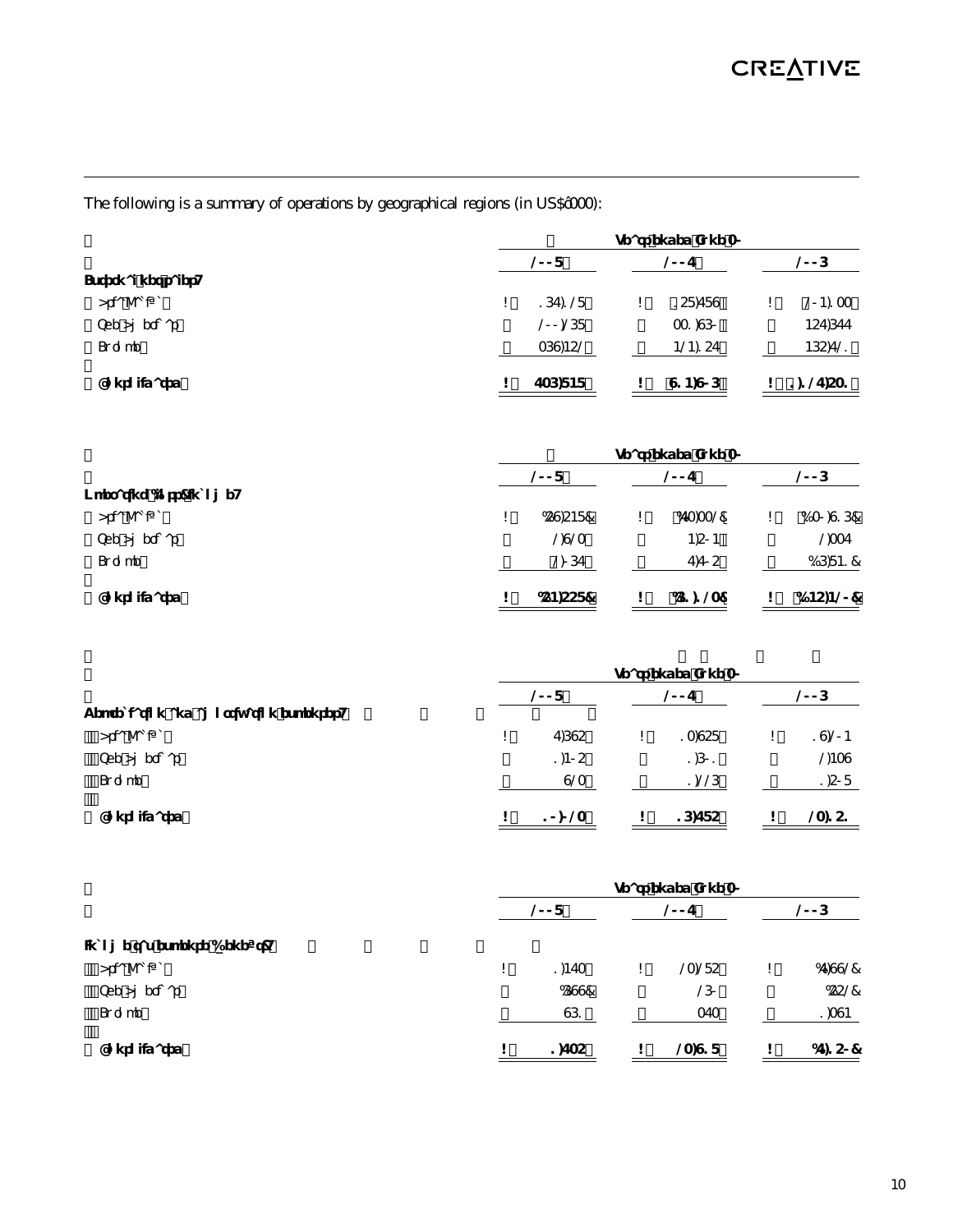# **NOTE 20 – SEGMENT REPORTING** (Cont'd)

|                      |    | As of June 30 |    |         |  |
|----------------------|----|---------------|----|---------|--|
|                      |    | 2008          |    | 2007    |  |
| Identifiable assets: |    |               |    |         |  |
| Asia Pacific         | \$ | 603,677       | \$ | 528,115 |  |
| The Americas         |    | 59,127        |    | 103,276 |  |
| Europe               |    | 87,554        |    | 91,642  |  |
| Consolidated         | \$ | 750,358       | \$ | 723,033 |  |

Long-lived assets are based on the physical location of the assets at the end of each of the fiscal years. Geographic revenue information for the three years ended June 30, 2008 is based on the location of the selling entity.

| (In US\$'000)            |    | As of June 30 |    |         |  |
|--------------------------|----|---------------|----|---------|--|
|                          |    | 2007          |    |         |  |
| Identifiable assets:     |    |               |    |         |  |
| Singapore                | \$ | 524,711       | \$ | 334,225 |  |
| United States of America |    | 59.127        |    | 103,276 |  |
| Ireland                  |    | 87,035        |    | 87,392  |  |
| Rest of the World        |    | 79,485        |    | 198,140 |  |
| Consolidated             | \$ | 750,358       | \$ | 723,033 |  |

| $($ ln US\$' $000)$           | Years ended June 30 |         |    |         |    |           |
|-------------------------------|---------------------|---------|----|---------|----|-----------|
|                               |                     | 2008    |    | 2007    |    | 2006      |
| Revenue by geographic region: |                     |         |    |         |    |           |
| Singapore                     | \$                  | 105,688 | \$ | 112.985 | \$ | 118,552   |
| United States of America      |                     | 200,268 |    | 331,960 |    | 457,677   |
| Ireland                       |                     | 369,452 |    | 424.157 |    | 465,721   |
| Rest of the World             |                     | 61,440  |    | 45,804  |    | 85,581    |
| Consolidated                  | \$                  | 736.848 | \$ | 914,906 | \$ | 1,127,531 |

**Major customers:** In fiscal years 2008, 2007 and 2006, no customer accounted for more than 10% of net revenues. As of June 30, 2007 and June 30, 2006, one customer accounted for more than 10% of net accounts receivable, and as of June 30, 2008, no customer accounted for more than 10% of net accounts receivable.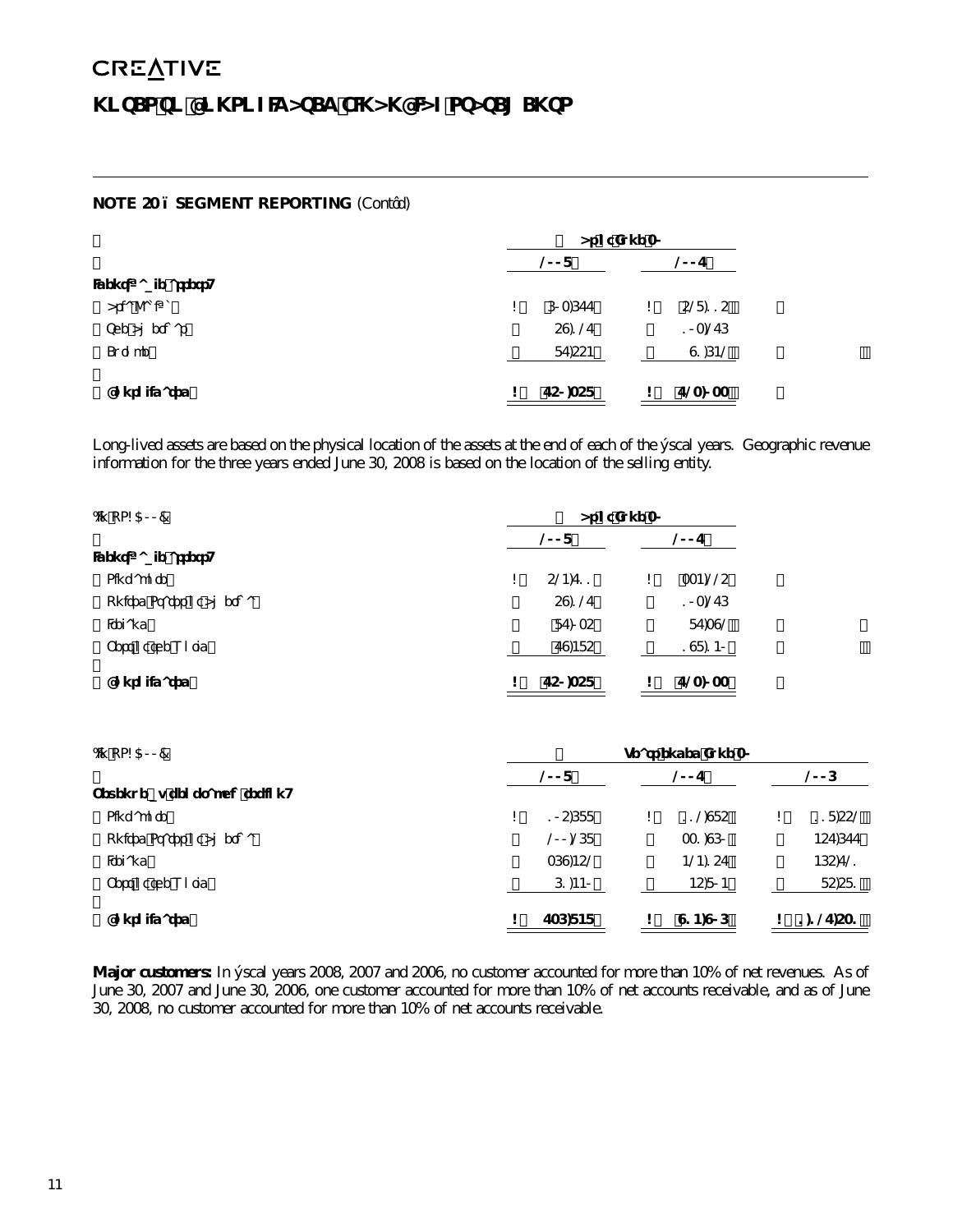# **CREATIVE STOCK MARKET INFORMATION**

Creative's ordinary shares have been traded on the NASDAQ Global Market ("NASDAQ") since August 3, 1992, under the symbol "CREAF." Creative's ordinary shares have been traded on the Singapore Exchange ("SGX-ST") since June 15, 1994. In June 2007, Creative announced that it intends to voluntarily delist its ordinary shares from NASDAQ with August 1, 2007 as the last day of trading on NASDAQ. In July 2007, Creative extended the date of the voluntary delisting with August 31, 2007 as the last day of trading on NASDAQ. After August 31, 2007, the company's current primary listing on the SGX-ST is Creative's sole exchange listing. The delisting from NASDAQ did not affect the status of Creative's shares on the SGX-ST.

The following table presents, for the registered shares on the NASDAQ and SGX-ST: (i) the annual high and low market prices for the five most recent full fiscal years; (ii) the high and low market prices for each full fiscal quarter for the two most recent full fiscal years; and (iii) the high and low market prices for each month for the most recent six months. These prices do not include retail markups, markdowns, or commissions.

|                               | <b>NASDAQ</b>         |      | <b>SGX-ST</b>                 |       |
|-------------------------------|-----------------------|------|-------------------------------|-------|
|                               | (Price in US\$/Share) |      | (Price in Singapore \$/Share) |       |
|                               | High                  | Low  | High                          | Low   |
| <b>Annual High and Low</b>    |                       |      |                               |       |
| Fiscal 2004                   | 1259                  | 7.73 | 20.40                         | 13.80 |
| Fiscal 2005                   | 16.89                 | 6.46 | 27.20                         | 11.00 |
| Fiscal 2006                   | 8.95                  | 4.72 | 14.40                         | 7.75  |
| Fiscal 2007                   | 7.31                  | 4.78 | 11.40                         | 7.20  |
| Fiscal 2008                   | 4.93                  | 3.74 | 7.65                          | 4.88  |
| <b>Quarterly High and Low</b> |                       |      |                               |       |
| Fiscal 2007                   |                       |      |                               |       |
| <b>First Quarter</b>          | 6.90                  | 5.22 | 11.40                         | 8.40  |
| Second Quarter                | 7.31                  | 6.25 | 11.30                         | 9.95  |
| <b>Third Quarter</b>          | 6.92                  | 6.12 | 10.80                         | 9.30  |
| Fourth Quarter                | 6.19                  | 4.78 | 9.50                          | 7.20  |
| Fiscal 2008                   |                       |      |                               |       |
| <b>First Quarter</b>          | 4.93                  | 3.74 | 7.65                          | 5.80  |
| Second Quarter                | -                     |      | 7.45                          | 5.85  |
| <b>Third Quarter</b>          |                       |      | 7.48                          | 4.88  |
| <b>Fourth Quarter</b>         |                       |      | 6.80                          | 6.08  |
| <b>Monthly High and Low</b>   |                       |      |                               |       |
| March 2008                    | -                     |      | 7.48                          | 6.24  |
| April 2008                    |                       |      | 6.48                          | 6.08  |
| May 2008                      |                       |      | 6.63                          | 6.45  |
| <b>June 2008</b>              |                       |      | 6.80                          | 6.27  |
| <b>July 2008</b>              |                       |      | 6.19                          | 5.71  |
| August 2008                   |                       |      | 6.50                          | 5.64  |

As of August 29, 2008, there were approximately14,480 shareholders of record of the ordinary shares, of which approximately 206 were registered in the US, and approximately 14,274 in Singapore. Because many of the US shares are held by brokers and other institutions on behalf of shareholders, Creative is unable to estimate the total number of shareholders represented by these US record holders.

On August 29, 2008, the closing price of Creative's ordinary shares on the SGX-ST was S\$6.11.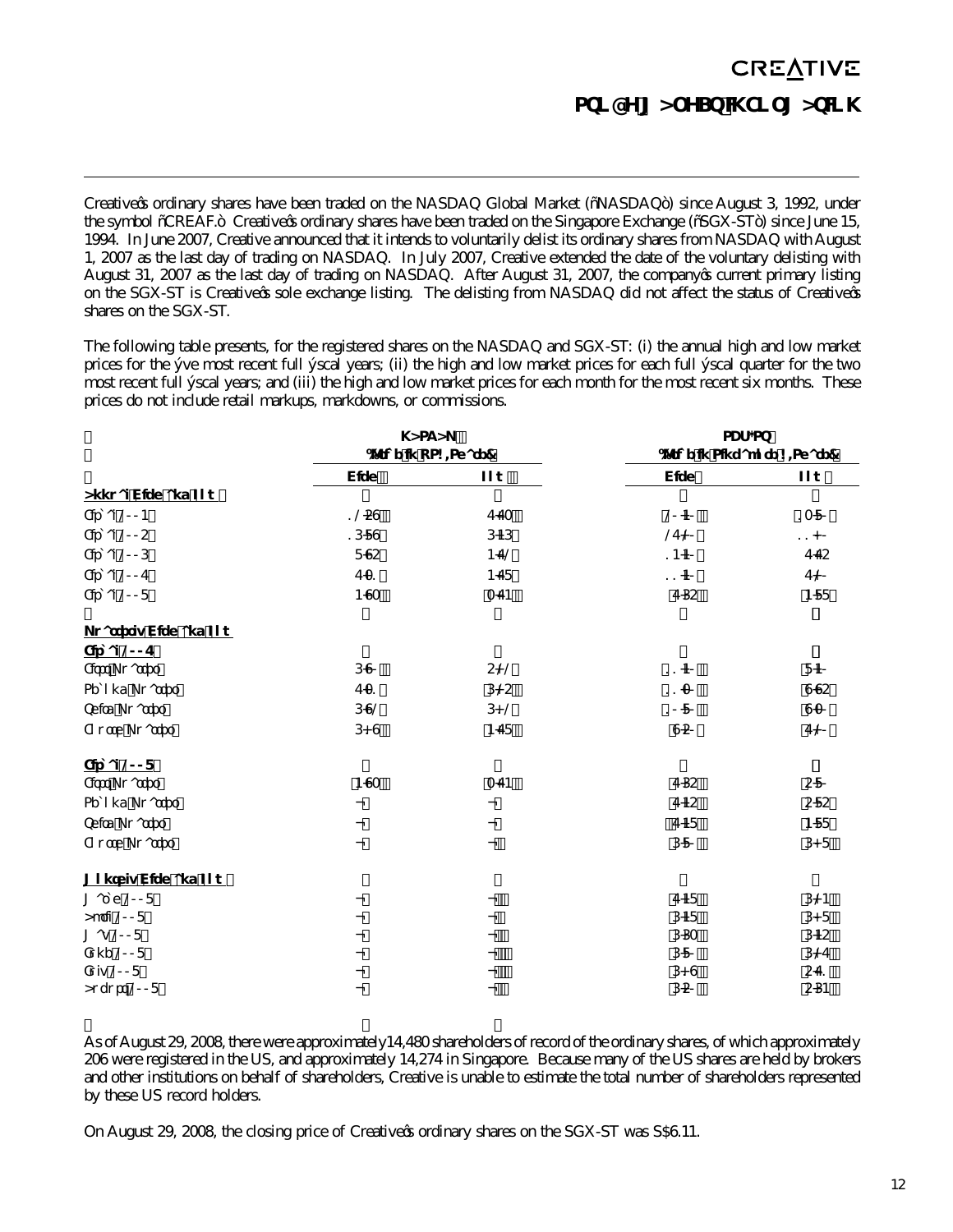# **CREATIVE THE CREATIVE NETWORK**

#### **Worldwide Corporate Headquarters**

Creative Technology Ltd. 31 International Business Park, Creative Resource Singapore 609921 Tel: +65-6895 4000 Fax: +65-6895 4999 Website: www.creative.com

#### **US Headquarters**

Creative Labs, Inc. 1901 McCarthy Boulevard, Milpitas, CA 95035 Tel: +1-408-428 6600 Fax: +1-408-428 6611 Website: www.us.creative.com

#### **European Headquarters**

Creative Labs (Ireland) Ltd. Ballycoolin Business Park, Blanchardstown, Dublin 15, Ireland Tel: +353-1-820 6444 Fax: +353-1-820 9557 Website: www.europe.creative.com

#### **Inside USA**

Creative Labs Customer Response Center 1523 Cimarron Plaza, Stillwater, Oklahoma 74075 Tel: +1-405-742 6600 Fax: +1-405-742 6644

Cambridge Soundworks, Inc. 120 Water Street, North Andover, MA 01845 Tel: +1-978-623 4400 Fax: +1-978-794 2903 Website: www.cambridgesoundworks.com

E-mu Systems, Inc. 1500 Green Hills Road, Suite 205 Scotts Valley, CA 95066 Tel: +1-831-438 1921 Fax: +1-831-438 8612 Website: www.emu.com

Creative Advanced Technology Center 1500 Green Hills Road, Suite 205 Scotts Valley, CA 95066 Tel: +1-831-440 2800 Fax: +1-831-438 8509

3Dlabs (Alabama) Inc. 9668 Madison Boulevard, Madison, AL 35758 Tel: +1-256-319 1100 Fax: +1-256-319 1286 Website: www.3dlabs.com

## **INSIDE ASIA**

#### **China**

Creative Technology (China) Co. Ltd Building 4-12 No. 1388, Zhangdong Road, Pudong New District, Shanghai 201203 People's Republic of China Tel: +86-21-6100 1100 Fax: +86-21-5027 1105

Creative Technology (Qingdao) Ltd Huashan Township, Jimo City, Qingdao, Shandong 266216 People's Republic of China Tel: +86-532-456 0333 Fax: +86-532-456 0338

## **Hong Kong**

Creative Labs (HK) Ltd Units 2807, 28/F Tower 1 Metroplaza 223 Hing Fong Road, Kwai Fong, N.T. Hong Kong Tel: +852-2957 9100 Fax: +852-2957 9190

## **Japan**

Creative Media K.K. 3F Kanda Eight Bldg, 4-6-7 Soto-Kanda, Chiyoda Ward, Tokyo 101-0021, Japan Tel: +81-3-3256 5577 Fax: +81-3-3256 5221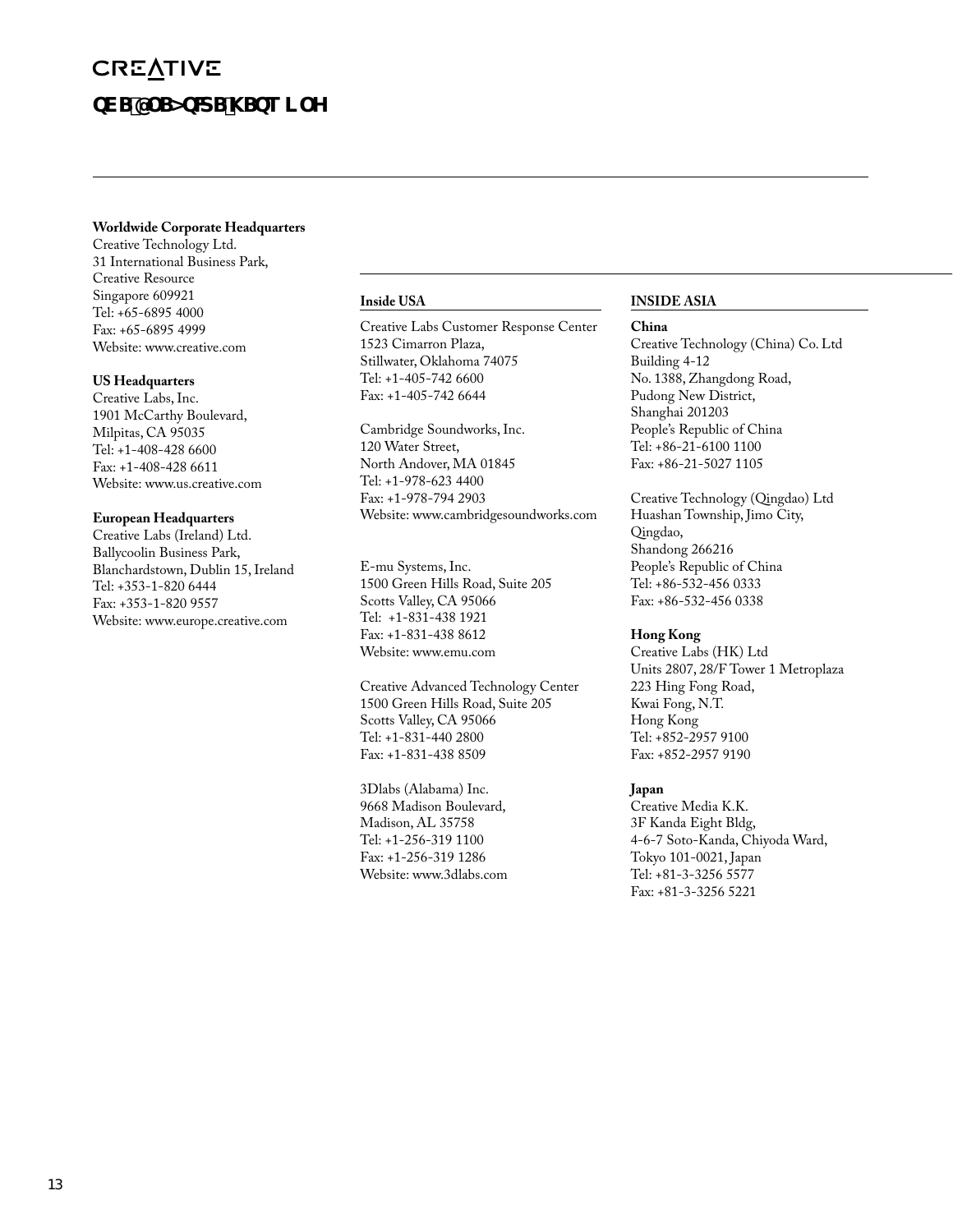#### **Australia**

Creative Labs Pty Ltd PO BOX 7514 Silverwater, NSW 2128 Australia Tel: +61-2-9021 9800 Fax: +61-2-9021 9899

#### **United Arab Emirates**

Creative Labs (M.E.) FZE PO BOX 341072, Dubai Silicon Oasis, Dubai United Arab Emirates Tel: +971-4-372 4068 Fax: +971-4-372 4075

#### **INSIDE EUROPE**

#### **Denmark**

Creative Labs A/S Gydevang 39-41 DK-3450, Allerød, Denmark Tel: +45-48-168 4 00 Fax: +45-48-168 4 01

#### **France**

Creative Labs, SAS 102-116 Rue Victor Hugo 92686 Levallois-Perret Cedex, France Tel: +33-1-55 21 33 50 Fax: +33-1-55 21 33 51

#### **Germany**

Creative Labs GmbH Erika-Mann-Str. 64 80636 München, Germany Tel: +49-89-992 8710 Fax: +49-89-9928 7122

#### **Italy**

Creative Labs Srl Strada 4 ED A/2 20090 Assago Milanofiori, (MI), Italy Tel: +39-02-822 8161 Fax: +39-02-5750 0768

#### **Poland**

Creative Labs Sp. z o.o 02-708 Warsaw ul. Bzowa 21, Poland Tel: +48-22-853 02 66 Fax: +48-22-843 2283

### **Portugal**

Creative Labs Lda. Edificio Monsanto Rua Alto do Montijo, Lt. 1 / 2 2794-088 Carnaxide, Portugal Tel: +351 214 169 010 Fax: +351 214 169 011

#### **Russia**

Creative Labs Rep Office Russia Davidkovskaya Street 12, Building 3 Entrance B, Ground Floor 121352 Moscow, Russia Tel: +7-495-980 0844 Fax: +7-495-980 0844 ext 105

#### **Spain**

Creative Labs, S.L. Constitución 1, 4º - 3º Edificio Diagonal 2 08960 Sant Just Desvern, Barcelona, Spain Tel: +34-93-470 3150 Fax: +34-93-499 0811

#### **Sweden**

Creative Technologies Scandinavia AB Spånga Center, Stormbyvägen 2-4, S-163 29 Spånga, Sweden Tel: +46-8-564 72020 Fax: +46-8-795 7835

#### **United Kingdom**

Creative Labs (UK) Ltd Belmont Place, Belmont Road Maidenhead, SL6 6TB United Kingdom Tel: +44-1628 776747 Fax: +44-1628 645530

3Dlabs Ltd Meadlake Place, Thorpe Lea Road, Egham, Surrey, TW 20 8HE, United Kingdom Tel: +44-178-4470 555 Fax: +44-178-4470 699